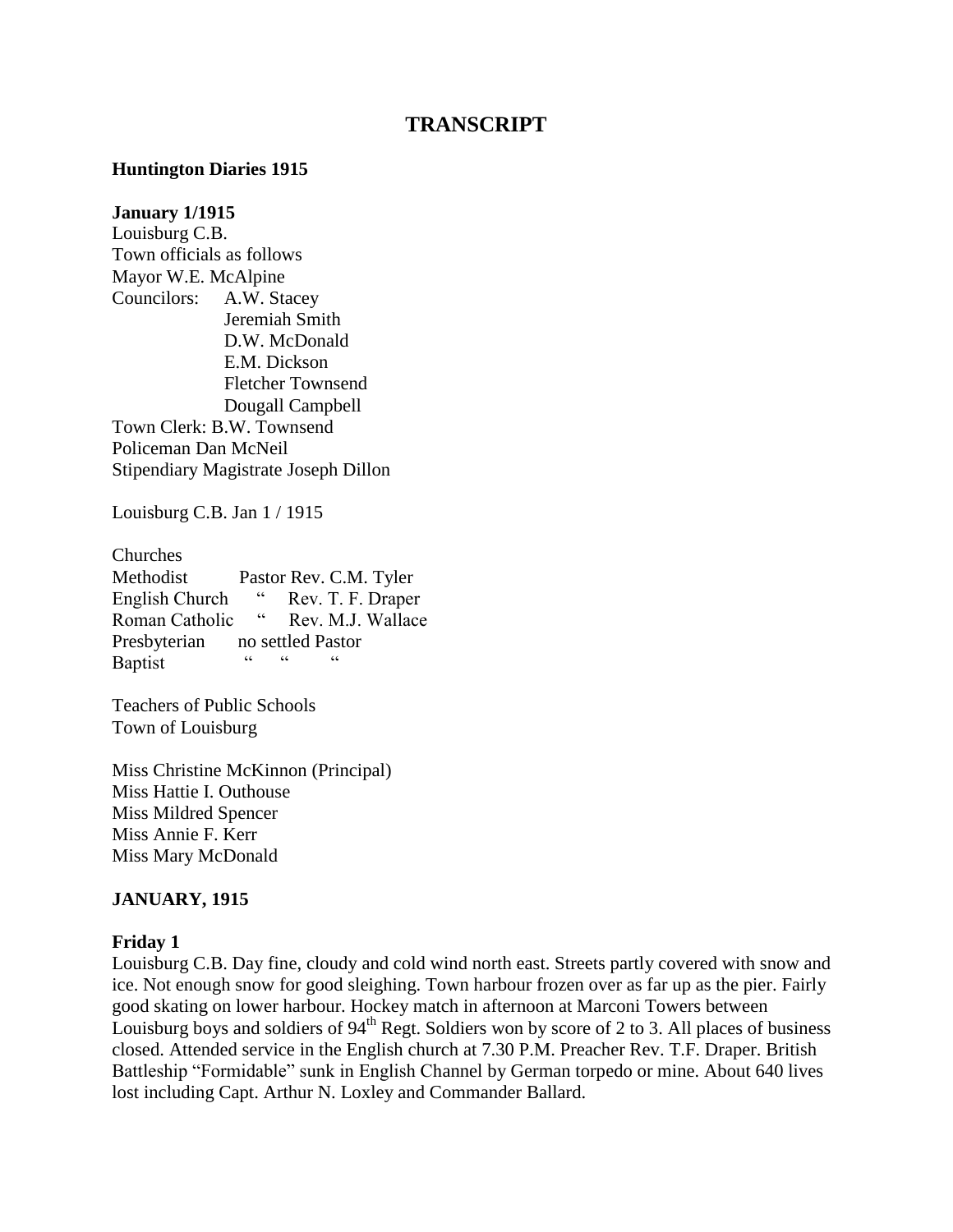# **JANUARY, 1915**

### **Saturday 2**

Louisburg C.B. Day fine and cloudy. Storm threatening.

## **JANUARY, 1915**

### **Sunday 3**

Louisburg C.B. Day squally and disagreeable in the forenoon. Fine in the afternoon and evening. Wind north. Attended the following church services. Methodist at 11 a.m. Preacher Rev C.M. Tyler English Church at 7 P.M. Preacher Rev. T.F. Draper.

# **JANUARY, 1915**

**Monday 4** Louisburg C.B. Day fine.

## **JANUARY, 1915**

**Tuesday 5** Louisburg C.B. Day fine. Closed store at 8.45 P.M. and attended band rehearsal.

## **JANUARY, 1915**

## **Wednesday 6**

Louisburg C.B. Day fine clear and mild. Thawing. Steamers "Easington" "Cabot" and "Coban" arrived for cargoes of coal. Hockey match in the afternoon at Marconi Towers between Louisburg town team and Marconi operators. Louisburg team won by a score of 3 to 1.

## **JANUARY, 1915**

## **Thursday 7**

Louisburg C.B. Day foggy Cloudy and mild. Begun to rain at about 7 P.M. Heavy rain during the night.

## **JANUARY, 1915**

## **Friday 8**

Louisburg C.B. Day foggy and mild. Light frost during the night. Closed store at 8.45 P.M. and attended band rehearsal. Steamer "Corunna" arrived for cargo of coal.

## **JANUARY, 1915**

### **Saturday 9**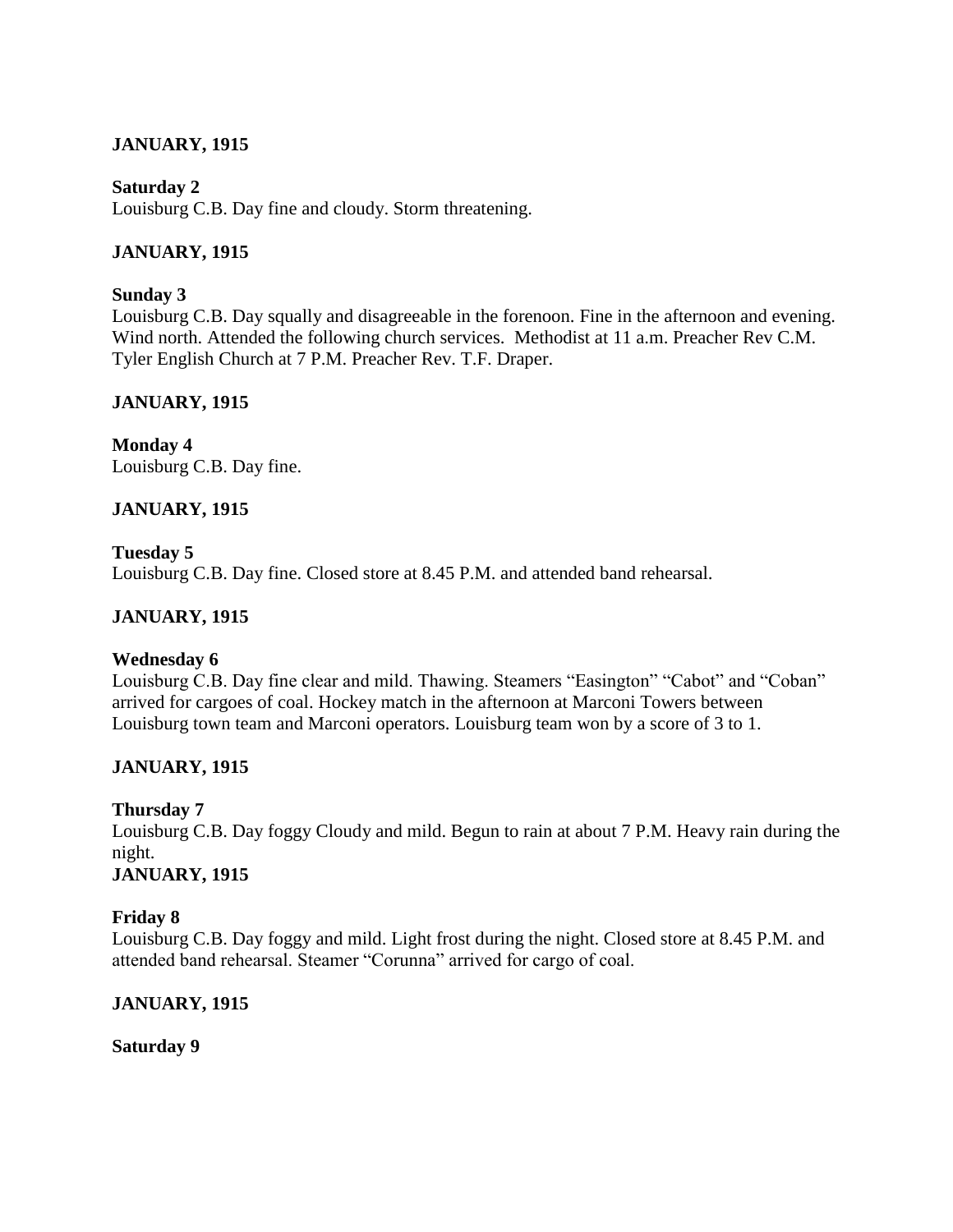Louisburg C.B. Day fine clear and mild. Scarcely any frost. An ideal day. Good skating on the lakes. Ground almost entirely bare. Steamers "Lingan" Capt. Garbetts and Cabot arrived and loaded cargoes of coal.

## **JANUARY, 1915**

### **Sunday 10**

Louisburg C.B. Day cloudy and windy. Very chilly and raw. Wind north-east. Attended service in the Methodist church at 11 a.m. and 7 P.M. Preacher Rev. C.M. Tyler. Had tea at Angus McIntoshs. Steamers "Lingan" and "Cabot" sailed coal laden.

## **JANUARY, 1915**

### **Monday 11**

Louisburg C.B. Day fine clear and moderately cold. In company with William Phalen and James Nicholson, attended Ball in C.M.B.A. hall in the evening.

### **JANUARY, 1915**

### **Tuesday 12**

Louisburg C.B. Day fine and mild. Cloudy in afternoon and evening. Steamer "Corunna" arrived at about 7 P.M. and loaded cargo of coal. County Council met at Sydney for usual winter session.

### **JANUARY, 1915**

### **Wednesday 13**

Louisburg C.B. Day stormy. Snowed moderately all day. Strong north-east wind. Snow fall about 3 inches. Disastrous earthquake in Italy about 30,000 killed and 80,000 injured.

### **JANUARY, 1915**

### **Thursday 14**

Louisburg C.B. Day fine clear and moderately cold. Fresh north-west wind. Ground covered with snow but not enough for sleighing. Steamer "Coban" arrived and loaded coal for Halifax.

### **JANUARY, 1915**

### **Friday 15**

Louisburg C.B. Day fine cloudy and mild. Wind north-east. Steamer "Cabot" overdue from Halifax since Wednesday evening arrived at 1 a.m. S.S. "Coban" sailed for Halifax.

## **JANUARY, 1915**

### **Saturday 16**

Louisburg C.B. Day fine cloudy and chilly. Heber arrived on 7 P.M. train from Sydney where he had been attending session of County Council. Will stop with me until Monday afternoon.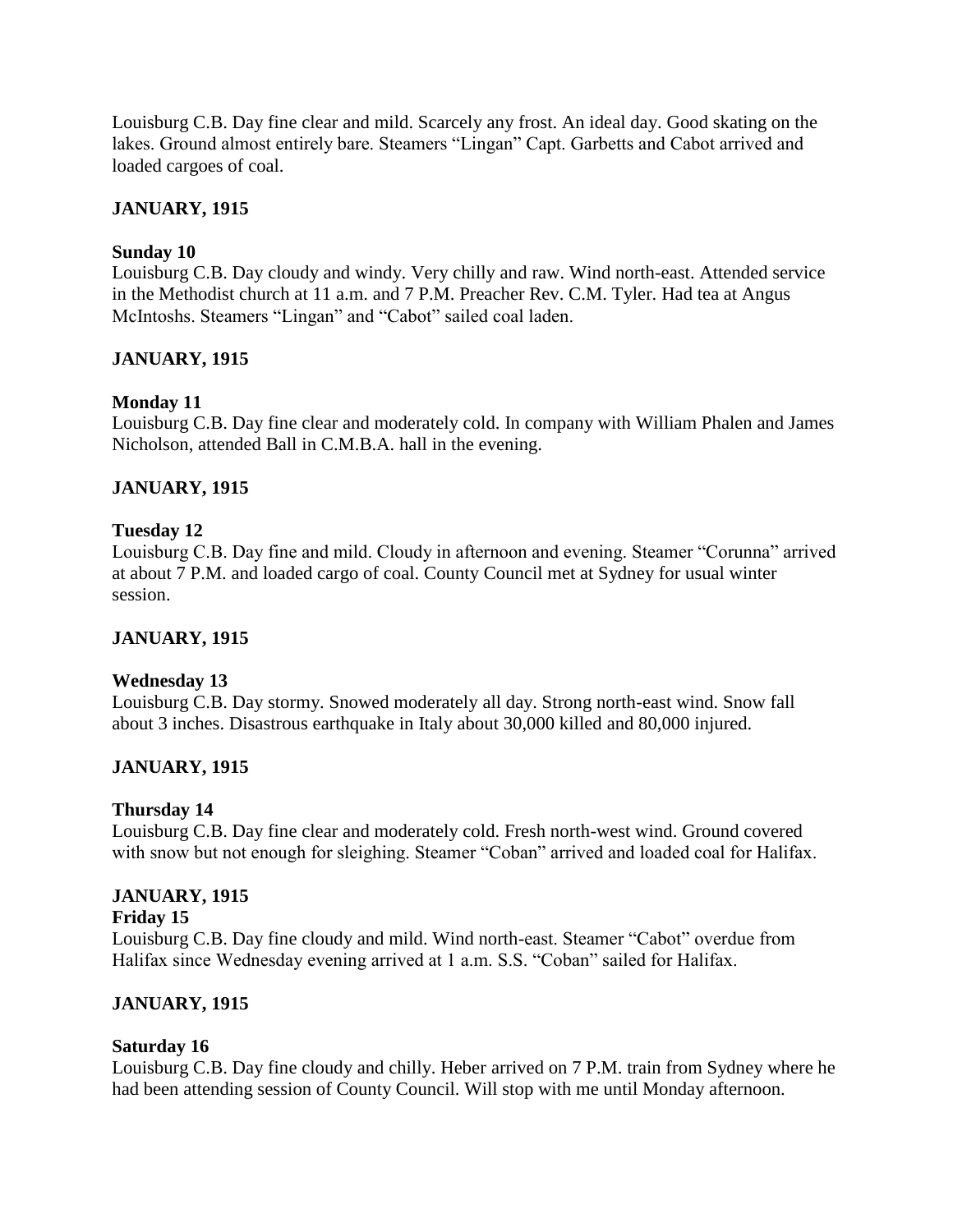## **JANUARY, 1915**

### **Sunday 17**

Louisburg C.B. Day fine cloudy and chilly. Wind north-east. In the afternoon in company with Heber visited military barracks and defence works at Marconi Towers. Attended service in the Methodist Church at 11 a.m. and 7 P.M. Preacher Rev. C.M. Tyler. Had tea at Angus McIntoshs. Steamers "Coban" and "Corunna" arrived in the afternoon. Hamburg American liner "President" sunk by H.M.S. "Berwick" off Havana.

## **JANURAY, 1915**

## **Monday 18**

Louisburg C.B. Day cloudy and mild, misty in the afternoon and evening. Heber left on 4 P.M. train for Sydney to attend meeting of County Council which resumes its session after ajournment from Saturday.

## **JANUARY, 1915**

### **Tuesday 19**

Louisburg C.B. Day cloudy foggy and mild. Rained moderately part of the day. Wind southerly. Steamers "Coban" and "Cabot" sailed for Halifax coal laden. Norweigan steamer barque "Samson" and British steamer "Etritia" arrived. German air raid on English coast towns. Yarmouth, Kings and Lynn and several other towns bombarded by German air craft. Several persons killed and considerable property destroyed.

## **JANUARY, 1915**

### **Wednesday 20**

Louisburg C.B. Day foggy misty and showery. Very mild wind southerly.

## **JANUARY, 1915.**

### **Thursday 21**

Day cloudy and mild snow squalls in the evening fine during the night. Attended whist party and dance in Masonic Hall in the evening, given by the Louisburg whist club. Spent a very pleasant evening. About 100 present. Ladies prize won by Miss Gillis. Gentleman"s prize won by Mr Mallam of Marconi Towers. Booby prize won by Charles Spencer 94<sup>th</sup> Regt. Marconi Towers. British steamer "Durward" sunk by German submarine U18 in North Sea.

## **JANUARY, 1915.**

## **Friday 22**

Louisburg . Day fine cloudy and mild. Light snow squalls in the evening. Steamer "Hachelagan" Capt. Tudor and "Coban" Capt. McPhail arrived for cargoes of coal. Norwegian steam Barque "Njord" arrived.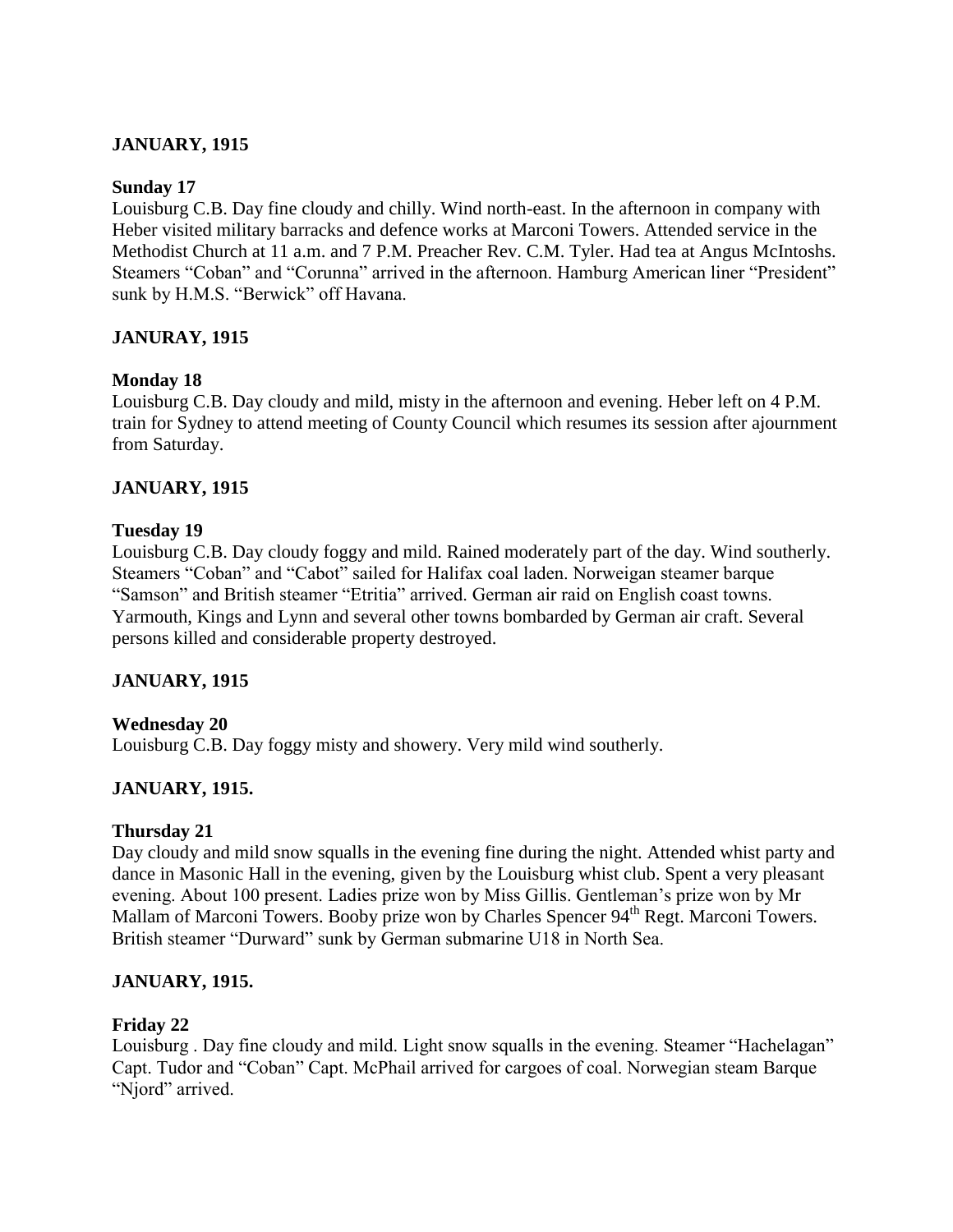## **JANUARY, 1915.**

### **Saturday 23**

Louisburg . Day cloudy. Snow storm in the evening beginning at about 5:30 pm. Snow fall about 4 inches. Begun to rain at about 11 p.m. and thawed off nearly all the snow during the night. Wind southerly. Norweigan steamer "Latia" arrived for bunker coal.

Steamers "Hochelage" and "Coban" sailed for Boston and Halifax respectively with cargoes of coal.

## **JANUARY, 1915.**

### **Sunday 24**

Louisburg . Stopped raining at about 7 a.m. Rain followed by light snow squalls from northwest. Cloudy and moderately cold throughout the day. Attended the following church services Methodist at 11a.m. preacher Rev. C.M. Tyler*.* English church at 7 p.m. preacher Rev. T.F. Draper. Norweigan steamer "Spiral" arrived for bunker coal. Navel engagement in North Sea between British ships "Lion" "Tiger" "Princess Royal "New Zealand" "Indomitable" and other smaller ships under vice Admiral Sir David Beatty and German ships "Derfflinger" "Seydlitz" "Moltke" "Blucher" and flotilla of smaller craft. German fleet repulsed. "Blucher" sunk. British casualties slight.

## **JANUARY, 1915**

### **Monday 25**

Louisburg CB. Day cloudy and drizzly. Snowed moderately part of the day. Snow fall about 2 inches. Began to rain at about 7pm heavy rain during the night thawing off nearly all the snow.

## **JANUARY, 1915.**

### **Tuesday 26**

Louisburg CB. Day fine and mild. Thawing. Streets partly covered with ice. Light frost during evening and night. Closed store at 9 pm and attended dress rehearsal. Afterward attended dance in Masonic Hall given by Masonic Lodge. Navigator steamer "Spiral" sailed. Norwegian steamer "Heim" arrived for bunker coal. Nomination day for Councillors and Mayor. The following nominations were filed, for Mayor W.E. McAlpine, for councillors Fletcher Townsend, Dougall Campbell, EM Dickson and Murdoch Campbell.

### **JANUARY, 1915.**

### **Wednesday 27**

Louisburg CB. Day cloudy and mild began to snow at about 11 pm snow fall about  $1\langle 2 \text{ inch.} \rangle$ Wind easterly. Good skating on the lakes. Closed store at about 9 P.M. and went to the Little Lake. Skated there until about 11 pm. Quite a crowd on the ice, excellent skating and a fine mild night - cloudy and moonlight.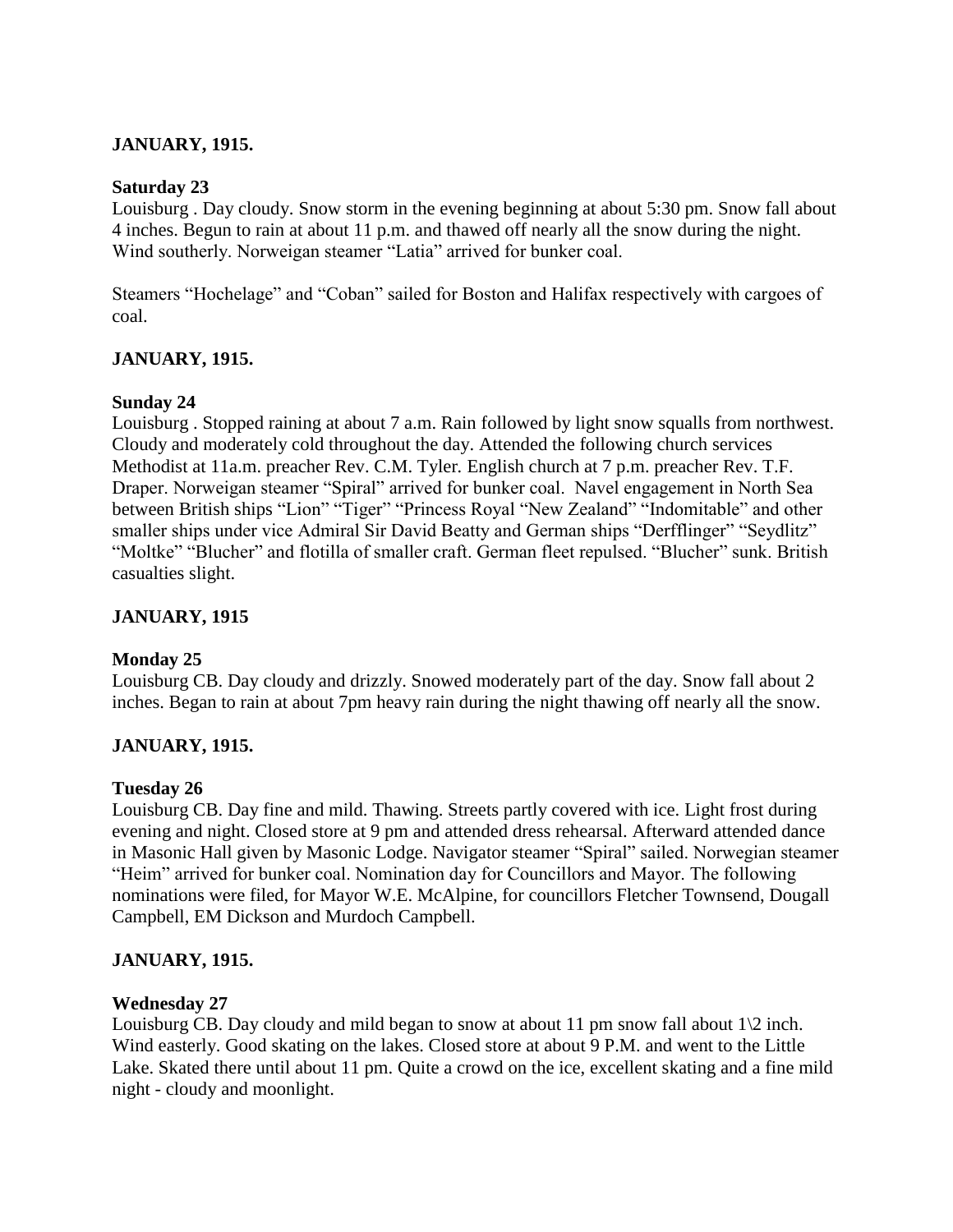# **JANUARY, 1915.**

### **Thursday 28**

Louisburg CB. Misty drizzly and rainy all day. Mist freezing as it fell. Streets covered with glitter and very slippery wind east and north-east.

# **JANUARY, 1915.**

### **Friday 29**

Louisburg CB. Day fine and moderately cold. Partly cloudy. Light snow squalls in the evening. Streets very icy and slippery. Winds westerly. Steamers "Coban" "Cabot" and "Hochelaga" arrived for cargoes of coal. "Coban" loaded and sailed for St. Johns Nfld. Attended whist party and dance at A.L. Bates in the evening.

### **JANUARY, 1915.**

### **Saturday 30**

Louisburg CB. Day fine clear and very cold. Thermometer hovering around the zero mark all day. Registered 4 below zero in the evening and first part of the night. Streets fairly well covered with ice and snow. Both sleighs and waggons in use on the streets. Steamers "Hochelaga" and "Cabot" sailed with cargoes of coal. Five British merchant ships sunk in Irish sea and English Channel by German submarines.

## **JANUARY, 1915.**

### **Sunday 31**

Louisburg CB. Day fine clear and very cold. Thermometer readings as follows: early morning until about 8am 10 below zero. 11am zero. Remainder of the day temperature varied from 1 to 4 below zero. Moderated during the night. Fresh northwest wind. Calm in the evening. Attended service in the Methodist church at 11am and 7 pm Preacher Rev. C.M. Tyler. Steamer "Dacia" sailed from Galveston U.S.A via Norfolk with cargo of cotton for Germany.

## **FEBRUARY, 1915.**

### **Monday 1**

Louisburg CB. Snowed moderately in the morning. Stopped at about 10am. Snow fall about 3 inches. Wind south-west. Cleared in the afternoon. Wind changing to north. Turning cold. Good weather during the evening and night. Thermometer registering 6 below at midnight. Fairly good sleighing on the streets.

## **FEBRUARY, 1915.**

## **Tuesday 2**

Louisburg CB. Day fine clear and cold in the forenoon. Cloudy in the afternoon and evening. Storm threatening. Thermometer registered 14 below zero in the morning. Below the zero mark until about noon. Wind north-west changing to north-east. Town elections - Result as follows: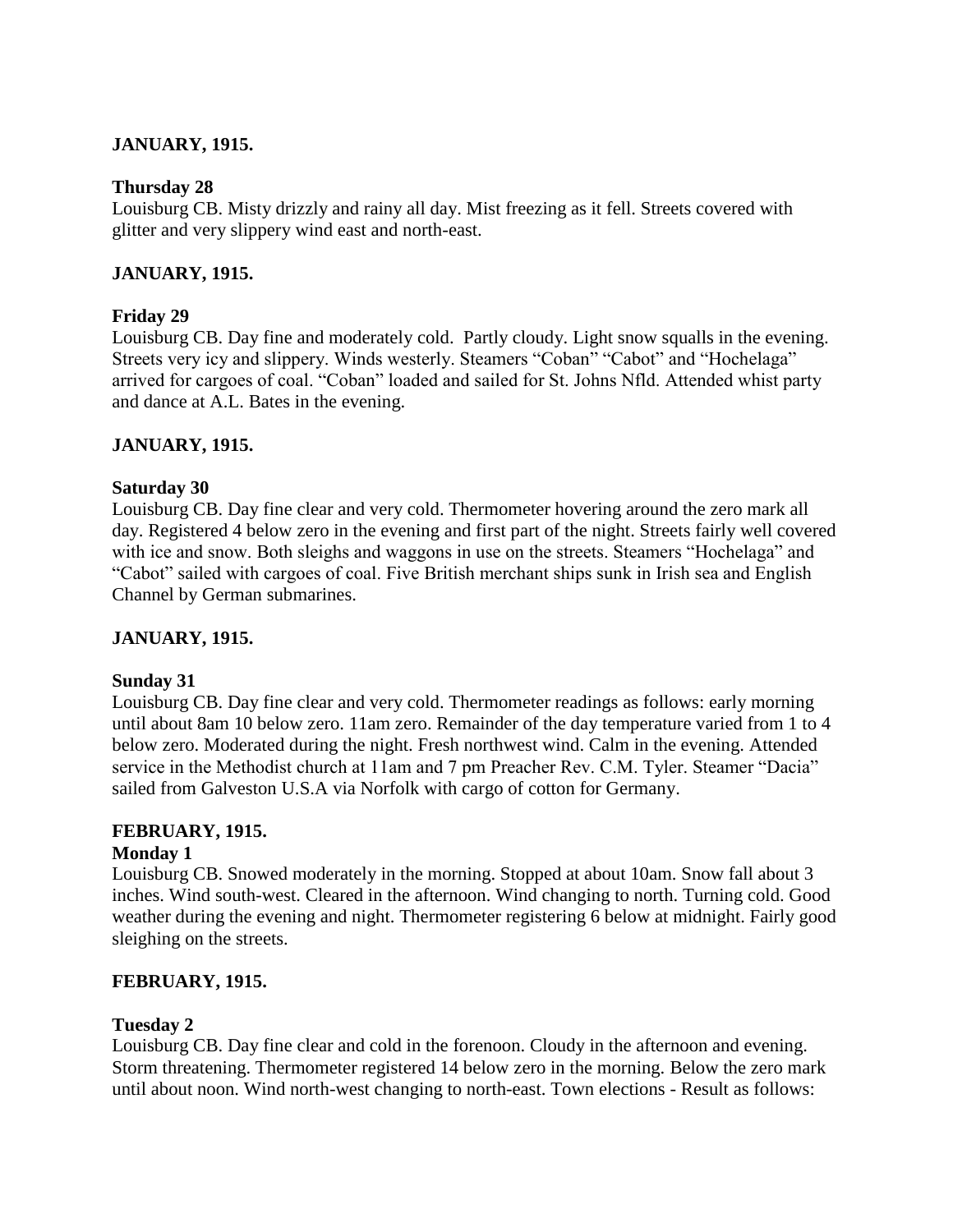for mayor W.E. Mc Alpine acclamation. Councilors Dougall Campbell E.M. Dickson 142 Fletcher Townsend 132 Murdock Campbell 78. First three elected. Attended band rehearsal in the evening. Afterwards attended bean supper and dance in English Church Parish hall. SS "Bjorn" arrived for a bunker coal. SS "Corunna" arrived for cargo of coal. Steamer "Tyr" sailed from Sydney for this port to discharge cargo of bricks for Steel Company. Sydney harbour closed to navigation on account of ice.

### **FEBRUARY, 1915.**

### **Wednesday 3**

Louisburg CB. Snow storm began at about 5 am. Stopped snowing at about 10:30 am. Strong northeast wind. Snow fall about 3 or 4 inches. Very cold and chilly in afternoon and night. Men sent from Sydney to discharge cargo of steamer "Tyr" due to arrive here with cargo for Steel Company arrived on morning train. Mrs. C.L. Mitchell who was stricken yesterday with apoplexy died at 9:40 pm without regaining consciousness. Barge "Laugen" in tow of tug "Cruizer" arrived and loaded coal for Halifax. Local papers published account of German officer Werner Vanhorn attempting to blow up C. P. R. Bridge over St. Croix River at Maine boundary yesterday.

### **FEBRUARY, 1915.**

### **Thursday 4**

Louisburg CB. Day fine clear and cold with strong northeast wind. Thermometer registered below zero in the morning and during the night. Steamers "Bellaventure" "Laguna" and "Cabot" arrived for cargoes of coal. Steamer "Tyr" and tug Douglas H. Thomas which sailed for here to Sydney on Tuesday have not arrived yet. Are reported stuck in the ice off Bridgeport. Good sleighing. Canadian parliament opened today at Ottawa. Sir Robert Borden gives notice that government will ask \$100,000,000 for war purposes. Germany announces waters around Great Britain in war zone after Feb.  $18<sup>th</sup>$  and that neutral ships therein will be in danger of submarine attacks.

### **FEBRUARY, 1915.**

### **Friday 5**

Louisburg CB. Day fine and clear. Cold in the early morning. Thermometer registering 5 below zero. Moderate in the forenoon mild throughout day wind southeast changing to northeast in the evening. Attended funeral of the late Mrs. C.T. Mitchell at 2 pm. Burial in Methodist Cemetery. Very large funeral I.O.G.L. attended in a body and read burial service at the grave. Steamers "Easington" and "Louisburg" arrived for cargoes of coal.

### **FEBRUARY, 1915.**

### **Saturday 6**

Louisburg CB. Day mild and clear in the forenoon. Cloudy in the afternoon. Began to rain at about 5 pm. Heavy rain during the night. Wind southeast. Steamer "Kendal Castle" arrived at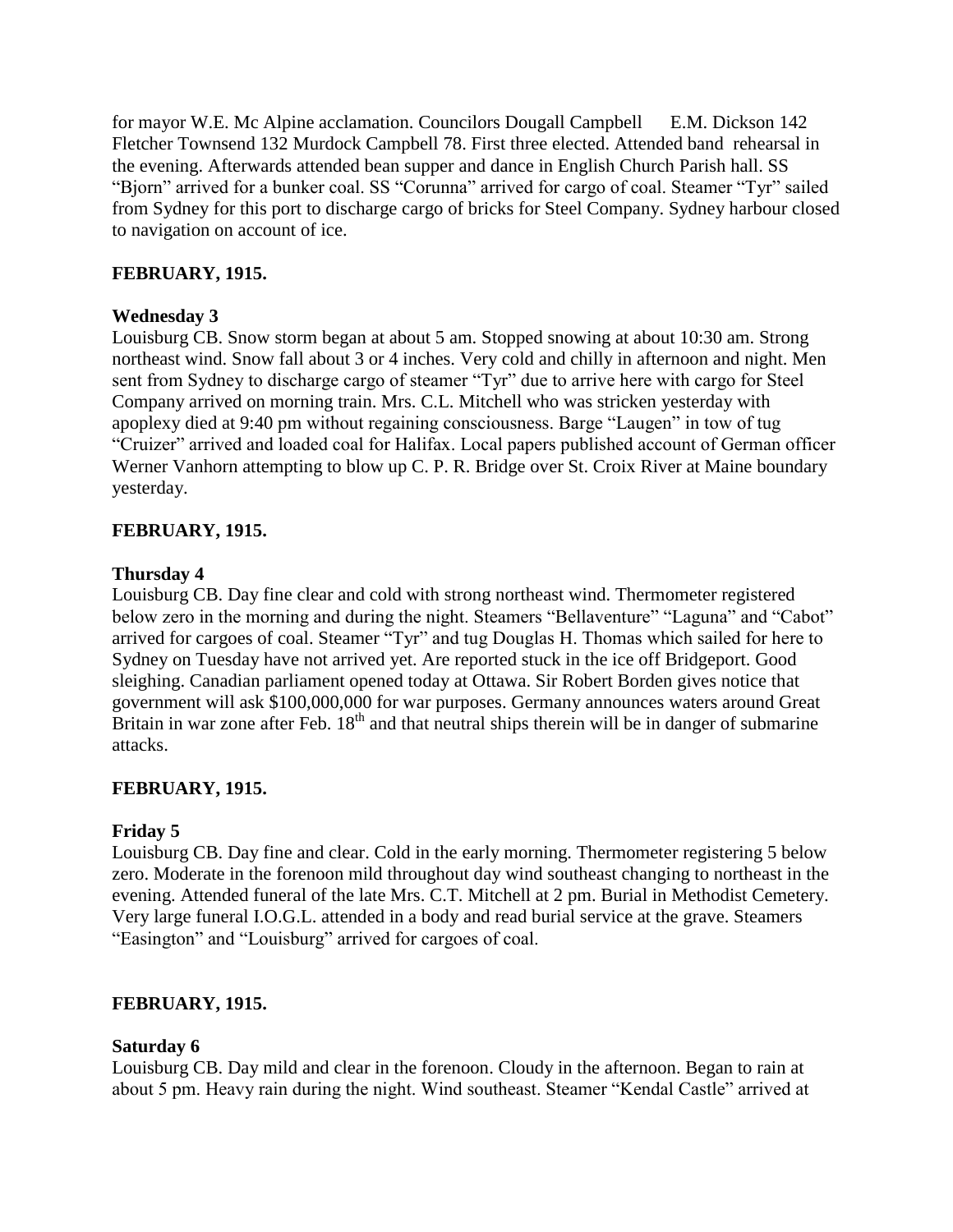noon from England to load cargo of steel products from Steel Company. Steamers "Wasis" and "Corrunna" arrived and loaded cargoes of coal. Transatlantic Liner "Lusitania" flys United States flag from Dunstown to Liverpool as protection against German Submarine.

### **FEBRUARY, 1915.**

### **Sunday 7**

Louisburg CB. Day cloudy mild misty and foggy. Rain during the night. Wind southerly. Snow nearly all gone. Streets partly covered with ice. Sleighing spoiled. Steamer "Hochelaga" arrived in the afternoon for cargo of coal. Attended service in the Methodist Church at 11am and 7pm Preacher Rev C.M. Tyler.

### **FEBRUARY, 1915.**

### **Monday 8**

Louisburg CB. Day foggy mild and cloudy. Wind southerly no frost. Steamer "Tyr" and Tug D.H. Thomas which left Sydney for here last Tuesday and were caught in the ice of Bridgeport, arrived here today. Being nearly a week on the trip. Thirteen men from E. \_\_\_\_\_ 94<sup>th</sup> Regt left for Halifax to join the second contingent. Names as follows: E. Jack , Char. Harman, A. Laidlaw, Geo. Cook, Mike Gardner, H. Petrie, Char. Dawson, A. Burke, W. McCaron, Jes. Roberts. Otto Vardy, Kerr Dean, John Beck. Premier Asquith announces British losses in killed, wounded and missing to date total 104,000.

### **FEBRUARY, 1915.**

### **Tuesday 9**

Louisburg CB. Day cloudy and mild. Foggy part of the day. Wind northeast changing to southwest in the afternoon. Steamers "Sygna" "Beatrice" and Cabot arrived for cargoes of coal. Attended whist party and dance at the Marconi Towers in the evening. Spent a very pleasant evening. About 75 persons present. Whist prize for ladies won by Mrs. A.L. Bates. Booby prize for ladies won by Mrs. MacMullen. Gentlemen"s prize won by John Bates. Booby prize won by Lewis Verner. Dancing indulged in until a late hour. Steamer "Lingan" arrived and loaded coal for Boston. Government steamer "Lady Laurier" arrived and anchored in the upper harbour.

### **FEBRUARY, 1915.**

### **Wednesday 10**

Louisburg CB. Day cloudy mild and calm. Storm threatening. Steamers "Sygna" "Cabot" and "Lingan" sailed. Coal laden. Louisburg automatic buoy which had come adrift, picked up today by steamer "Lady Laurier" near Scaterie. Buoy having drifted about 8 miles out of its position. United States sends friendly note to Great Britain concerning flying flying of United States flag on British Ships.

### **FEBRUARY, 1915.**

**Thursday 11**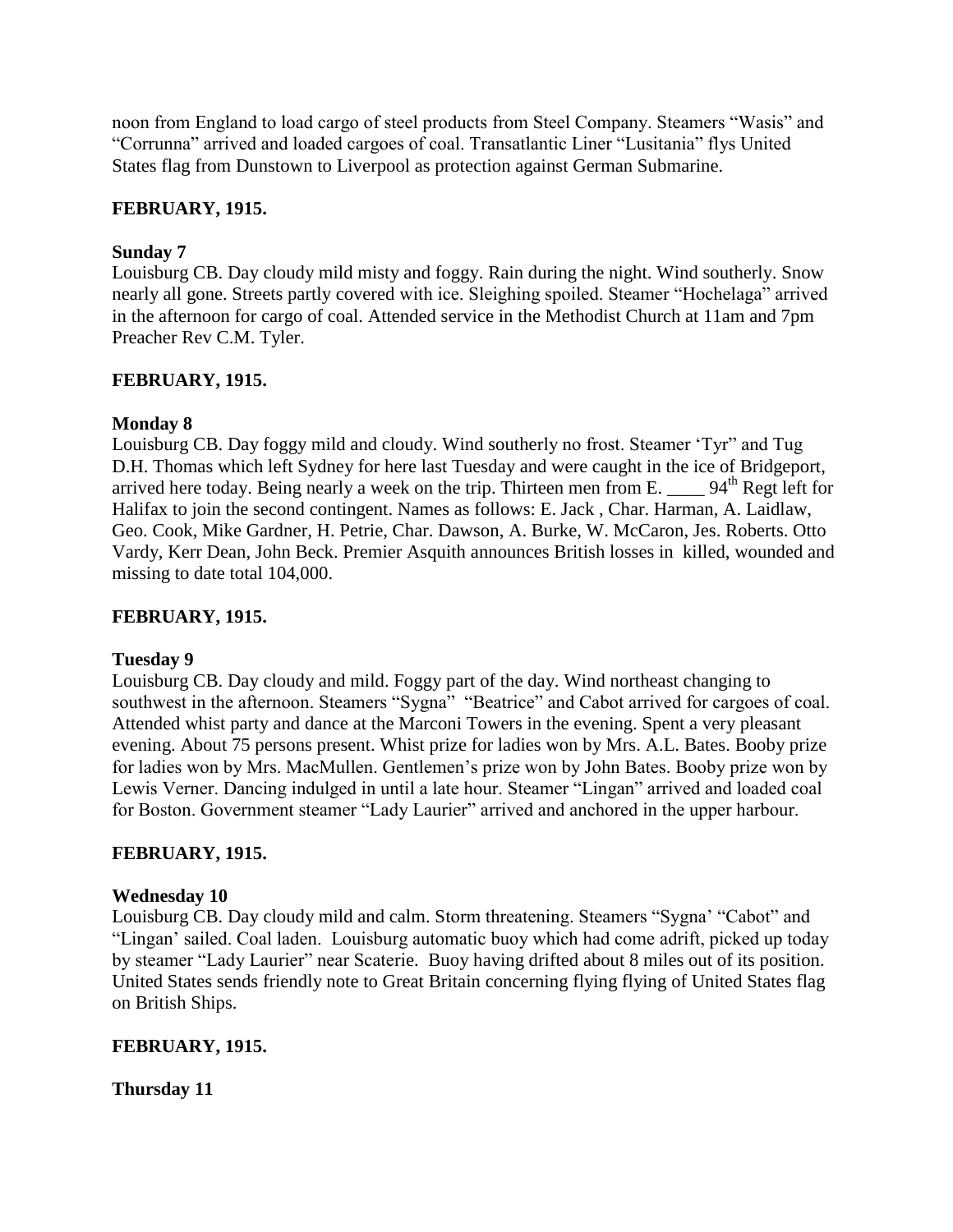Louisburg CB. Snowed moderately in the morning. Cleared at about noontime and mild snowfall about ½ inch. Wind variable. Steamers "Easington" "Wasis and "Louisburg" arrived for cargoes of coal. Newfoundland sealing steamer "Neptune" arrived for coal. Steamer "Corrunna" arrived. Canadian Budget announced tariff raised 7 ½ percent on general and 5 percent on preferential. Bank Corporation and war stamp tax introduced. Steamer "Dacia" which was transferred from German to United States registry since the war started sails from Norfolk Va. with cargo for Germany.

### **FEBRUARY, 1915.**

### **Friday 12**

Louisburg CB. Day cloudy in the forenoon. Begun to storm at about 1pm. Sleet snow and rain during afternoon and evening. Strong south west wind. Cleared during the night. Steamers "Coban" and "Beatrice" arrived. Reported that first Canadian contingent has crossed to France.

### **FEBRUARY, 1915.**

### **Saturday 13**

Louisburg CB. Day fine clear and moderately cold. Wind north west. Excellent skating on harbour and lakes. Sim. Tanner and James Rudolph narrowly escaped drowning in the harbour. Broke through the ice while skating. Rescued by Dan N. M. McDonald after being in the water about 15 minutes.

### **FEBRUARY, 1915.**

### **Sunday 14**

Peace Sunday. Louisburg CB. Day fine clear and moderately cold. Wind north-west. Attend service in Methodist church at 11:00am and 7 pm preacher Rev. C.M. Tyler. Spent part of the afternoon at Angus McIntosh"s. Attended choir practise at Z.W. Townsends at 4pm. Steamer *"Bergenhus"* arrived for bunker coal.

### **FEBRUARY, 1915.**

### **Monday 15**

Louisburg CB. Day cloudy and mild. Misty and showery during the evening and night. Wind south-west. Steamer "Hochelaga" arrived for cargo of coal. Government steamer "*Aranmore"* arrived. Steamer *"Bergenhus"* sailed for Denmark via Kirkwall. Attended dance in Peters hall in the evening given by Line Blue Association.

### **FEBRUARY, 1915.**

#### **Tuesday 16**

Louisburg CB. Rainy misty mild and foggy all day. Steamers "Lingan" "Cabot" "Corunna" arrived for cargoes of coal. Also steamer "Adventure". Steamer "Durby Chine" arrived for cargo of steel products. Winter term of Supreme Court opened at Sydney. Judge Russell presiding. John West found guilty of the murder of Miss Cassie Dunn at North Sydney on Dec 21<sup>st</sup> last and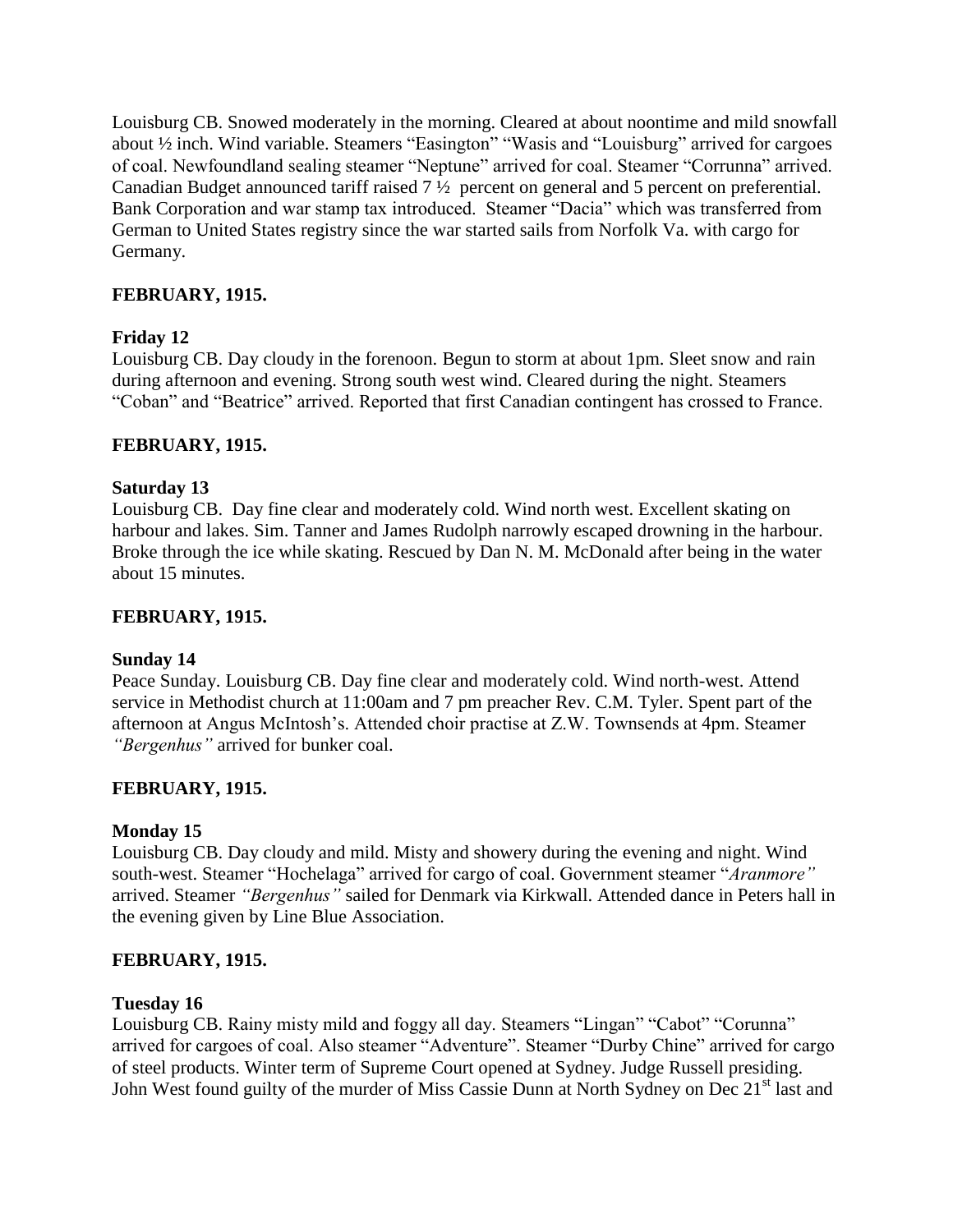sentenced to be hanged at Sydney on April 19<sup>th</sup> 1915. Attended whist party at Capt. E.M. Dicksons in the evening. German submarine sank French steamer. British ship Dulwich torpedoed by German submarine.

## **FEBRUARY, 1915.**

## **Wednesday 17**

Louisburg CB. Day very mild and calm. Rained moderately nearly all day. Cleared during the evening. Light frost during the night. Attended choir rehearsal in Methodist church at about 9pm. British prize crew takes charge of United States ship "Wilhelmina" at Falmouth England with cargo of food stuffs for Germany.

# **FEBRUARY, 1915.**

# **Thursday 18**

Louisburg CB. Day fine and cloudy. Chilly and cold during the evening and night. Wind northeast. Storm threatening. Steamers "Wasis" "Cape Breton" and barge "Kaleva" in tow of tug "Cruizer" arrived for cargoes of coal. Steamers "Nova" Capt Glover and "Glissan" arrived for bunker. David Townsend Sr. died. Was in his usual health yesterday and around town. Dropped dead at about 3 o'clock this morning. Nova Scotia Legislature opened at Halifax NS.

# **FEBRUARY, 1915.**

# **Friday 19**

Louisburg CB. Day fine clear and cold. Very chilly. Strong northeast wind. Steamers "Easington" and "Sygna" arrived for cargoes of coal. Reid Newfoundland company"s steamer "Kyle" arrived during the evening with passengers and freight. Unable to reach North Sydney on account of ice. First trip to this port for Reid Nfld. boats this season. French merchant steamer torpedoed by German submarine.

## **FEBRUARY, 1915.**

## **Saturday 20**

Louisburg CB. Day fine clear and moderately cold. Fresh north east wind. Steamers "Cabot" and "Nevada" arrived for cargoes of coal. Steamer "Kendal Castle" sailed for Manchester England with cargo of rails. Steamers "Sygna" and "Easington" sailed with cargoes of coal. Steamer "Rangatira" Capt. Lowden arrived from England via St John N.B. to load port cargo of steel products for Australia. The "Rangatira" is the largest ship that has ever visited this port. Being 4750 tons net register. 490 foot long 62 feet beam. Twin screw. Speed 13 knots. Funeral of the late David Townsend at 1:30 pm.

## **FEBRUARY, 1915.**

## **Sunday 21**

Louisburg CB. Day fine clear and chilly. Wind north east. Attended the following church services Methodist at 11:00 a.m. Preacher Rev. C.M. Tyler. English church at 7p.m. Preacher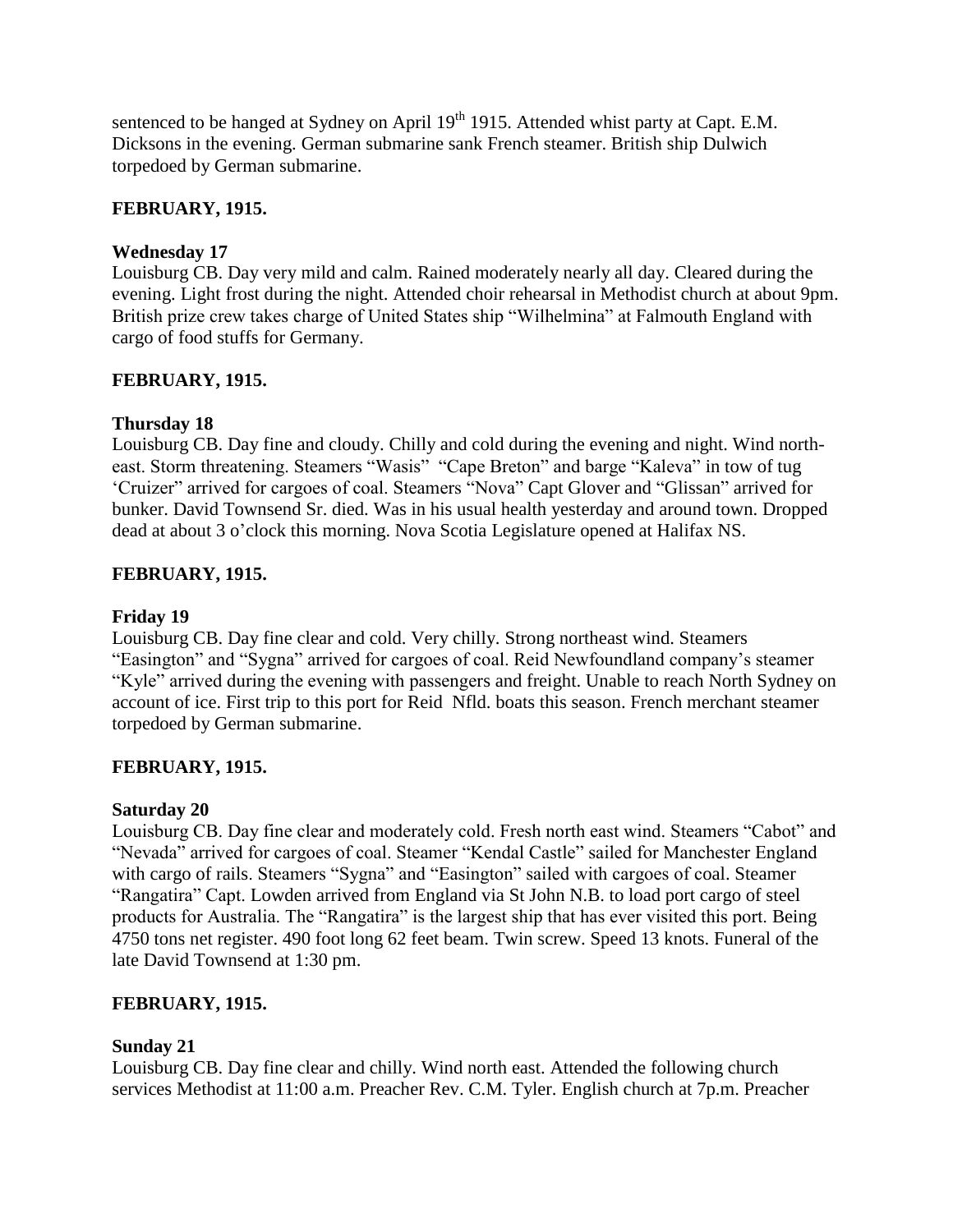Rev. T.I. Draper. In company with James Nicholson. Spent part of the afternoon at Laurie Skinners. Reid Nfld. Companys steamer "Kyle" sailed for Port-Au Basque in the early morning with passengers and freight. First Canadian Division in action in France.

# **FEBRUARY, 1915.**

## **Monday 22**

Louisburg CB. Day fine clear moderately cold. Wind north-east. Reid Nfld. steamer "Kyle" arrived at about 9:00am with passengers and mails. Sailed for Port Au-Basque in the afternoon. Steamer "Rangatira" docked on the last side of freight pier to take in port cargo of steel products. Steamer "Beatrice" arrived for cargo of coal. Steamer "Tyr" finished loading cargo of steel products. Bunkered and anchored in the stream. German submarine sunk by French torpedo boat.

## **FEBRUARY, 1915.**

## **Tuesday 23**

Louisburg CB. Day fine and clear. Moderately cold wind about north-north-east . Closed store at 8:45pm and went for a skate to the Little Lake returned at 11:30. Good skating. Steamer "Tyr" sailed with cargo of rails for Glasgow Scotland. Steamer "Cohen" arrived from Nfld. and loaded cargo of coal.

## **FEBRUARY, 1915.**

## **Wednesday 24**

Louisburg CB. Day fine cloudy and mild. Wind southerly. Storm threatening. Large quantity of drift-ice in sight off the harbour. Steamer "Coban" sailed for Nfld. but had to return on account of ice. Reid Nfld. steamer "Kyle" arrived in the morning with passengers and mails. Special train from Sydney with passengers for streamer "Kyle" arrived at about 11pm. British Admiralty announces possible loss of auxiliary cruiser "Clair McNaughton" with 280 lives.

## **FEBRUARY, 1915.**

## **Thursday 25**

Louisburg CB. Day fine partly clear. Remarkably mild. Very light southerly wind. Harbour and coast blocked with ice. Hockey match on Little Lake in the afternoon between teams from military detachment at Marconi Station and Louisburg town. Military team won by a score of 3- 0. Death of C.W. Gray occurred at 4p.m. of pleuro-pneumonia after an illness of one week. Closed store at about 11p.m. and spent the balance of the night at C.W. Grays. Steamer "Adventure" arrived bunkered and sailed. Steamer "Kyle" sailed with passengers and mails for Nfld. Outer forts of Dardanelles destroyed by British and French warships.

# **FEBRUARY, 1915.**

**Friday 26**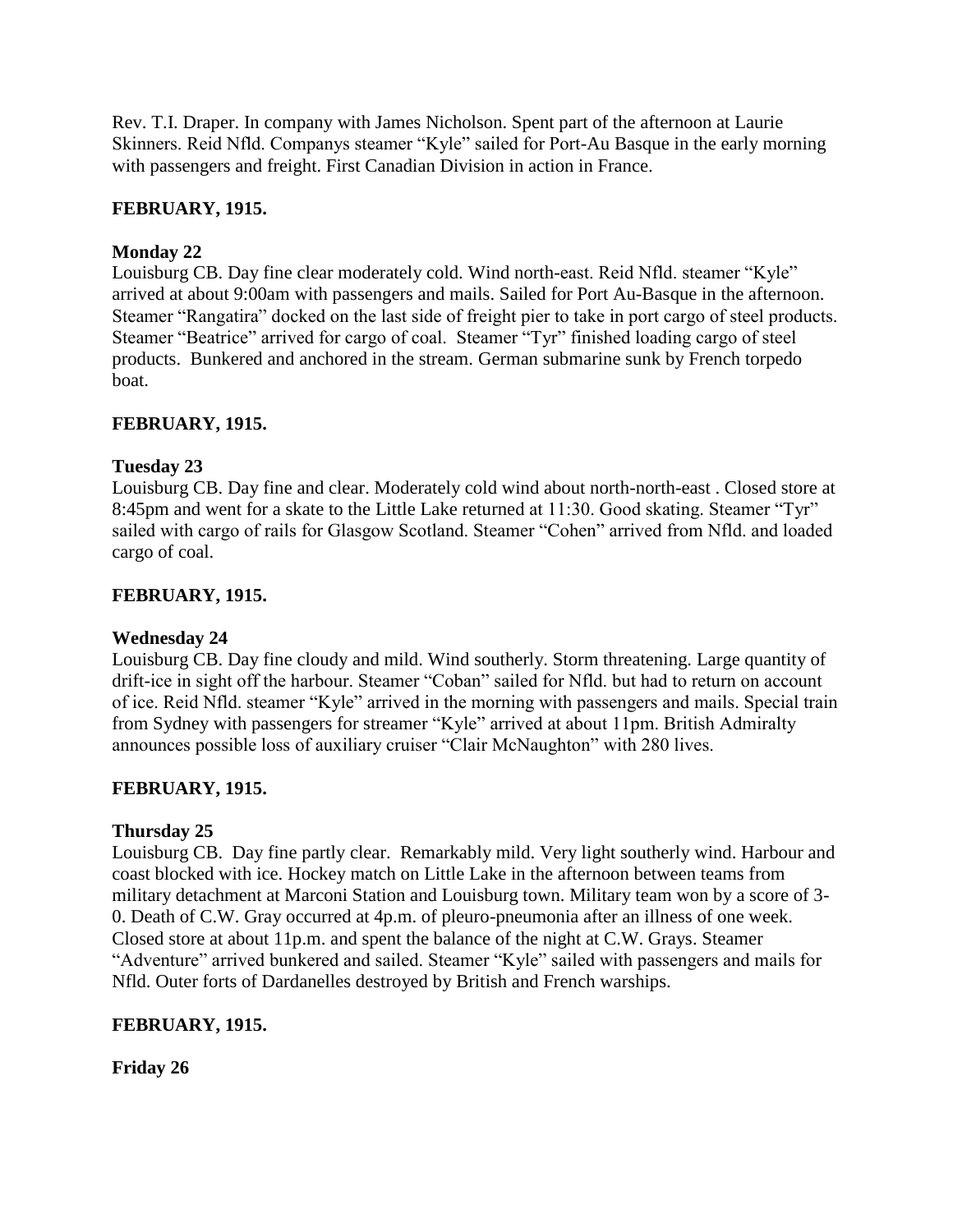Louisburg CB. Day rainy misty and mild. Very heavy rain in the early morning beginning at about 1 am with heavy easterly wind. Harbour blocked with ice. Arrived home from the wake of the late C.W. Gray at about 6:30am and went to bed. Opened store at about 9:45am. Sick in the afternoon. Closed store about 1pm. Went home and to bed. Remained there until about 6 P.M. Opened store at about 7pm. Forces from British and French warships destroy several Turkish forts in Dardanelles and British and French flags are raised.

### **FEBRUARY, 1915.**

### **Saturday 27**

Louisburg CB. Day cloudy misty foggy and very mild. Harbour and coast blocked with ice. Several steamers bound for this port caught in the ice a short distance off the harbour. Inner forts of Dardanelles attacked by British and French fleet. Steamer "Dacia" which sailed from Galveston Texas via Norfolk Va. with cargo of cotton for Germany seized by French warship near Brest France.

### **FEBRUARY, 1915.**

### **Sunday 28**

Louisburg CB. Day cloudy and mild. Light northerly wind. Harbour and coast blocked with ice. Attended the following church services Methodist at 11a.m. preacher Rev. C.M Tyler. English church at 7 pm preacher Rev L.F. Draper. Attended funeral of the late C.W. Gray which took place at 2 p.m. Funeral very largely attended. Special train from Sydney bearing members of the various railroad lodges arrived at about 1:30 pm. Lodge members attended in a body and marched in procession to the Methodist cemetery where burial took place.

## **MARCH, 1915.**

### **Monday 1**

Louisburg CB. Day fine cloudy and mild. Light frost during the night. Wind variable. Drift ice which has blocked the harbour and coast since last Wednesday moved off a little and the following steamers arrived. "Heathcote" from France with port cargo of sand for Steel Company. "Hochelaga" "Lingan" "Sygna" and "Beatrice" for cargoes of coal. Steamer "Rangatira" finished loading port cargo of steel products. Headed over to coal pier and commenced bunkering.

### **MARCH, 1915.**

### **Tuesday 2**

Louisburg CB. Snow squalls in the forenoon. Cleared at about 11a.m. Fine mild and partly clear the remainder of the day. Wind south west. Harbour and coast blocked with ice. Ice loose enough to allow steamers to enter. The following steamers arrived for cargoes of coal. "Vevada", "Cabot" "Cape Breton" and "Easington". Steamer "Sheba" arrived from Halifax to load cargo of steel products. Steamer "Rangatira" finished bunkering and anchored in the upper harbour.

### **MARCH, 1915.**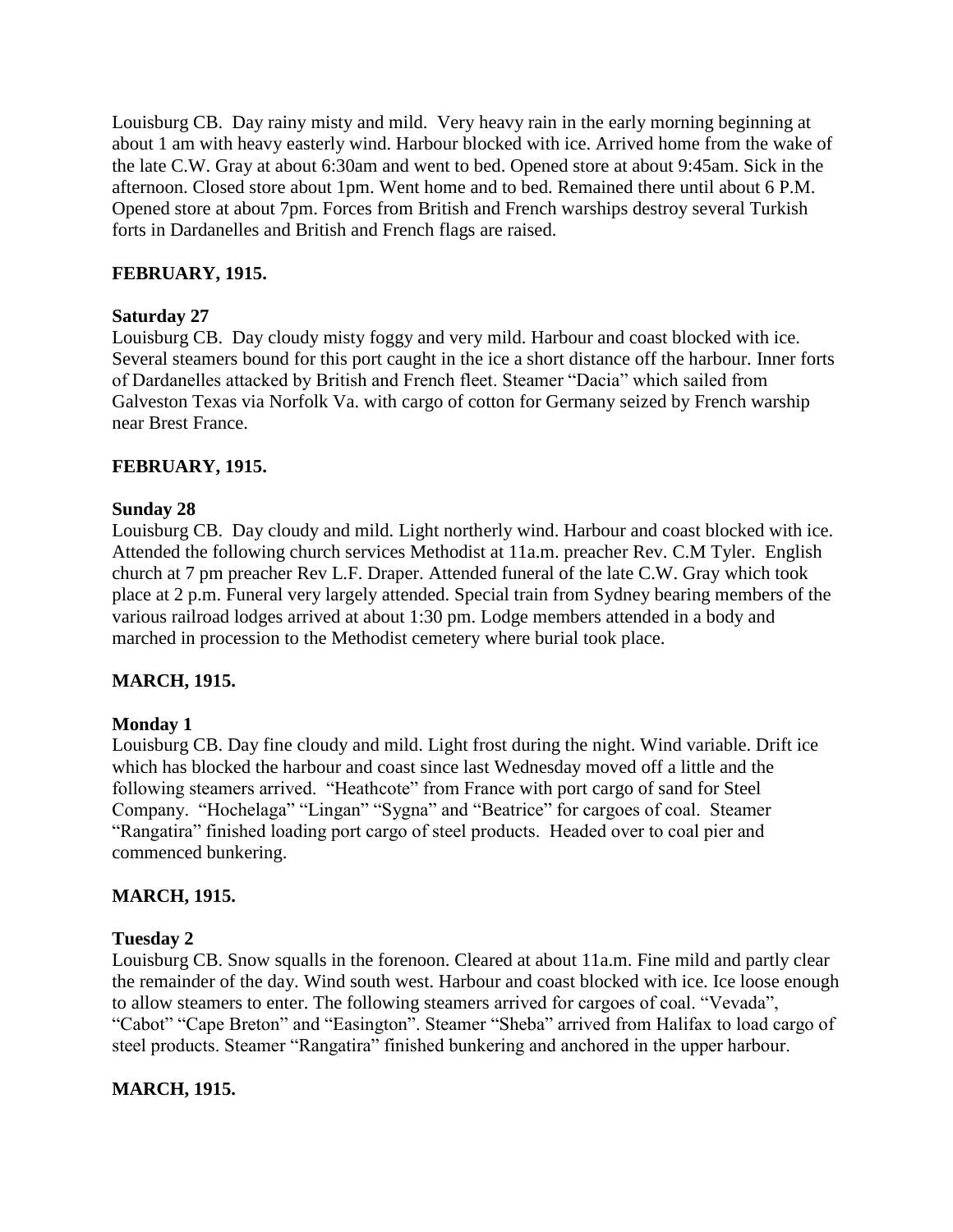### **Wednesday 3**

Louisburg CB. Snowed moderately all day. Mild, wind northeast. Snow fall about 4 inches. No frost. Steamer "Sagona" arrived. Steamer "Durby Chire" finished loading cargo of steel products and anchored in the stream. Drift ice moved off a little but no steamers left port. Steamer Louisburg arrived for cargo of coal. Red Cross Society organized. Mrs. F. O"Neil president.

### **MARCH, 1915.**

### **Thursday 4**

Louisburg CB. Fine and clear in the morning. Snow storm begun at about 10am. Very stormy and disagreeable throughout the rest of the day. Heavy north east wind scarcely any frost. Snow fall about 4 inches. Steamer "Rangatira" with port cargo of steel products sailed for Australia and New Zealand via St. John N.B. The following steamers sailed with cargoes of coal "Hochelaga" "Sygna" "Lingan" "Easington" "Coban" "Beatrice" and "Cape Breton". S.S. Cape Breton returned to port shortly before noon having met with drift-ice.

### **MARCH, 1915.**

### **Friday 5**

Louisburg CB. Day fine and remarkably clear. Mild. Thawing throughout the day. Fairly good sleighing in the morning. Streets partly bare in the afternoon. Slushy and muddy. Strong northnorth east wind. Moderately cold during the night. Reid Nfld. steamer "Kyle" arrived in the morning with passengers and mails. Sailed during the night. Steamer "Seal" on way to seal fishing arrived at about 9 P.M. and took bunker coal. Steamer "Durby Chire" sailed with cargo of steel products for Manchester and Belfast. Steamers "Nevada" "Cabot" "Laguna" "Cape Breton" and "Louisburg" sailed with cargoes of coal.

### **MARCH, 1915.**

### **Saturday 6**

Louisburg CB. Day cloudy. Very chilly and disagreeable. Heavy north-north east wind. Light frost. Barge "Kaleva" in tow of tug "Cruizer" arrived from Halifax and loaded cargo of coal. Schooner "Minnie" Capt. Trenholme sailed for Canso with cargo of coal. First schooner to clear from this port this season.

### **MARCH, 1915.**

### **Sunday 7**

Louisburg CB. Day very chilly and raw. Partly clear. Snow flurries during the night. Wind north east. Light frost. Steamers "Nevada" and "Cabot" and "Beatrice" arrived for cargoes of coal. Barge "Kaleva" in tow of tug "Cruizer" sailed for Halifax with cargo of coal. Steamer "Seal" sailed for Newfoundland to engage in the seal fishery. Attended service in the Methodist church at 7p.m. Preacher Rev C.M. Tyler. Did not get out to church in the morning.

### **MARCH, 1915.**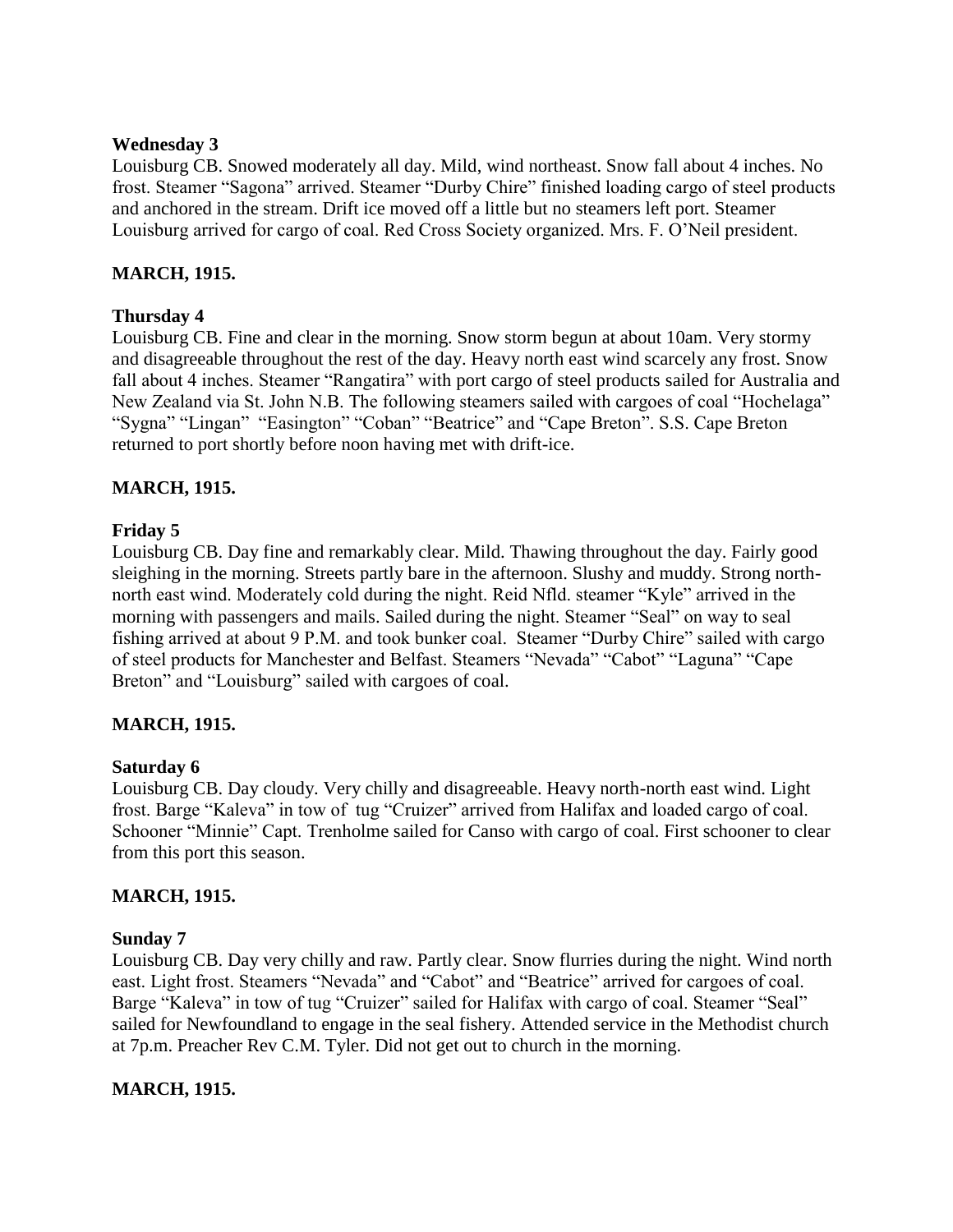### **Monday 8**

Louisburg CB. Day cloudy and chilly. Fresh north east wind. Steamers "Beatrice" and "Cabot" sailed with cargoes of coal. Norwegian sealing steam barques "Njord" and "Samson" which had been laid up here during the winter sailed for the sealing grounds.

### **MARCH, 1915.**

### **Tuesday 9**

Louisburg CB. Day cloudy and chilly. Moderately cold. Heavy north-north-east wind. Steamer "Nevada" sailed with cargo of coal. Reid Nfld. steamer "Kyle" sailed with mails and passengers for Port-Au Basque. But had to return to port on account of rough weather and heavy sea. Steamer *"Briardine"* arrived to load cargo of steel products.

### **MARCH, 1915.**

### **Wednesday 10**

Louisburg CB. Snow storm and heavy gale of wind during the early hours. Stopped snowing at about 11a.m. Wind moderate in the afternoon. Snow fall about 4 inches. Heavy snow drifts streets partly bare. No sleighing of any account. Waggons in use on the streets. Wind north east and north. Reid Nfld. steamer "Kyle" sailed in the afternoon for Port Au Basque. German auxiliary cruiser "Prinz Eitel Friedrich" arrived at Newport News short of coal and provisions and in need of repairs. Will likely interne at that port until the end of the war. The above cruiser is credited with having destroyed several British, French and American merchant ships.

## **MARCH, 1915.**

### **Thursday 11**

Louisburg CB. Day fine and mild Wind west and north west. Steamers "Hochelaga" "Beatrice" "Cabot" and "Lingan" arrived for cargo of coal. Barge "Langin" in tow of tug "Cruizer" arrived for coal.

## **MARCH, 1915.**

### **Friday 12**

Louisburg CB. Day cloudy and mild. Light snow squalls. Melting as it fell. Snow flurries during the night. Wind north-east. Steamer "Industry" Capt arrived to load cargo of steel products. Norwegian steamer "Carmelina" arrived for bunker coal. Had name and flag painted on her sides according to regulations imposed by German Government on neutral shipping visiting war zone. Three masted schooners Arthur A. White arrived in the afternoon. Reid Nfld. steamer "Kyle" arrived in afternoon. Sailed during the night. Took sick in the afternoon. Closed store and went home and to bed at about 3:30p.m.

### **MARCH,1915.**

### **Saturday 13**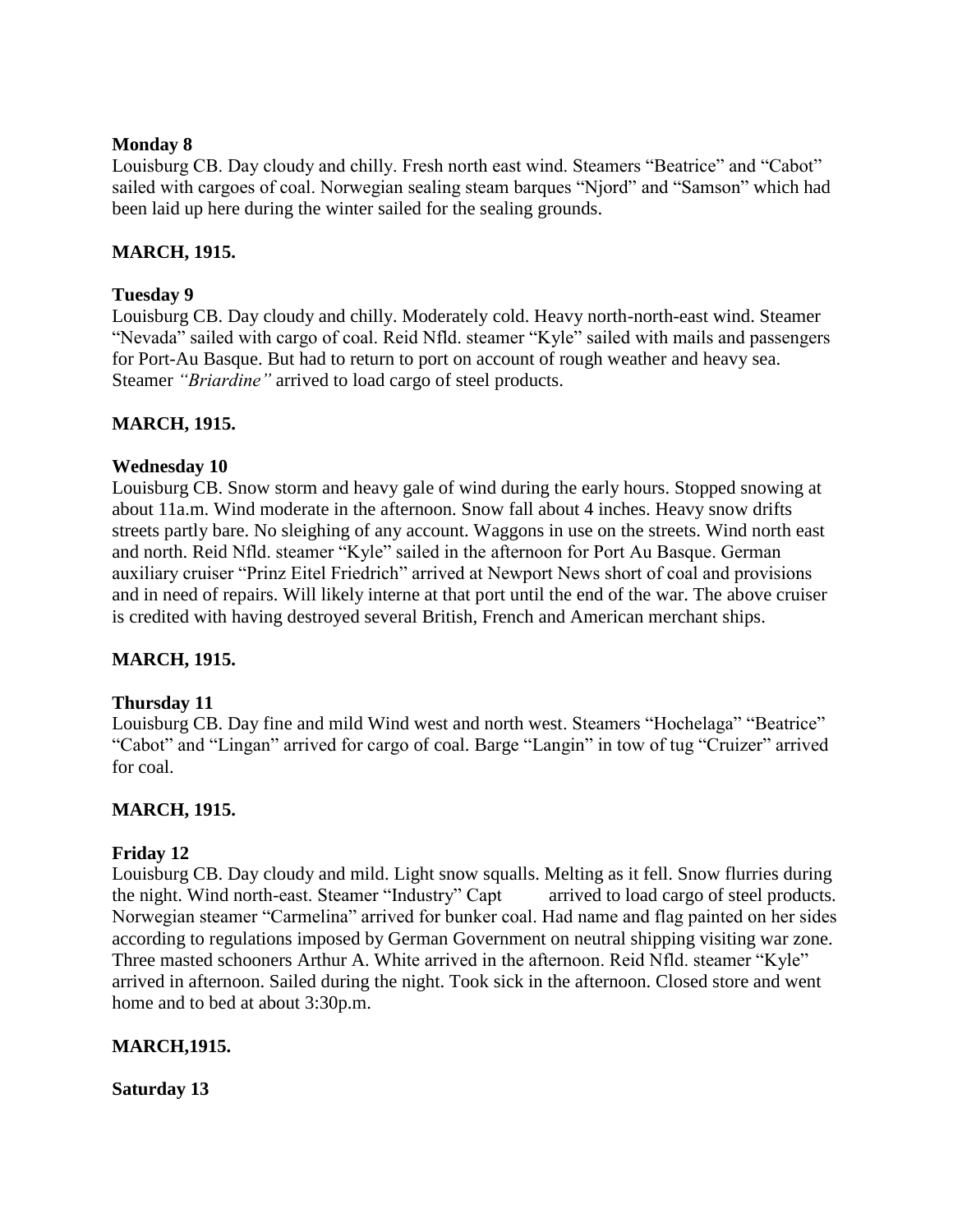Louisburg CB. Day cloudy moderately cold. Light snow squalls. Wind northerly. Steamer "Lingan" sailed with cargo of coal. Steamer Louisburg arrived. Steamer "Sygna" arrived and loaded coal.

### **MARCH, 1915.**

### **Sunday 14**

Louisburg CB. Day very stormy. Snowed. Blew and drifted all day. Heavy gale of north wind. An all round disagreeable day. Snow fall about 5 inches. Reid Nfld steamer "Kyle" arrived at about 2 p.m. with passengers and mails from Port-Au-Basque. Attended service in the Methodist church at 11a.m. and 7p.m. Preacher Rev C.M. Tyler. Visited water front in the afternoon and went on board steamer "Kyle" shortly after she docked. Spent part of the afternoon and had tea at Augus McIntoshs. Steamer "Sygna" sailed with cargo of coal. Steamers "Coban" and "Cabot" arrived for cargoes of coal.

### **MARCH, 1915.**

### **Monday 15**

Louisburg CB. Day fine cloudy and moderately cold. Wind northerly. Streets and roads badly drifted. Neither fit for sleigh or waggon. Steamer "Louisburg" sailed with cargo of coal. Barge "Langin" in tow of Tug "Cruizer" sailed for Halifax coal laden. Steamers "Heathcote" and "Sheba" finished loading cargoes of steel products and took bunker coal. Steamers "Industry" and "Briardene" docked and started loading steel. Reid Nfld. steamer "Kyle" sailed for Port-Au Barque with passengers and freight.

## **MARCH, 1915.**

### **Tuesday 16**

Louisburg CB. Day fine and mild. Partly clear. Wind west and south west. Streets slushy. Light snow squalls in the evening. Steamers "Heathcote" and "Sheba" sailed with cargoes of steel products for Havre and Manchester respectively. Steamers "Cabot" "Coban" and "Nevada" sailed with cargoes of coal.

### **MARCH, 1915.**

### **Wednesday 17**

Day fine partly clear and mild. Light snow squalls late in the afternoon and evening. Began to rain at about 9 p.m. Sleet and rain during the night. Light southerly wind changing to easterly. Steamer "Briardene" finished loading port cargo of steel and anchored in the upper harbour. Steamers "Corunna" and "Easington" arrived for cargoes of coal. "Corunna" loaded and sailed. Reid Nfld. steamer "Kyle" arrived at about noon with passengers and mails. Hockey match at Marconi Towers between teams from town and soldiers stationed at Marconi Station. Game won by soldiers. Score 3-0. Mrs. Michaels Gibbs died.

### **MARCH, 1915.**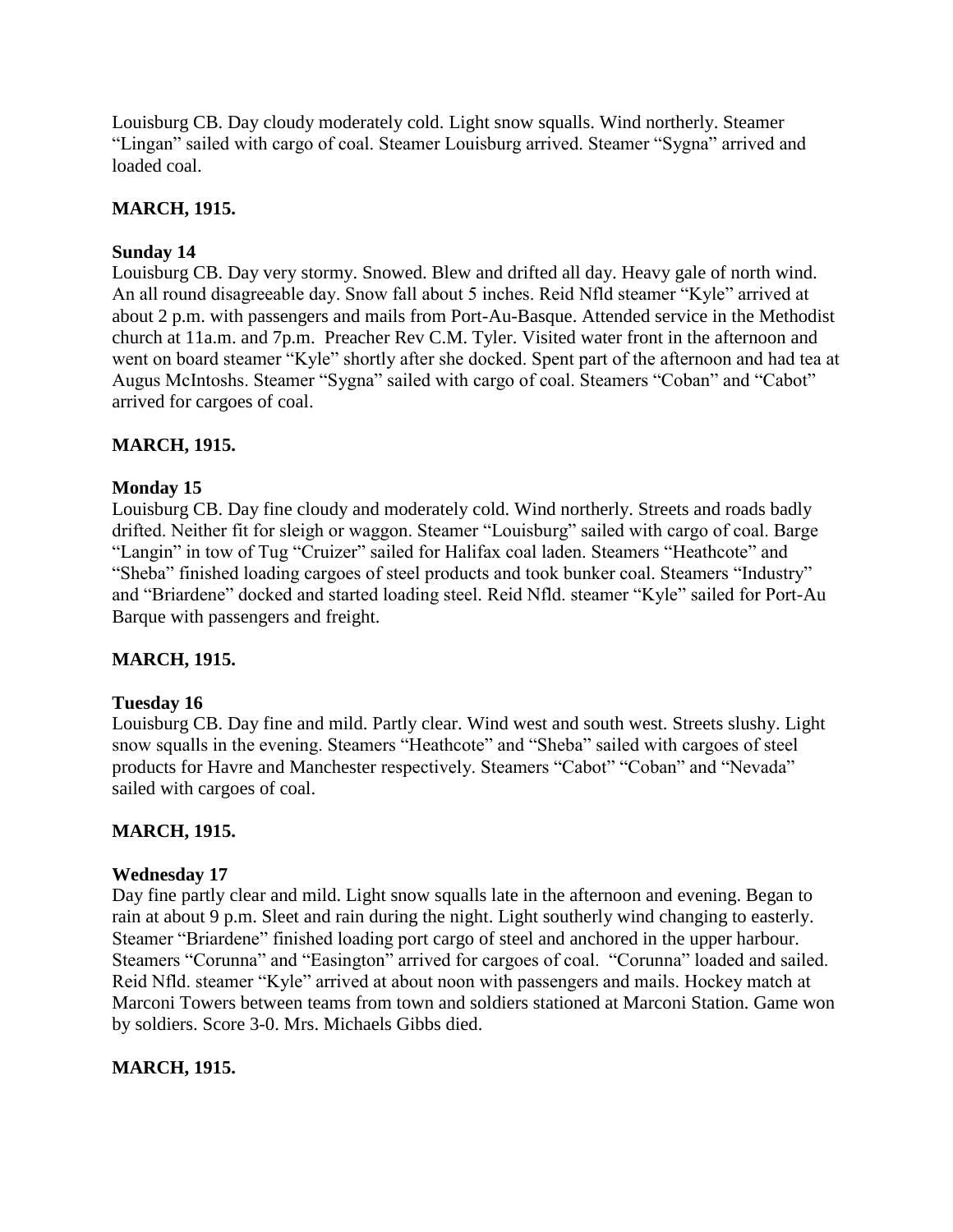### **Thursday 18**

Louisburg CB. Day mild and rainy. Fine during the night. Streets very slushy. Wind east. Upper harbour and coast blocked with ice. Reid Nfld. steamer "Kyle" made two attempts to sail for Newfoundland but could not get further than the mouth of the harbour, and had to return. Steamer "Sagona" in the ice off the harbour but unable to enter. British battleships "Ocean" and "Iresistible" and French battleship "Bouvet" sunk in Dardarnelles.

### **MARCH, 1915.**

### **Friday 19**

Louisburg CB. Day mild. Snow squalls in the morning. Stopped snowing at about 10 a.m. Cloudy. Snow fall about 3 inches. Streets very slushy. Wind west and northwest. Drift ice moved off a little. Reid Nfld. steamer "Kyle" sailed at about 6a.m for Port Au Basque with passengers and mails. Steamer "Sagona" arrived and loaded freight for Newfoundland.

### **MARCH, 1915.**

### **Saturday 20**

Louisburg CB. Day cloudy and mild. Light snow squalls in the afternoon. Wind west. Lower harbour filled with drift ice. The following steamers arrived for cargoes of coal "Cabot" "Coban" "Sygna" "Lingan". Barge in tow of tug "Cruizer" arrived in the afternoon. Reid Nfld. steamer "Kyle" arrived at about noon with passengers from Port Au Basque. Sailed to return during the night. Steamers "Easington" and "Briardene" sailed.

### **MARCH, 1915.**

### **Sunday 21**

Louisburg CB. Day fine and cloudy. Light snow squalls in the evening. Wind east. Drift ice off the harbour. Steamers "Hochelaga" and "Corunna" arrived for cargoes of coal. Steamer "Cabot" and "Coban" sailed with cargoes of coal. "Coban" met ice and returned to port. Attended the following church services Methodist at 11a.m. Preacher Rev. C.M. Tyler. English church at 7a.m. Preacher Rev. T.F. Draper.

### **MARCH, 1915.**

### **Monday 22**

Louisburg CB. Day cloudy and chilly. Light northerly wind. Drift ice near mouth of harbour. Coast partly blocked. Steamer Coban sailed but had to return to port on account of melting ice. Steamer "Nevada" arrived.

### **MARCH, 1915.**

### **Tuesday 23**

Louisburg CB. Day cloudy and chilly. Wind north-north-west. Steamers "Lingan" "Sygna" "Coban" and "Corunna" sailed with cargoes of coal. Barge "Langan" in tow of tug "Cruizer" sailed for Halifax coal laden. Reid Nfld. steamers "Sagona" and "Kyle" arrived at about 1a.m.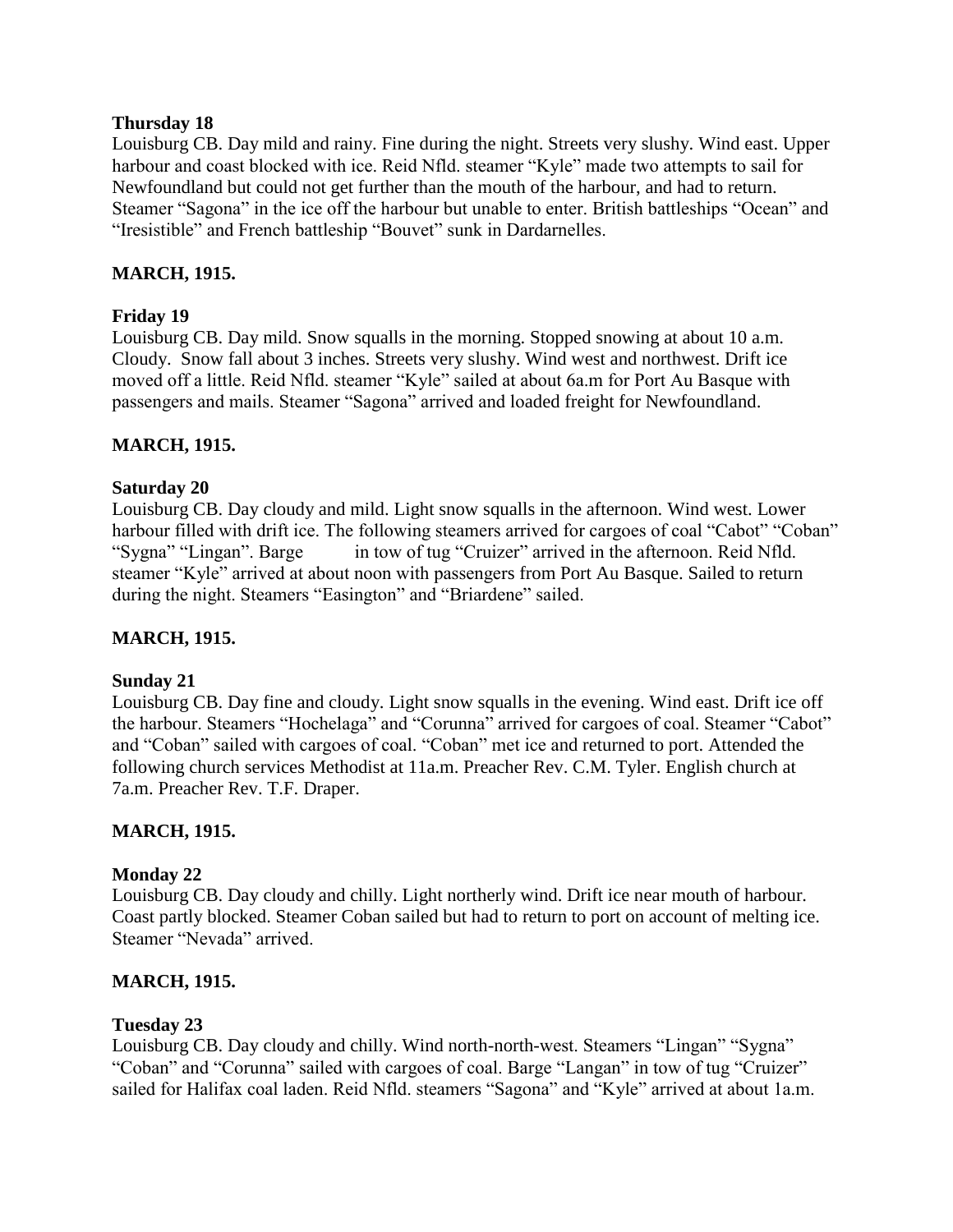and 10p.m. respectively with passengers and mails from Port-Au- Basque. Steamer Cape Breton arrived.

### **MARCH, 1915.**

### **Wednesday 24**

Louisburg CB. Day and mild. Partly clear. Wind north. Reid Nfld steamers "Sogona" and "Kyle" sailed in the morning and evening respectively for Port-Au-Basque. Steamer Louisburg arrived. Danish steamer "N.F. Hoffding" arrived for bunker. Steamer Nevada sailed coal laden*.*

### **MARCH, 1915.**

### **Thursday 25**

Louisburg,C.B. Day fine and very mild and spring like. Partly cloudy. Wind north west. Barge "Kaleva" in tow of tug "Cruzier" arrived in the afternoon for cargo of coal. Steamers "Louisburg" and "Cape Breton" sailed with cargoes of coal. Steamer "Eastington" arrived during the night for cargo of coal.

### **MARCH, 1915.**

### **Friday 26**

Louisburg CB. Day fine clear and very mild and spring like. Wind north west to south west. Foggy during the night. Steamer "Tongariro" arrived at about 1p.m. for cargo of steel products. Anchored in upper harbour. Reid Nfld. Steamer "Kyle" arrived at about 11a.m. from Port-Au-Basque. Sailed to return in the evening. Steamer "Easington" and barge "Kaleva" in tow of tug "Cruizer" sailed with cargoes of coal.

### **MARCH, 1915.**

### **Saturday 27**

Louisburg CB. Day cloudy and cold. Snow squalls throughout the day. Freezing all day. Wintry. Wind west and north west. Steamer "Industry" finished loading cargo of steel products, bunkered and anchored in the stream. Steamer "Tongariro" docked at about noon at freight wharf, and began loading steel products. Reid Nfld. Steamer "Sagona" arrived from Port-Au-Basque. Sailed to return during the night. Steamer "Nevada" arrived and loaded cargo of coal.

### **MARCH, 1915.**

### **Sunday 28**

Louisburg CB. Day cold and blustery snow squalls and high wind. Milder in the evening. Wind west and north west. Steamer "Industry" sailed for Great Britain with cargo of steel products. Steamer Cape Breton arrived for cargo of coal. Attended services in the Methodist church at 11a.m. and 7 p.m. Preacher Rev C.M. Tyler. Spent part of the afternoon and had tea at Angus McIntoshs.

### **MARCH, 1915.**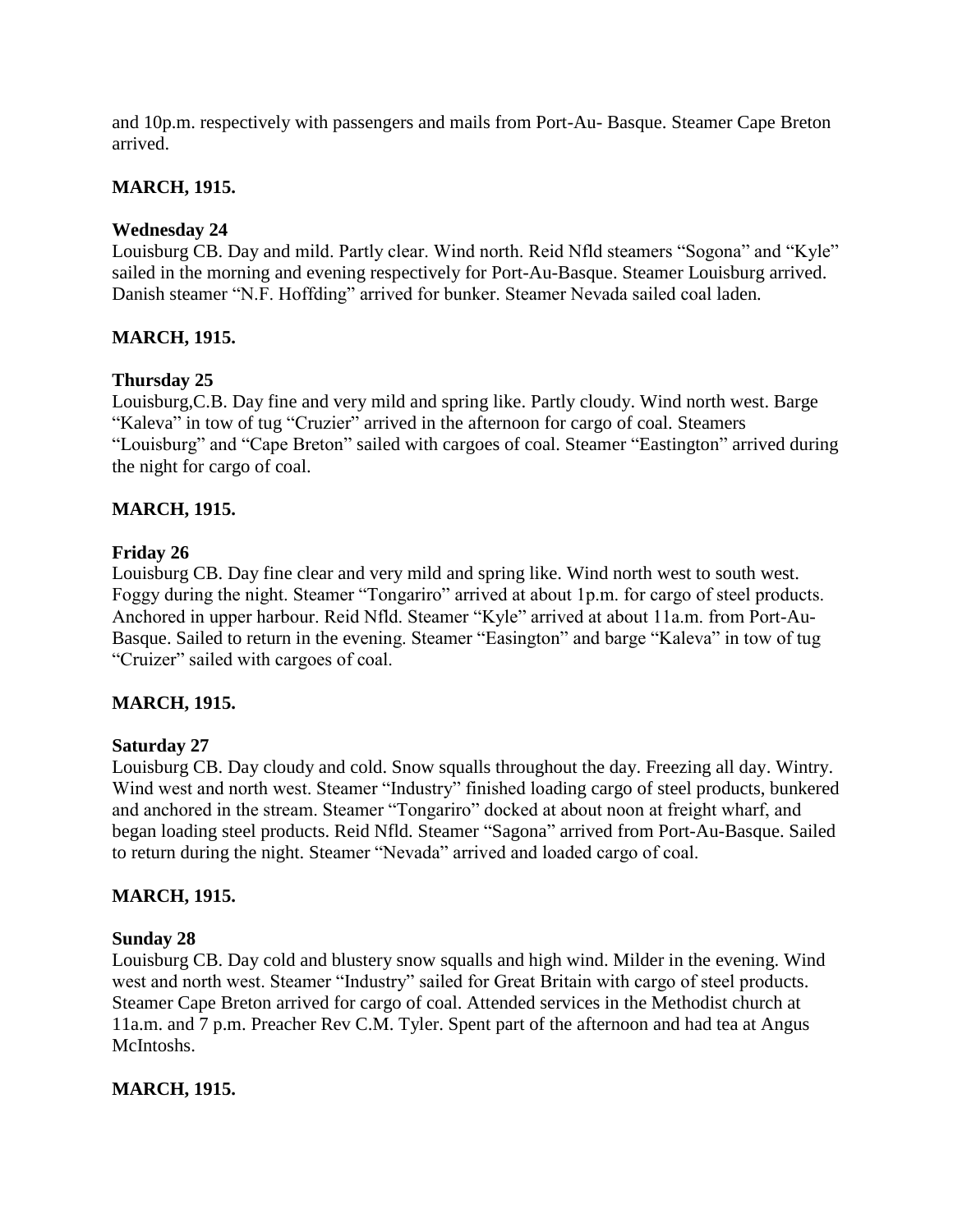### **Monday 29**

Louisburg CB. Day fine clear and mild. Wind westerly. Reid Nfld. steamer "Kyle" arrived from Port- Au-Basque at about 10 a.m. with passengers and mails. Sailed to return in the evening. Steamers "Lingan" and "Coban" arrived for cargoes of coal.

### **MARCH, 1915.**

### **Tuesday 30**

Louisburg CB. Day cloudy and mild. Begun to snow at about 6 PM. Wind south west changing to north west during the evening. Snow fall about 5 inches. Steamer "Lingan" "Cape Breton" and "Coban" sailed with cargoes of coal. Steamers "Corunna" and "Cabot" arrived to load coal. Danish Steamer "Tarskrues" arrived for bunker. Capt. Moses Boudrot of Cheticamp Inverness Co. dropped dead on Louis. wharf. Coroners inquest held in the evening rendered a verdict of death from natural causes.

### **MARCH, 1915.**

### **Wednesday 31**

Louisburg CB. Day fine and clear. Fairly good sleighing in the forenoon. Streets partly bare and muddy in the afternoon. Wind north west. Steamers "Sygna" and "Hochelaga" and Barge "Kaleva" in tow of tug "Cruizer" arrived for coal cargoes. Reid Nfld. Steamers "Kyle" and "Sagona" arrived. "Kyle" sailed to return to Port-Au-Basque at about noon. Steamers "Corunna" and Cabot sailed with cargoes of coal.

## **APRIL, 1915.**

### **Thursday 1**

Louisburg CB. Day fine and mild. Partly clear. Wind westerly changing to east and north east in the afternoon. Steamer "Easington" arrived for cargo of coal. Reid Nfld. Steamer "Sagona" sailed for Port-Au-Basque. Steamer "Sygna" sailed coal laden.

### **APRIL, 1915.**

### **Friday 2**

Louisburg CB. Day fine clear and mild. Partly cloudy in the evening. A beautiful spring day. Wind south west. Reid Nfld. Steamer "Kyle" arrived in the morning from Port-Au-Basque. Sailed to return at about noon. Norwegian Steamer Alf arrived for bunkers. Steamer Cabot arrived for cargo of coal. Steamer "Easington" and barge "Kaleva" in tow of tug "Cruizer" sailed coal laden. Steamer "Tongariro" tow not register Capt sailed for Australia via St. John N.B. with part cargo of steel products. Will complete cargo at St. John. Public holiday all places of business closed. Attended service in the Methodist church in the evening. Preacher Rev C.M. Tyler.

## **April, 1915.**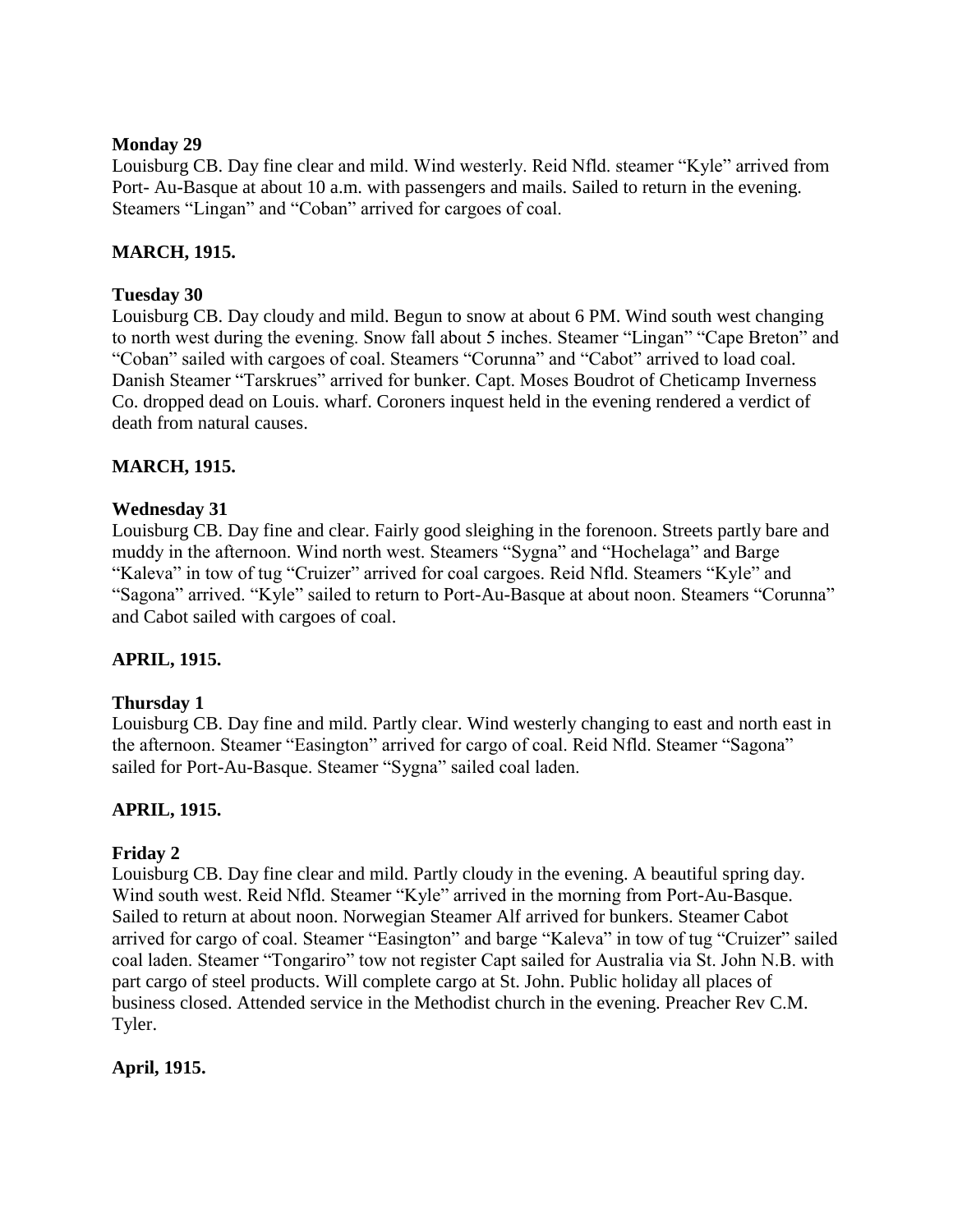### **Saturday 3**

Louisburg CB. Day fine mild and cloudy. Snow storm began at about 9 P.M. Wind south west changing to south-east and east. Snow fall about 3 inches. Reid Nfld. Steamers "Kyle" and "Sagona" arrived in the evening. Steamer "Cabot" sailed with cargo of coal. Steamer "Kyle" sailed for Port-Au-Basque during the night.

### **APRIL, 1915.**

### **Sunday 4**

Louisburg CB. Begun to rain at about 12:30 a.m. Ground covered with about 3 inches of snow at daylight. Fine and cloud during the forenoon and until about 4:00 P.M. Snow squalls during the evening. Chilly wind north east. Attended service in the Methodist church at 11a.m. and 7 P.M. Preacher Rev C.M. Tyler.

### **APRIL, 1915.**

### **Monday 5**

Louisburg CB. Day cloudy chilly and raw. Wind north-east. Reid Nfld Steamer "Sagona" sailed for Port-Au-Basque. Attended Methodist tea and fancy sale in Masonic hall in the evening.

### **APRIL, 1915.**

### **Tuesday 6**

Louisburg CB. Day fine clear and chilly. Wind south-west. Reid Nfld. Steamer "Kyle" arrived from Port-Au-Basque in the afternoon. Barge "Kaleva" in tow of tug "Cruizer" arrived for cargo of coal. Steamer "Cape Breton" "Corunna" "Cabot" and Lingan arrived for cargoes of coal. Attended Methodist tea and fancy sale in the evening which was continued from last night.

### **APRIL, 1915.**

### **Wednesday 7**

Louisburg CB. Day rainy in the morning. Cloudy and foggy in the afternoon and evening. Coast and entrance to harbour blocked with ice. Some loose ice in the harbour but not enough to interfere with shipping. Wind south and south west. Reid Nfld. Steamer "Sagona" arrived from Port-Au-Basque in the evening.

### **APRIL, 1915.**

### **Thursday 8**

Louisburg CB. Day fine and clear and mild in the forenoon. Cloudy chilly and windy in the afternoon and evening. Wind north west and north. Steamers "Corunna" "Cape Breton" and "Lingan" sailed with cargoes of coal. Reid Nfld. Steamer "Kyle" arrived with passengers and mail from Port-Au-Basque. Sailed to return during the night. Tug "J.T. Horne" arrived from Halifax on passage to Archangel Russia. Attended dance in the Masonic hall in the evening given by Ladies Auxiliary of I.O.C. Steamer "Coban" arrived in the evening for cargo of coal.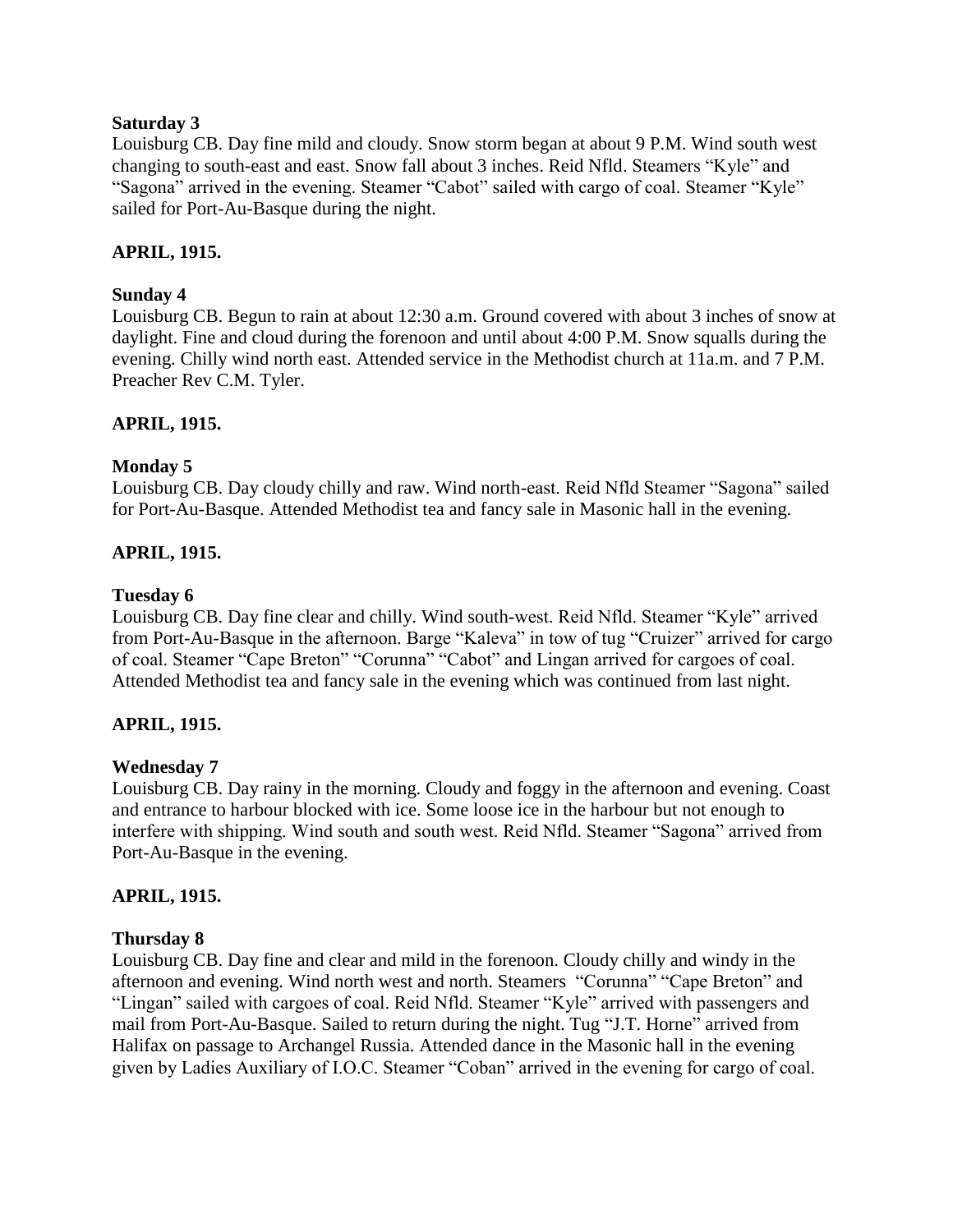### **APRIL, 1915.**

### **Friday 9**

Louisburg CB. Day fine clear and very chilly. Wind north and north east. Steamer "Easington" arrived to load cargo of steel products. Reid Nfld. Steamer "Sagona" sailed for Port-Au-Basque. Steamer "Coban" sailed with cargo of coal. Steamer "Sygna" arrived for cargo of coal. Barge in tow of tug "Cruizer" sailed with cargo of coal for Halifax. Attended concert in Masonic hall in the evening given by I.O.G.T.

### **APRIL, 1915.**

### **Saturday 10**

Louisburg CB. Day cloudy and mild. Misty and rainy in the evening. Heavy rain during the night. Wind south west and south. Drift-ice in sight. Steamer "Easington" commenced loading cargo of steel products for Newport Wales. Steamers "Corunna" and "Cabot" arrived for cargoes of coal. Danish steamer "J.D.S. Idolf" arrived for bunker coal. American fishing Schooner "Independence" arrived from Banks. First fishing schooner to arrive at this port this season.

### **APRIL, 1915.**

### **Sunday 11**

Louisburg CB. Day cloudy and foggy. Wind southerly. Attended service in the Methodist church at 11:00 a.m. and 7 P.M. Preacher Rev C.M. Tyler. Reid Nfld Steamer "Kyle" arrived from Port-Au-Basque in the morning. Sailed to return in the afternoon.

### **APRIL, 1915.**

### **Monday 12**

Louisburg CB. Cloudy and foggy. Showering in the afternoon and evening. Wind southerly. Steamers "Sygna" and "Corunna" sailed with cargoes of coal. Attended and took part in sacred concert in Presbyterian Church in the evening. Sang solo entitled "God Knows"

### **APRIL, 1915**

### **Tuesday 13**

Louisburg CB. Day cloudy and foggy. Reid Nfld. Steamer "Kyle" arrived from Port-Au-Basque. Attended dance in Peters hall in the evening given by True Blue Lodge.

### **APRIL, 1915**

#### **Wednesday 14**

Louisburg CB. Cloudy. Wind north-east. Reid Nfld Steamer "Bruce" arrived from St John"s Nfld. Steamer "Lingan" arrived at about 10 P.M. for cargo of coal. Norwegian Steamer "Tyr" arrived from England.

### **APRIL, 1915**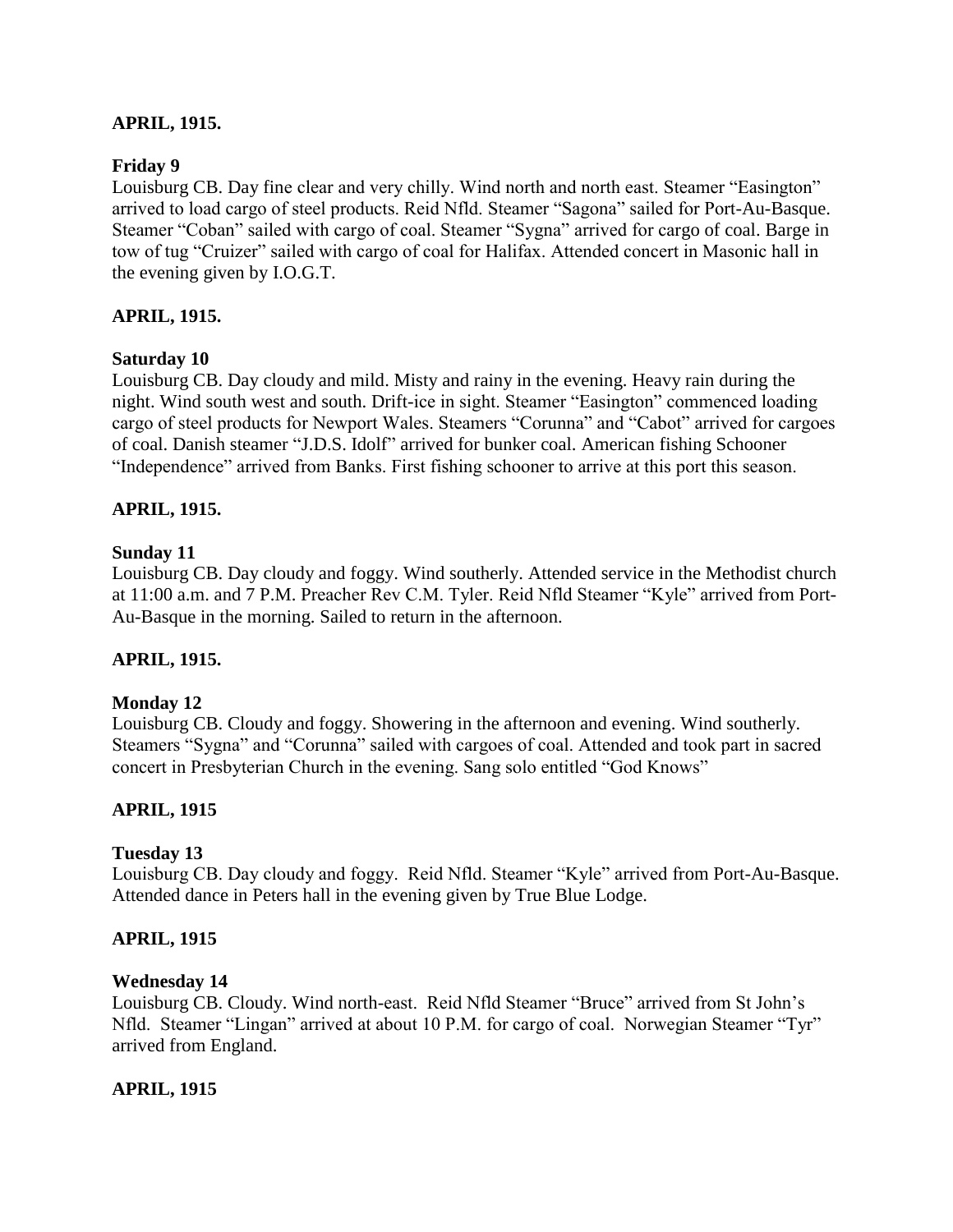### **Thursday 15**

Louisburg CB. Day cloudy, foggy and misty. Wind easterly. Steamers "Hochelaga" and "Corunna" arrived for cargoes of coal. Steamer "Easington" sailed for Newport Wales with cargo of steel products.

## **APRIL, 1915**

# **Friday 16**

Louisburg CB. Rained in the morning and during the night. Foggy and mild. Light southerly wind. Steamer "Lingan" "Hochelaga" and "Corunna" sailed with cargoes of coal. Reid Nfld Steamer "Kyle" arrived in the early morning from Port-Au-Basque. Sailed to return during the forenoon.

## **APRIL, 1915**

## **Saturday 17**

Louisburg CB. Day foggy and mild. Calm. Heavy rain part of the day. Thunder in the morning. Light southerly wind. Steamers "Coban" and "Cape Breton" arrived for cargoes of coal. Barge "Kaleva" in tow of tug "Cruizer" arrived for cargo of coal. Reid Nfld. Steamer "Bruce" forced her way through the ice blockade and reached Sydney. First trip of Reid Nfld. Steamers to Sydney for several weeks.

# **APRIL, 1915**

## **Sunday 18**

Louisburg CB. Rained heavily nearly all day. Foggy. Wind north and north east. Steamers "Louisburg" and "Cabot arrived for cargoes of coal. Attended service in the Methodist Church at 11 a.m. and 7 P.M. Preacher C. M. Tyler. Steamer "Coban" sailed with cargo of coal. Barge "Kaleva" in tow of tug Cruizer sailed for Halifax coal laden.

# **APRIL, 1915**

## **Monday 19**

Louisburg. Day foggy and mild. Rained heavily in the morning and all the afternoon and evening. Light easterly wind.

## **APRIL, 1915**

## **Tuesday 20**

Louisburg. Day fine and mild. Cloudy in the forenoon. Clear in the afternoon. Steamer "Durby Chire" arrived from England. Government Steamer "Rouville" arrived in the afternoon. Attended Dance and card party at Marconi Towers Hotel in the evening given by Misses Robb, O Dell and McDonald.

## **APRIL, 1915**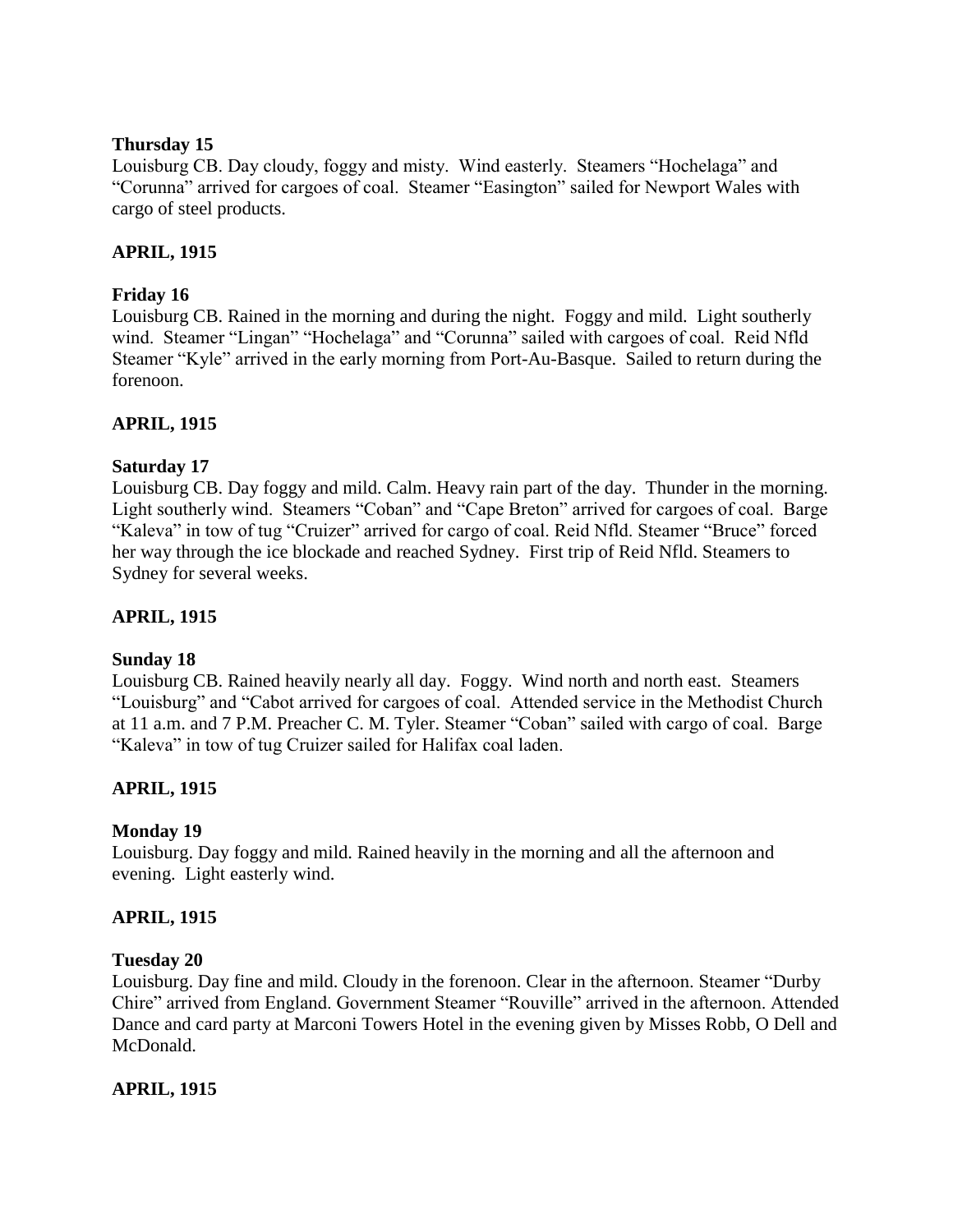### **Wednesday 21**

Louisburg. Day fine and clear. Wind northerly. Reid Nfld. Steamer "Kyle" arrived from Port-Au-Basque. Steamer "Charterhouse" arrived to lad cargo of steel products. Steamers "Jeserie" and "Otterstadt" arrived for bunker coal. Tug "J. T. Horne" sailed for Archangel Russia. Military guard placed on shipping pier and freight wharf during nights as precaution against possible destruction by the Kings enemies. Steamer "Corunna" arrived. Barge "Tongariro" tow of tug "Cruizer" arrived from Halifax for cargo of coal.

# **APRIL, 1915**

## **Thursday 22**

Louisburg. Day fine clear and cool. Wind north east. Drift ice in sight off the coast. Steamer "Hochelaga" arrived for cargo of coal. Schooner "Alameda" ran aground near Townsends Point while going out the harbour. Floated by tug E.M. Cates. Slightly damaged.

# **APRIL, 1915**

## **Friday 23**

Louisburg CB. Day fine clear and mild. Cloudy in the evening. Wind westerly changing to northeast. Steamers "Coban" and "Cabot" arrived for cargo of coal. Steamer "Morwenna" arrived in the evening to load cargo of steel products for France. Steamer "Hochelaga" sailed with cargo of coal for Boston. Was sick in the afternoon. Closed store for about four hours. Opened at 7 P.M.

## **APRIL, 1915**

## **Saturday 24**

Louisburg CB. Day fine clear and very chilly. Fresh north north east wind. Steamer "Tyr" and "Lingan" arrived and loaded cargoes of coal. Steamer "Cabot" and "Coban" sailed with cargoes of coal.

## **APRIL, 1915**

## **Sunday 25**

Louisburg CB. Day fine clear and chilly. Wind north-east. Drift ice in sight off the harbour. Steamers "Tyr' and "Lingan" sailed with cargoes of coal. Barge in tow of tug "Cruizer" arrived for cargo of coal. Attended service in the Methodist church at 11 a.m. Preacher Rev. C.M. Tyler. Attended English church at 7 P.M. Preacher Rev. T.F. Draper.

## **APRIL, 1915**

## **Monday 26**

Louisburg CB. Day fine and cloudy. Chilly wind south-west.

## **APRIL, 1915**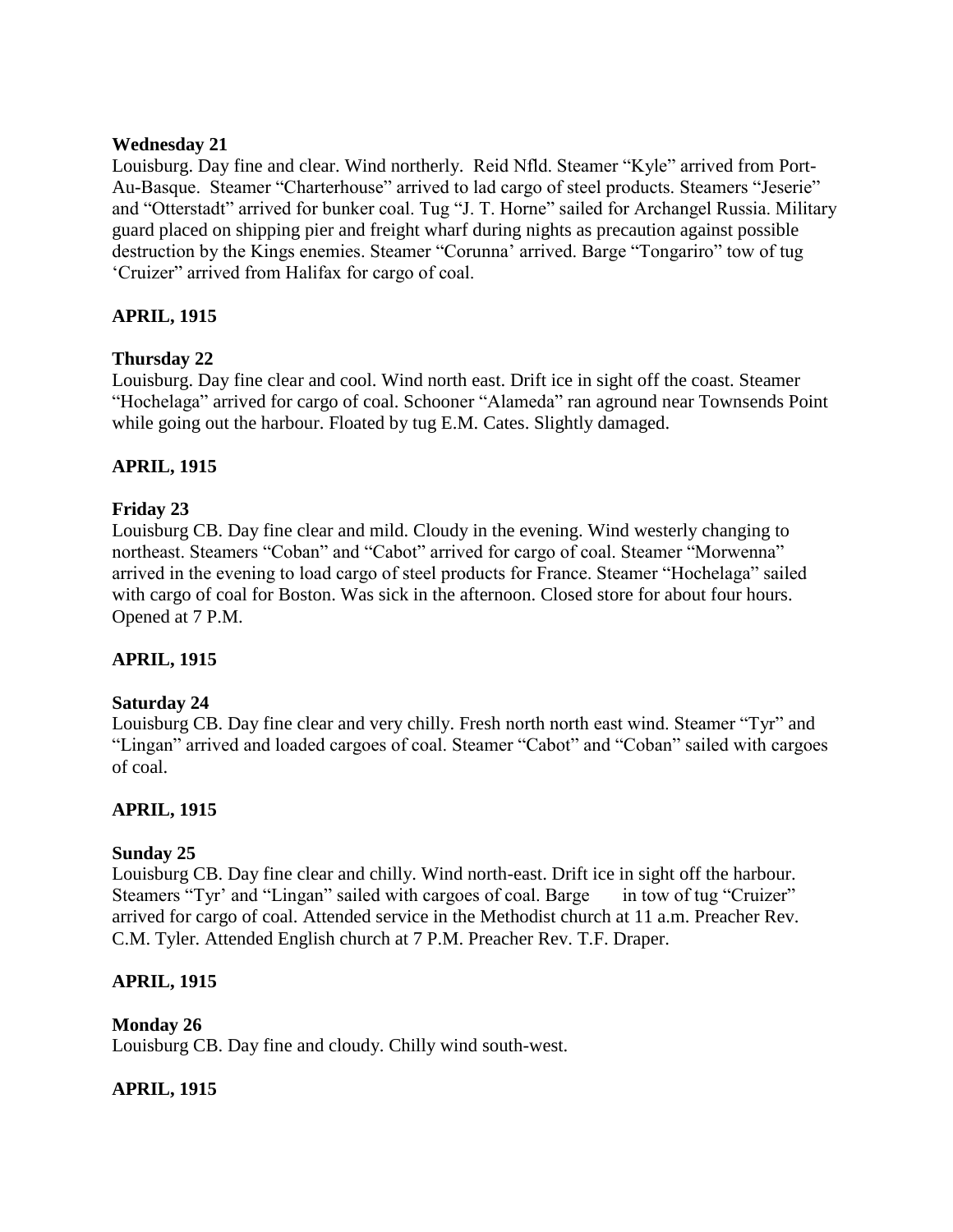### **Tuesday 27**

Louisburg CB. Day fine clear and cool. Wind east changing to north east. Foggy off the coast in the afternoon. Steamers "Vinland" and "Galveston" arrived for bunker. Steamer "Bonaventure" arrived for cargo of coal.

### **APRIL, 1915**

### **Wednesday 28**

Louisburg. Day fine. Steamer "Bonaventure" sailed for St Johns Nfld. Coal laden.

## **APRIL, 1915**

## **Thursday 29**

Day cloudy. Light showers of rain. Steamer "Coban" arrived for cargo of coal. Steamer "Sheba" arrived from Belfast. Will likely load cargo of steel products. Steamer "Sinbad" arrived at about midnight and immediately sailed for Sydney. Steamer "Scrymer" arrived for bunker coal.

### **APRIL, 1915**

### **Friday 30**

Louisburg CB. Day fine and clear. Wind north-east. Steamer "Morwenna" sailed for Bordeau, France with cargo of steel products. Steamers "Lingan" "Cabot" "Hochelaga" and Barge "Laguna" in tow of tug "Cruizer" arrived for cargoes for coal. Steamer "Sinbad" which sailed for Sydney last night returned at about 10 a.m. being unable to force her way through the ice blockade. Tug "Lord Strathcona" arrived. Steamer "Coban" sailed with cargo of coal. Steamer "Scotsburn" arrived from Halifax with freight. First trip this season.

## **MAY, 1915**

### **Saturday 1**

Louisburg CB. Day fine clear and cool. Wind Easterly. Three lake boats, the "Strathcona" "Tarona" and "A. E. McKinistry" arrived in the evening to go on charter with the Coal Company. Steamer "Sagona" arrived for orders. Steamer "Beatrice" arrived. Steamer "Lingan" finished loading cargo of coal and sailed for Montreal. First cargo of coal from this port for Montreal this season. Steamer "Tyr" arrived for cargo of coal.

## **MAY, 1915**

### **Sunday 2**

Louisburg CB. Day cloudy and chilly. Wind easterly. Steamer "Hochelaga" and "Cabot" sailed with cargoes of coal. Attended service in the Methodist Church at 7 P.M. Preacher C.M. Tyler. Did not attend church in the morning. Spent part of the afternoon and had tea at Angus McIntoshs. Steamer "Charterhouse" sailed for Glasgow Scotland with cargo of steel products.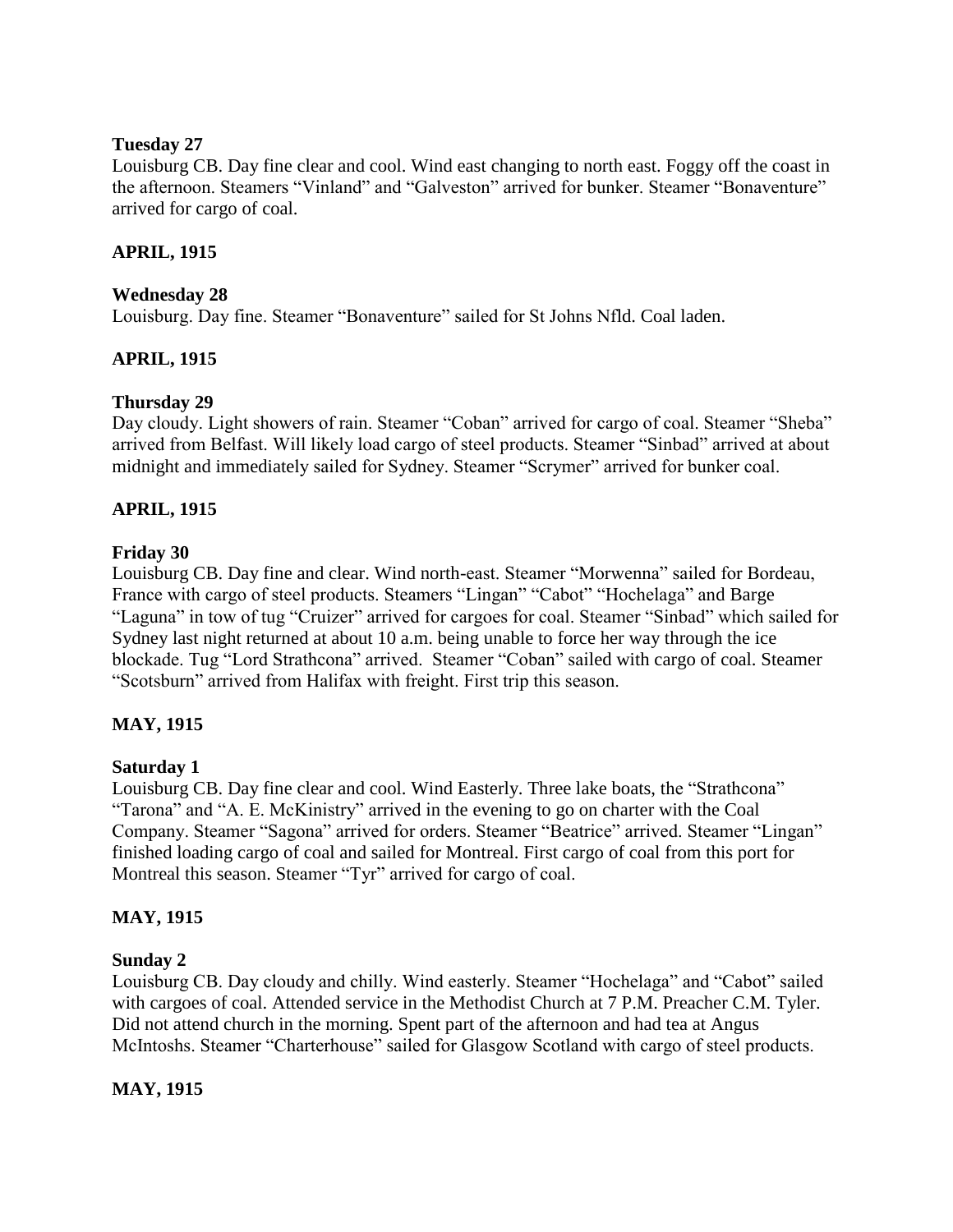### **Monday, 3**

Louisburg. Day cloudy foggy and chilly. Rained moderately in the afternoon and evening. Wind Easterly. Steamer "Sagona" sailed for Montreal. Steamer "Bonaventure" arrived for cargo of coal. Proceeded to Sydney to load. Ice blockade still continues on eastern coast. Attended Red Cross Tea in Parish Hall in the evening.

# **MAY, 1915**

### **Tuesday 4**

Louisburg CB. Day cloudy, foggy, and misty. Rained during the evening and night. Steamers "Tyr" and "Tacoma" sailed with cargoes of coal.

# **MAY, 1915**

### **Wednesday 5**

Louisburg CB. Day cloudy and foggy. Mild. Cleared partly at noon. Light southerly wind. Steamers "Sygna" "Louisburg" and "Cabot" arrived for cargoes of coal. Steamer "Sinbad" sailed for Three Rivers Quebec with cargo of pig iron.

## **MAY, 1915**

### **Thursday 6**

Louisburg CB. Day cloudy in the forenoon. Partly clear in the afternoon. Wind north-north east. Almost a gale in the afternoon.

## **MAY, 1915**

## **Friday 7**

Louisburg CB. Day fine and clear. Strong north-north east wind.

Steamer "Rosecastle" arrived to go on charter with the Coal Company. Docked in the afternoon and started to load. The following steamers arrived: "Coban" "Turret Cape" "Turret Crown" "Acadian". Cunard Line Steamer "Lusitania" Capt. Turner, New York for Liverpool, torpedoed and sunk by German submarine about 10 miles off Kinsale Head, Ireland. About 1200 passengers and crew lost.

## **MAY, 1915**

## **Saturday 8**

Louisburg CB. Day cloudy and mild. Rained moderately in the evening and night. Wind southerly changing to Easterly in the evening. The following Steamers arrived "Cabot" "Rosedale" "Empress of Midland". Joseph O Toole died at about 7 P.M. after an illness of about 2 weeks.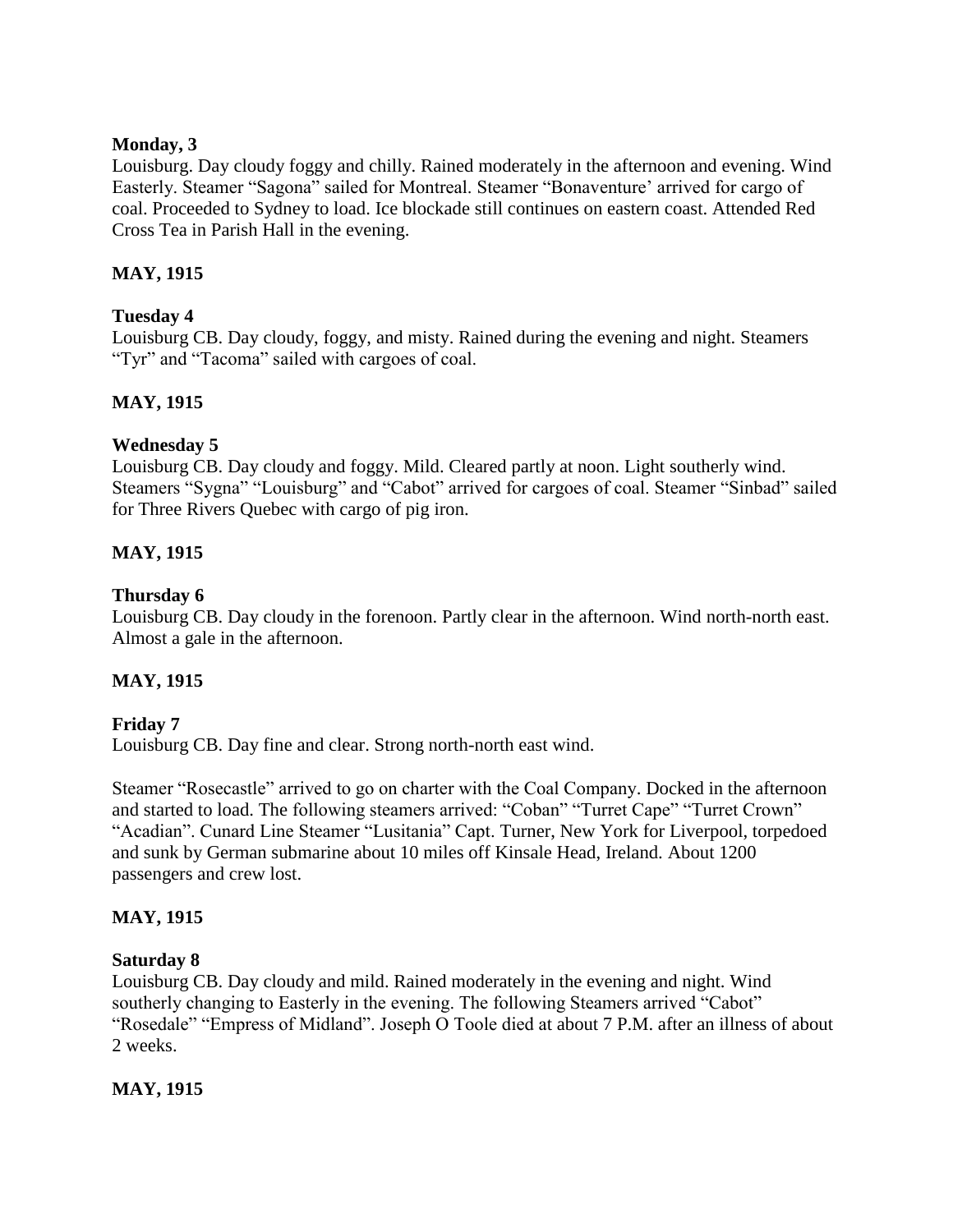### **Sunday 9**

Louisburg CB. Day cloudy in the forenoon. Fine clear and moderately warm in the afternoon. Most springlike day this season. Light southerly and easterly wind. Attended service in the Methodist Church at 11 a.m. and 7 P.M. Preacher C.M. Tyler. Tug "Douglas H. Thomas" sailed for Sydney.

# **MAY, 1915**

### **Monday 10**

Louisburg CB. Day fine mild and springlike. Wind variable. The following Steamers arrived "Hochelaga" "Lingan" "Louisburg" for cargoes of coal. "Lingan" ordered to Sydney. Steamer "Drott" arrived for bunker. Barge in tow of tug "Cruizer" arrived for cargo of coal. Steamer "Sheba" sailed for England with cargo of steel products. Steamer "Kron Prinz Olaf" arrived.

## **MAY, 1915**

## **Tuesday 11**

Louisburg CB. Day fine in the morning. Clouded up in the forenoon. Light showers at 10 a.m. fine in the afternoon. Light southerly and south west wind changing to north-east in the afternoon. Steamers "Meaford" and "Abr. W. Selmer" arrived. Canadian Cruiser "Canada" arrived in the evening. Steamer "Louisburg" sailed with cargo of coal. Attend funeral of the Late Joseph O Toole at 10.15 a.m. Steamers "Lingan" "Kron Prinz Olaf" and sailed for Sydney.

## **MAY, 1915**

### **Wednesday 12**

Louisburg CB. Day fine. Cloudy in the afternoon and evening. Light showers in the evening. Wind north-west. Canadian Cruiser "Canada" sailed. Ice blockade still continues on east coast. Shipping unable to reach Sydney on account of ice. Several steamers including the ones that sailed from here yesterday caught in the ice.

## **MAY, 1915**

### **Thursday 13**

Louisburg CB. Day fine clear and warm in the forenoon. Cloudy and chilly in the afternoon and evening. Wind southerly changing to north-east. Steamer "Midland Queen" arrived for cargo of coal. Steamer "Cabot" arrived loaded coal and sailed. Steamer "Hochelaga" sailed with cargo of coal.

### **MAY, 1915**

## **Friday 14**

Louisburg CB. Day fine and clear. Wind north west. Harbour filled with ice in the afternoon.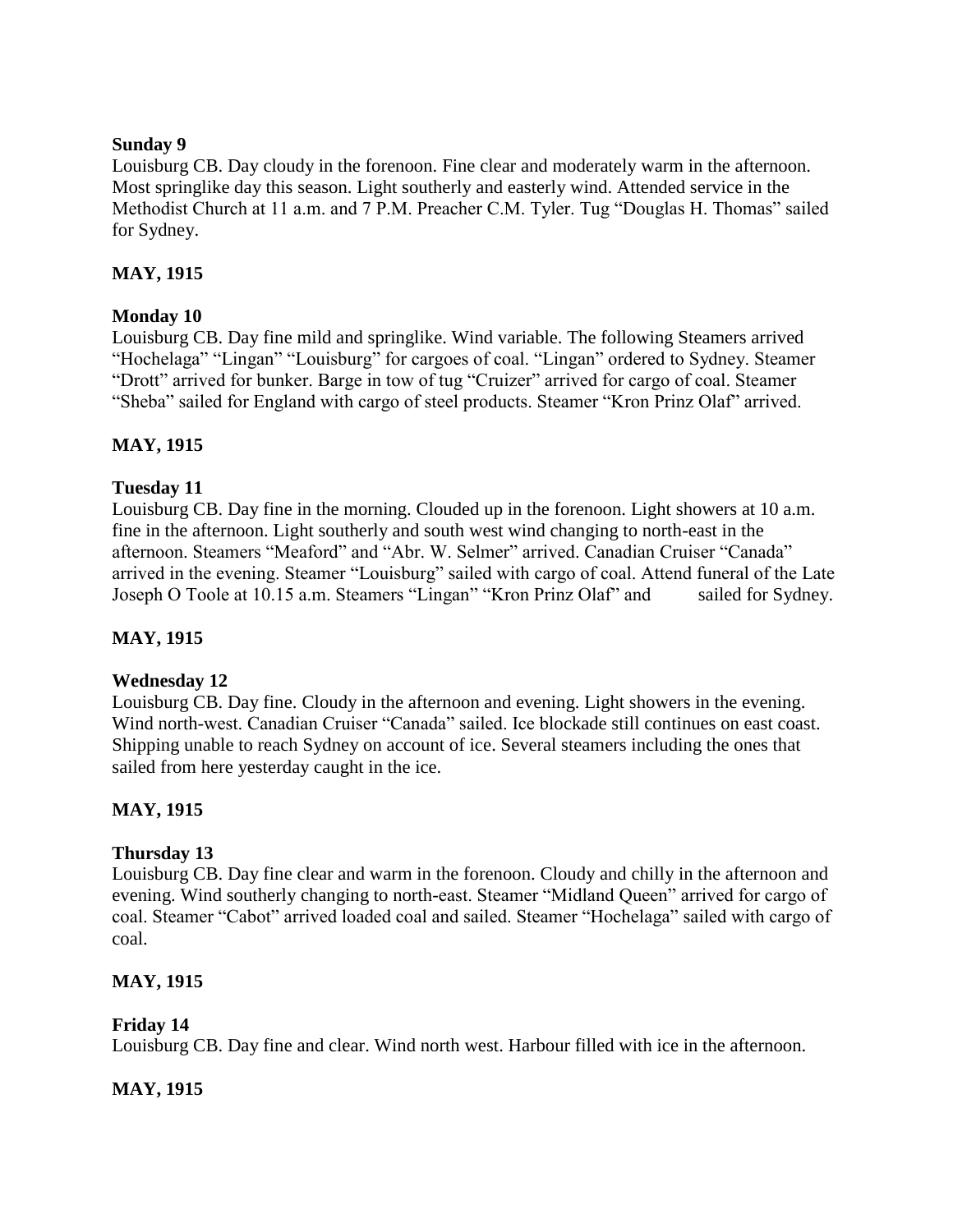### **Saturday 15**

Louisburg. Day fine. Partly cloudy. Harbour and coast blocked with drift ice.

## **MAY, 1915**

# **Sunday 16**

Louisburg CB. Day fine clear moderately warm. Harbour full of loose ice. Foggy outside the harbour. Light southerly wind. Attended service in the Methodist Church at 11 am and 7 P.M. Preacher. Rev C. M Tyler.

# **MAY, 1915**

# **Monday 17**

Louisburg CB. Day fine and clear. Harbour partly filled with loose ice. Loose ice along the coast. Barges "Langan" and "Keleva" in tow of tug "Cruizer" arrived in the evening.

# **MAY, 1915**

## **Tuesday 18**

Louisburg CB. Day fine clear and moderately warm. An ideal spring day. Wind variable. Government Steamer "Lady Laurier" arrived. Norwegian steamer "Sevira" arrived for orders. Steamers "Louisburg" and "Coban" arrived for cargoes of coal.

## **MAY, 1915**

## **Wednesday 19**

Louisburg CB. Rained heavily during the morning. Cloudy and chilly throughout the day. United States Hospital ship "Androsscoggin" arrived.

## **MAY, 1915**

## **Thursday 20**

Louisburg CB. Cloudy and chilly in the forenoon. Fine and clear in the afternoon. Wind north. United States Hospital Ship "Androsscoggin" sailed in the morning.  $25<sup>th</sup>$  and  $22<sup>nd</sup>$  Battalions Nova Scotia and Quebec respectively about 2500 strong sailed from Halifax for England on Steamer "Saxonia"

## **MAY, 1915**

### **Friday 21**

Louisburg CB. Day fine clear and cool. Wind northerly changing to easterly in the afternoon.

## **MAY, 1915**

**Saturday 22**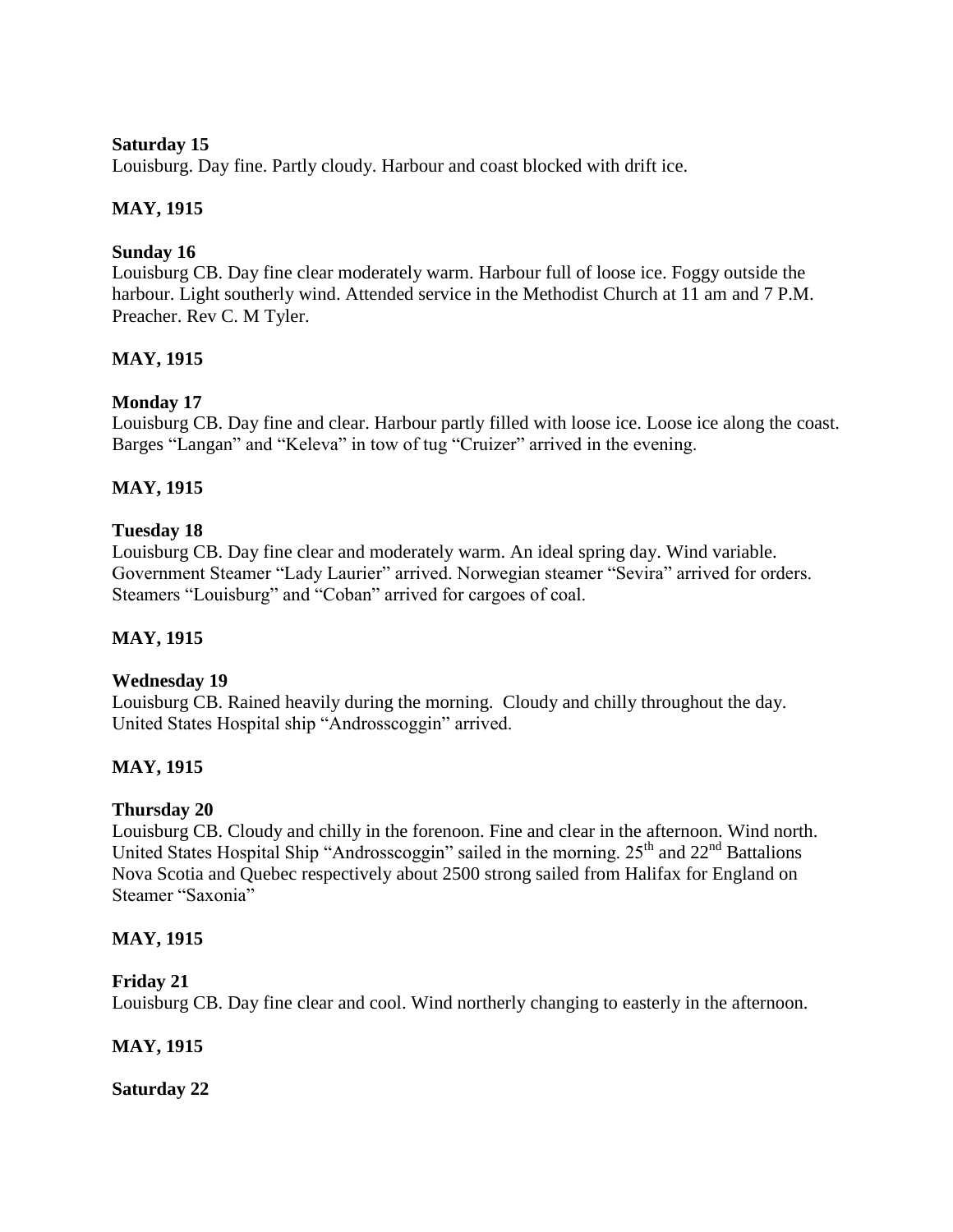Louisburg CB. Day cloudy. Light showers in the afternoon. Misty and foggy. Steamers "Cabot" and "Coban" arrived and loaded coal. Attended auction of household effects at Mitchell House at 11 a.m.

## **MAY, 1915**

# **Sunday 23**

Louisburg CB. Day cloudy and foggy in the forenoon fine in the afternoon. Wind southerly changing to north-east in the evening. Attended the following church services Methodist at 11 am. Preacher Rev. C. M. Tyler. English church at 7 P.M. Preacher T.F. Draper. Italy declares war against Austria.

# **MAY, 1915**

# **Monday 24**

Louisburg CB. Day fine clear and moderately warm. An ideal spring day. Public holiday. All places of business closed. "At home" held in Masonic hall by Dr and Mrs O"Neil in the interests of the "Red Cross". Steamer "Corunna" arrived for cargo of coal in the evening. Germany declares war against Italy.

# **MAY, 1915**

**Tuesday 25** Louisburg CB. Day fine.

## **MAY, 1915**

## **Wednesday 26**

Louisburg CB. Day fine cloudy and chilly. Steamer "Morwenna" sunk by German submarine in St. Georges Channel. One of the crew Thomas Carrigan killed by shell fire three others wounded. Crew picked up by Belgium trawler and landed at Milford Haven.

## **MAY, 1915**

## **Thursday 27**

Louisburg CB. Heavy wind and rain in the early morning and part of forenoon. Wind south. Fine in the afternoon and evening. Wind changing to west and north-west. Mr D. A. McMillan ordained and inducted into Calvin Presbyterian Church.

## **MAY, 1915**

## **Friday 28**

Louisburg CB. Day fine chilly. Partly clear. Wind south-west.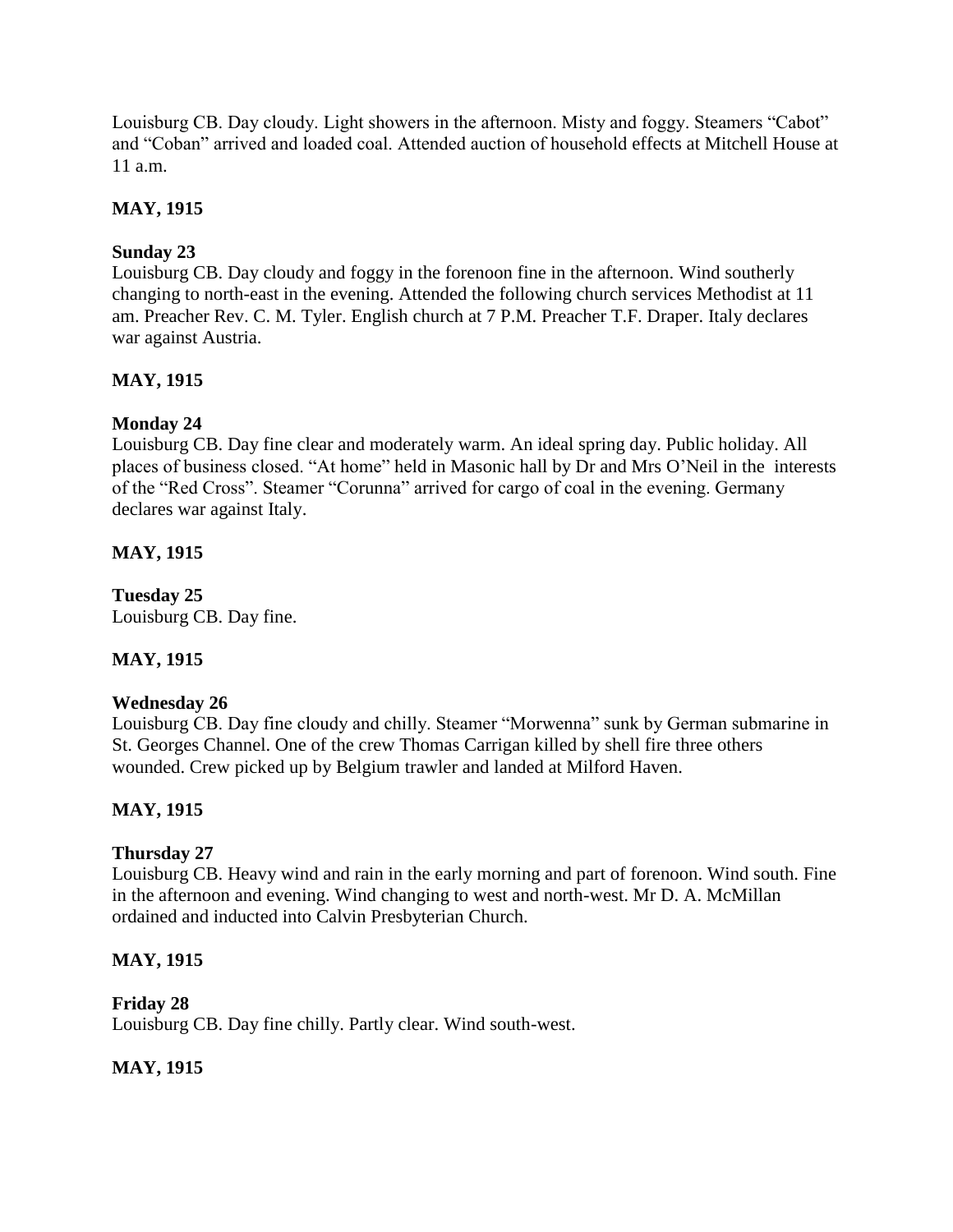### **Saturday 29**

Louisburg CB. Day cloudy. Light showers in the afternoon. Steamer "Coban" arrived and loaded coal.

# **MAY, 1915**

# **Sunday 30**

Louisburg CB. Day fine cloudy and cool. Sprinkling rain in the afternoon. Cleared off at about 5 P.M. Wind north-west. Steamer "Vauxhall" arrived for bunker coal. Steamer "Cabot" arrived for cargo of coal. Steamer "Coban" sailed at about 12.30 a.m. with cargo of coal. Attended service in the Methodist church at 11 am. And 7 P.M. Preacher Rev. C.M. Tyler. In company with William Phalen went for a walk around to the Light house returning at about 5 P.M.

# **MAY, 1915**

## **Monday 31**

Louisburg CB. Day fine and moderately warm. Partly cloudy, clear in the afternoon. Wind north west changing to north-east. Steamer "Cabot' sailed with cargo of coal. Steamer "Bellaventure" arrived for bunker coal.

# **JUNE, 1915**

### **Tuesday 1**

Louisburg CB. Day fine clear and moderately warm. Chilly in the evening. Wind north-west changing to north east. Danish steamer "Jornborg" arrived for bunker coal.

## **JUNE, 1915**

## **Wednesday 2**

Louisburg CB. Day fine clear and chilly. Wind north-east. Steamer "Warepool" arrived. Typhoid fever on board. Proceeded to Sydney. Neil Matheson and Sarah Johnston married.

## **JUNE, 1915**

## **Thursday 3**

Louisburg CB. Day fine clear and cool. Steamer "Signa" with full cargo of war munitions for Russia arrived bunkered and sailed for Archangel Russia. Norwegian Steamer "Henrik" arrived for order. Barges "Kaleva" and "Laugen" in tow of tug "Cruizer arrived for cargo of coal.

## **JUNE, 1915**

## **Friday 4**

Louisburg CB. Day fine clear and cool. Wind south-west. Steamer "Henrik" sailed for Montreal. Barge in tow of tug "Cruizer" sailed for Halifax. Stores closed at 6 P.M. in accordance with an agreement entered into by the merchants of the town to close at 6 P.M. on Wednesday and Friday evenings during June, July, August, September, October, and November.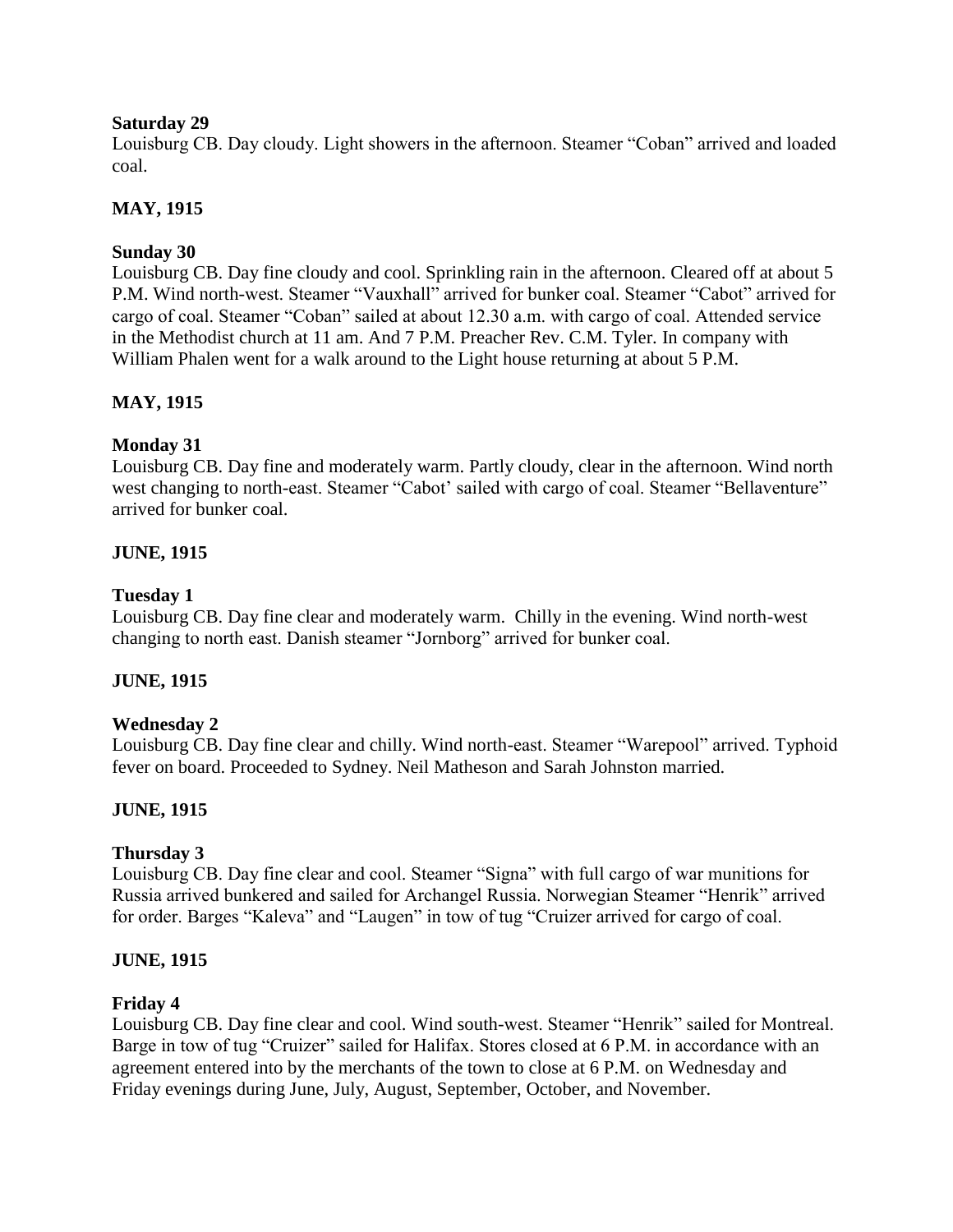### **JUNE, 1915**

### **Saturday 5**

Louisburg CB. Day fine clear and moderately warm. Light easterly wind. Cloudy and foggy during the night. Steamer "Kron Prinz Olaf" arrived and loaded cargo of coal. Steamer "Coban" arrived at about 1 a.m. and immediately proceeded to Sydney. Tug Cruizer arrived during the night from Halifax.

### **JUNE, 1915**

### **Sunday 6**

Louisburg CB. Day fine and moderately warm. Partly foggy. Wind south west. Steamer "Kron Prinz Olaf" sailed at noon with cargo of coal. Tug "Cruizer" sailed with barges laden with coal for Halifax. Danish Steamer "Kalo" arrived for bunker coal. Attended the following church services Methodist at 11 a.m. Preacher Rev. C.M. Tyler. English church at 7 P.M. Preacher Rev. Dermott Townsend. Went for a walk out Sydney Road in the afternoon.

### **JUNE, 1915**

### **Monday 7**

Louisburg CB. Day foggy cloudy and warm. Light southerly wind.

### **JUNE, 1915**

### **Tuesday 8**

Louisburg & Sydney. Day warm and foggy. Light southwest wind. Steamers "Gallier" and "Fernfield" arrived at Louisburg for bunker coal. Went to Sydney on 4 P.M. train. Attended picture show in Casino Theatre in the evening. Stopped at Victoria Hotel. Mr. Hilcoate of Sydney opened dancing class at Louisburg in C.M.B.A. Hall.

### **JUNE, 1915**

### **Wednesday 9**

Sydney. Day fine clear and very warm. Cool and cloudy in the evening. Rained during the night. Went to Whitney Pier on 7 P.M. car. Returned at about 8.15. Attended picture show at Casino Theatre in the evening. Had dinner with William Orr at "King George" Hotel.

### **JUNE, 1915**

#### **Thursday 10**

Sydney. Dominion, Glace Bay and Louisburg. Day cloudy and cool rained in the early morning. Sydney to Dominion No.1 on 1.40 P.M. car. Spent about one hour at Cape Breton Nursery. Dominion No. 1 to Glace Bay on 3.45 car. Glace Bay to Louisburg on 5.30 train.

### **JUNE, 1915**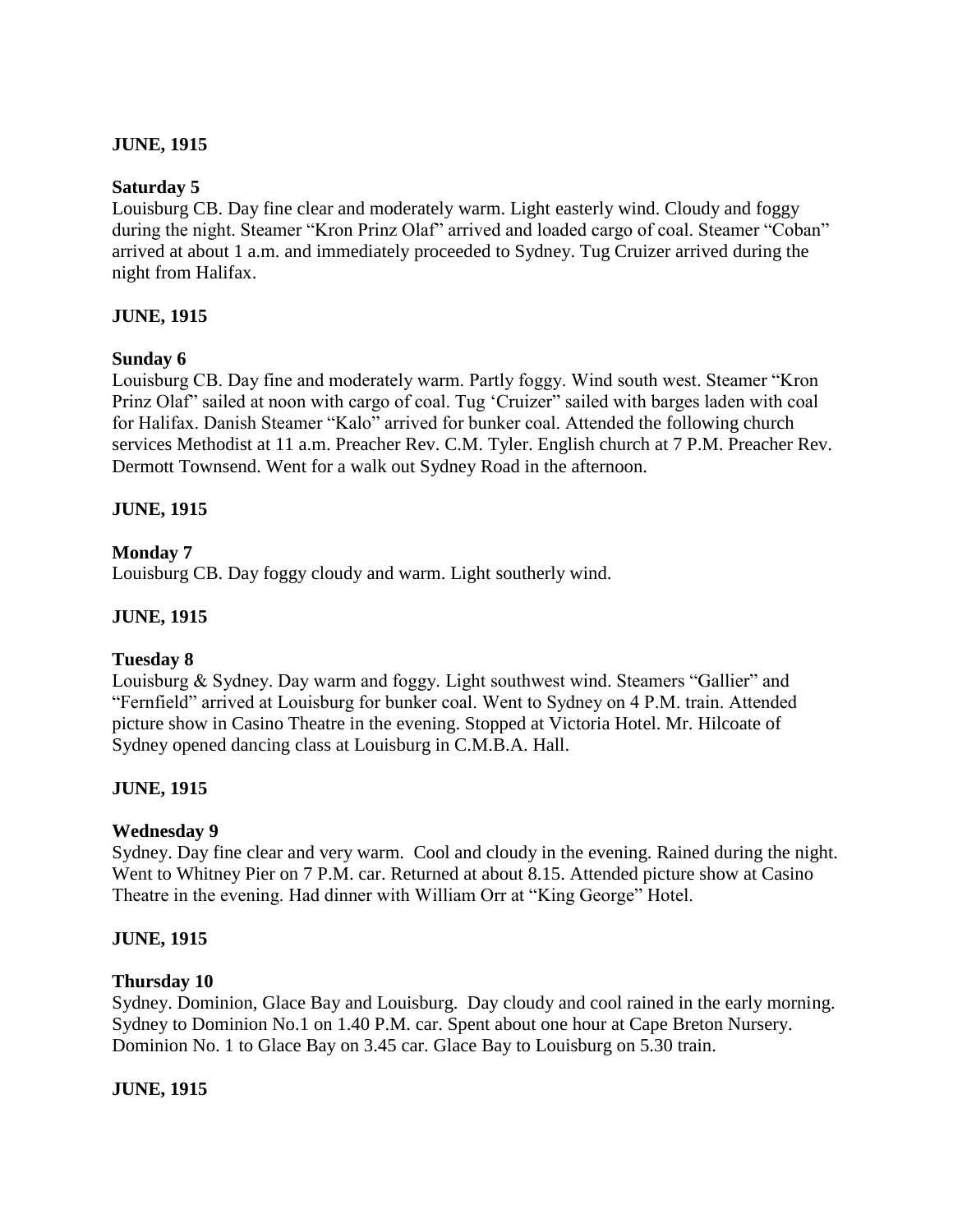### **Friday 11**

Louisburg. Day fine clear and cool. Sarah Robinson died.

### **JUNE, 1915**

### **Saturday 12**

Louisburg CB. Rained heavily nearly all day. Wind southerly. Stopped raining in the evening.

### **JUNE, 1915**

### **Sunday 13**

Louisburg CB. Day cloudy and very chilly. Partly clear in the afternoon. Strong north-north-east wind. Steamer "Coban" arrived for cargo of coal. Barge "Keleva" in tow of tug Cruizer arrived in the evening. Norwegian Steamer "Prosper III" arrived. Attended Service in the Methodist Church at 11 a.m. and 7 P.M. Preacher at morning service Rev. C.M. Tyler. Evening service Rev. H Townsend. Spend the evening after church at Z.W. Townsends. Funeral of Sarah Robinson in the afternoon. Burial at Catalone. Special train left here at 12.30 P.M. for Sydney with members of Brotherhood of Railway Trainmen to attend their annual memorial service.

### **JUNE, 1915**

### **Monday 14**

Louisburg CB. Day cloudy and chilly. Steamer "Coban" sailed with cargo of coal. Steamers "Alef-Kyre" and "Bifrost" arrived.

### **JUNE, 1915**

### **Tuesday 15**

Louisburg. Day cloudy and cool. Annual conference of the Methodist church in Nova Scotia met at Sydney today.

## **JUNE, 1915**

### **Wednesday 16**

Louisburg CB. Day cloudy and chilly. Heavy rain in afternoon and evening. Wind south-east.

### **JUNE, 1915**

**Thursday 17** Louisburg CB. Day fine and cloudy. Partly clear in the afternoon.

### **JUNE, 1915**

**Friday 18**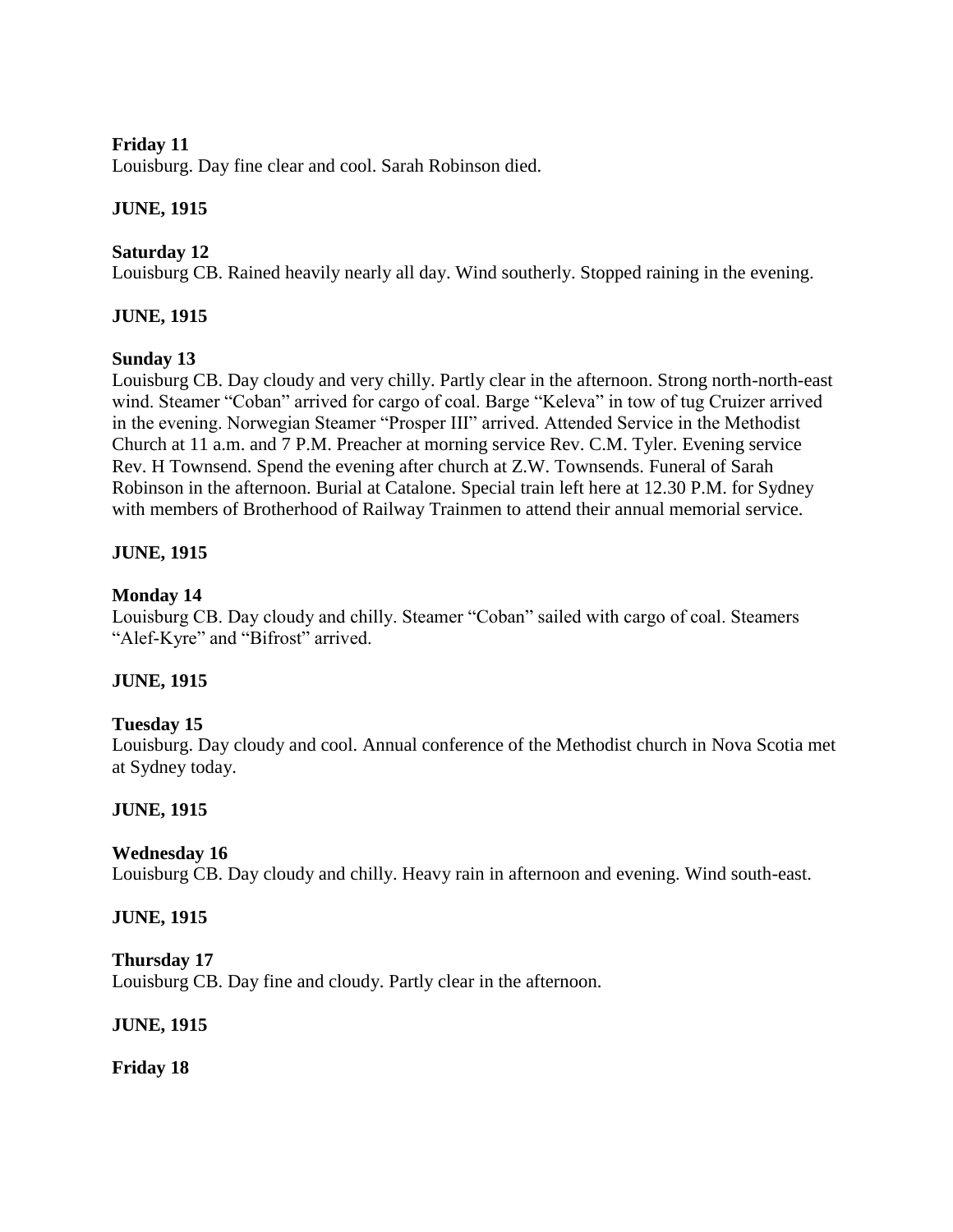Louisburg CB. Heavy rain in the early morning. Cloudy in the forenoon. Cleared up at about noon. Fine and clear and warm in the afternoon. Wind southerly changing to north west in the afternoon. Steamer "Brattingsborg" arrived for bunker coal. Steamer "Symrna" arrived for orders. Barge in tow of tug "Cruizer" arrived in the afternoon.

# **JUNE, 1915**

### **Saturday 19**

Louisburg CB. Day fine clear and warm. Maximum temperature about 65. Wind southeast and south. A beautiful summer day. Government steamer "Lady Laurier" arrived in the evening. Sailed during the night. Barge Langen in tow of tug "Cruizer" sailed for Portland Maine with cargo of coal.

## **JUNE, 1915**

## **Sunday 20**

Louisburg CB. Day cloudy foggy and chilly. Lightening and heavy rain during the night. Showery in the evening. Wind southerly. Attended service in the Presbyterian Church at 11 a.m. and 7 P.M. Preacher Rev D.A. McMillan. No service in the Methodist church in the morning. Rev. CM Tyler absent attending conference at Sydney. Methodist pulpit occupied by Rev Howard Townsend at 7 P.M. Had tea at Marine Hospital. Steamer "Coban" arrived for cargo of coal.

### **JUNE, 1915**

## **Monday 21**

Louisburg CB. Day cloudy and foggy. Showery and drizzily all day. Wind easterly. Steamer "Sno" arrived for bunker coal.

## **JUNE, 1915**

### **Tuesday 22**

Louisburg CB. Day stormy. Rained nearly all day. Very heavy rain during evening and night. Gale of wind from East and south-east. Very heavy sea. Large quantity of fishing gear destroyed by storm. Arthur Keefe and Lena Bates married. Steamer "Coban" sailed with cargo of coal.

### **JUNE, 1915**

## **Wednesday 23**

Louisburg CB. Day cloudy cold and drizzily. Wind easterly.

### **JUNE, 1915**

**Thursday 24**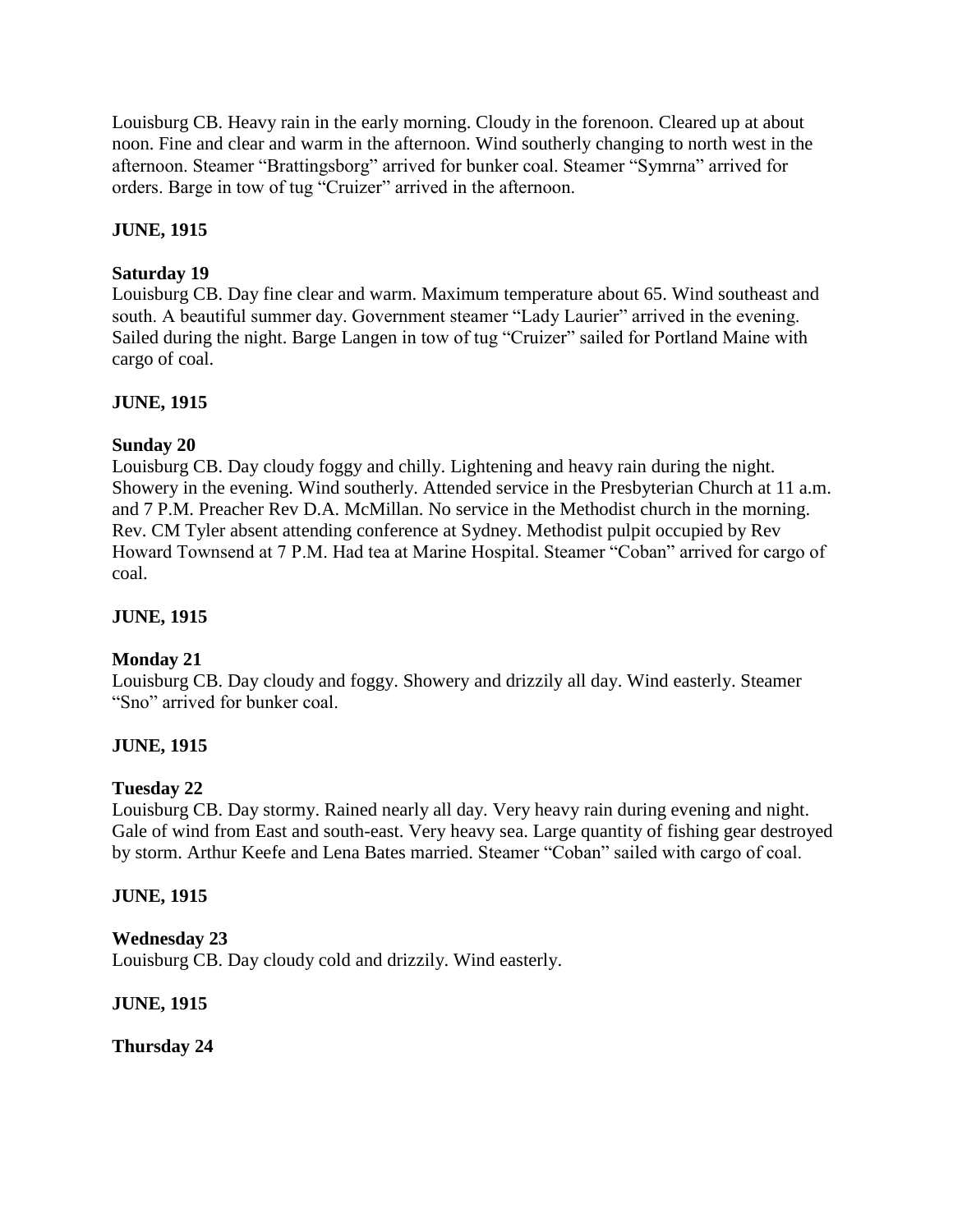Louisburg CB. Day cloudy drizzily, showery and cold. Wind north-east. Danish Steamer "Russ" arrived for bunker coal. Steamer "Cabot" Capt. Timothy foundered off East coast of P.E. Island. Crew saved.

### **JUNE, 1915**

## **Friday 25**

Louisburg CB. Day cloudy and cool. Wind north-east. Steamer "Drot' arrived for orders. Sailed during the night.

## **JUNE, 1915**

## **Saturday 26**

Louisburg. Day fine. Partly cloudy. Moderately warm. Wind south-west and south. Danish Steamer "Silkborg" arrived and bunkered. Barge "Langen" in tow of tug "Cruizer" arrived from Portland Maine to load coal. "Cruizer" proceeded to Halifax. Steamer "Scotsburn" arrived.

# **JUNE, 1915**

## **Sunday 27**

Louisburg CB. Cloudy and cool in the forenoon. Clear and moderately warm in the afternoon. Cloudy and foggy during the night. Wind north-east. Steamer "Easington" arrived for orders. Attended service in the Methodist Church at 11 a.m. and 7 P.M. Preacher Rev. C.M. Tyler. In company with William Phalen and Earle McLean went for a walk down Lorraine Road returning via the old railroad and Havenside. Spent the evening after church at Z.W. Townsends. Mrs C.S. Keefe died. Mariners Lodge Free Masonic paraded to service in Presbyterian Church at 11 a.m.

## **JUNE, 1915**

## **Monday 28**

Louisburg CB. Day fine clear and cool. Wind north-east. Attended dance and box social given by Loyal True Blue association in Masonic hall in the evening.

## **JUNE, 1915**

## **Tuesday 29**

Louisburg CB. Day fine clear and cool. Wind north-west and north-east. Attended funeral of the Late Mrs C.S. Keefe at 10.30 a.m. Members of Presbytery went to Gabarus on steamer "Olive" to attend induction of Mr. Smith in Gabarus Lake church. Norwegian Steamer "Nordanes" arrived for bunker.

## **JUNE, 1915**

## **Wednesday 30**

Louisburg CB. Day fine and cloudy. Public schools closed for summer holidays. Tug "Cruizer" with Barges "Langen" and "Kaleva" in tow sailed in the afternoon for Halifax.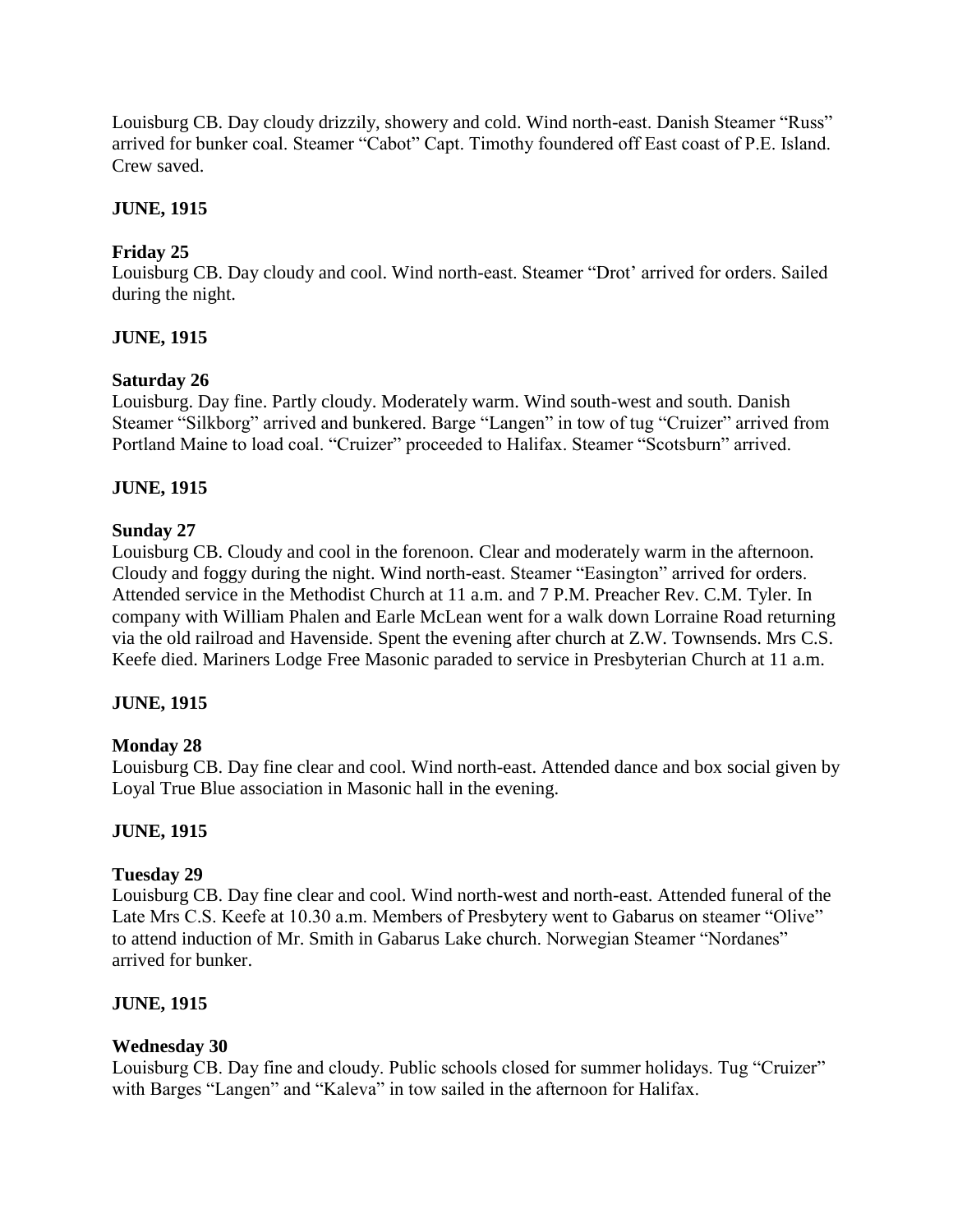# **JULY, 1915**

### **Thursday 1**

Louisburg CB. Day fine and moderately warm. Partly clear. Wind south-west. General holiday. Nearly all places of business closed. Three trains arrived and departed during the day to handle passenger traffic. Went to Mira on 3.15 P.M. train and attended picnic held by Broughton Presbyterian congregation. Returned at about 7 P.M. Attended Ball in Masonic hall in the evening given by "Lawn Tennis Club". Steamer "Fram" arrived.

## **JULY, 1915**

### **Friday 2**

Louisburg CB. Day fine clear and moderately warm.

## **JULY, 1915**

### **Saturday 3**

Louisburg CB. Day cloudy and foggy. Katie Cann died.

## **JULY, 1915**

### **Sunday 4**

Louisburg CB. Day fine. Partly clear in the afternoon foggy during the morning and evening. Wind southerly. Showers during the night. Attended service at 11 a.m. and 7 P.M. in the Methodist church. Preacher Rev. C.M. Tyler. Had tea at Angus McIntoshs.

## **JULY, 1915**

### **Monday 5**

Louisburg CB. Day cloudy and foggy and warm. Wind southerly. Attended funeral of the Late Miss Katie Cann at 6 a.m. Service held in English Church. Remains sent to Mira on 7 a.m. train where burial took place at about 10 a.m.

## **JULY, 1915**

### **Tuesday 6**

Louisburg CB. Day cloudy and foggy. Cold and chilly. Wind southerly. Cleared up a little in the evening. Tug Cruizer with Barges "Langen" and "Kaleva" in tow arrived at about 6.30 P.M. from Halifax.

## **JULY, 1915**

### **Wednesday 7**

Louisburg CB. Day fine clear and warm. Warmest day so far this season. Highest temperature 75. Went to John Skinners in the evening to practice songs for high school concert. Steamer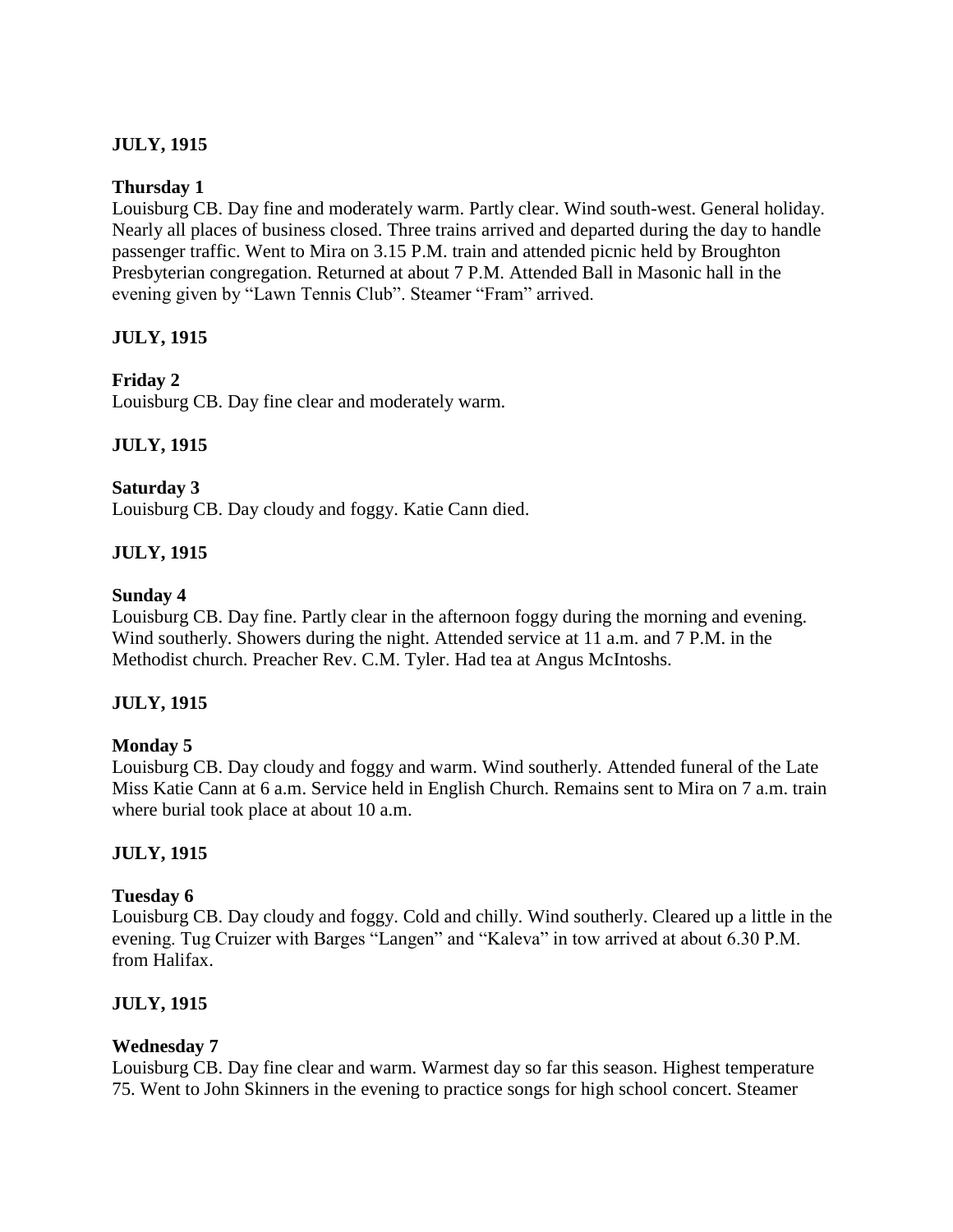"Symra" which has been here since June  $18<sup>th</sup>$  awaiting orders bunkered and sailed during the night for St John N.B.

# **JULY, 1915**

### **Thursday 8**

Louisburg CB. Day fine clear and warm. Cloudy in the evening. Wind westerly changing to southerly. British transport "Elele" Capt. Griffiths with over 500 men and about 300 horses enroute to England to reinforce Canadian Regiment at the front arrived in the early morning. After taking on board about 125 horses which arrived by train at about 10 a.m. and about 300 tons of bunker coal sailed at 6 P.M. While in port about 350 men came ashore and marched to Old Town returning at about noon. Attended and took part in the concert in Masonic hall in the evening given by high school for benefit of Cadet Corps. Sung solo "For King and Country" Encore "Tommy Atkins".

## **JULY, 1915**

### **Friday 9**

Louisburg CB. Day very stormy. Gale of wind from south-east changing to south-west. Heavy rain. Stopped raining and cleared in the evening. United States Steamer "Melrose" arrived at about 7 P.M. for cargo of coal. Anchored in the stream.

## **JULY, 1915**

## **Saturday 10**

Louisburg CB. Day fine clear and cool. Heavy south west wind. Steamers "Setesdel" and "Lesspes" arrived for bunker coal and orders respectively. Steamer "Coban" sailed with cargo of coal. German arrested on steamer "Melrose" by military authorities and held as prisoner of war.

## **JULY, 1915**

### **Sunday 11**

Louisburg CB. Day fine clear and very cool. Strong south west wind. Attended service in the Methodist church at 11 a.m. Preacher Rev C.M. Tyler. English church at 7 P.M. Preacher Rev. L. F. Draper. Steamer "Artemis" arrived for orders and bunker. Steamer "Melrose" sailed for Boston with cargo of coal. Steamer "Setesdel" sailed. Steamer "Corrunna" arrived during the night for cargo of coal. Barges "Langen" and "Kelva" in tow of tug "Cruizer" sailed. Went to Havenside in the afternoon in company with Earle McLean and Alonzo Martell.

## **JULY, 1915**

### **Monday 12**

Louisburg CB. Day cloudy foggy and cool. Fog cleared during the forenoon. Foggy and showery during the evening. Heavy rain during the night. Wind southerly. Special trains left here at 8 a.m. for Sydney to accommodate persons wishing to attend Orange Picnic at Sydney. Returned at about 9 P.M.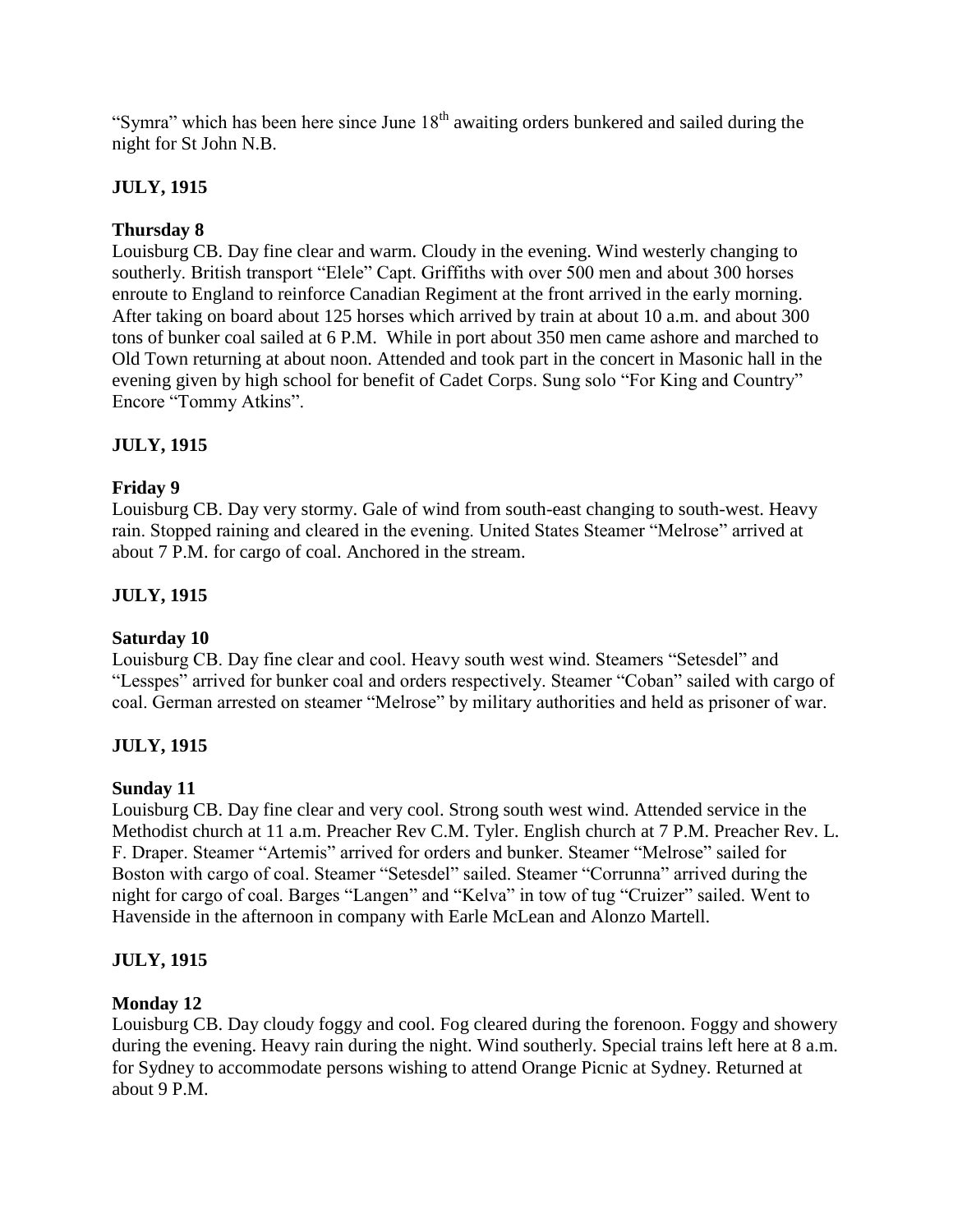# **JULY, 1915**

### **Tuesday 13**

Louisburg CB. Cloudy and very foggy in the forenoon. Showery afternoon. Cleared late in the afternoon fine and warm in the evening. Attended Mr. Hilcoates Dancing Class in Masonic Hall at 9 P.M.

### **JULY, 1915**

### **Wednesday 14**

Louisburg CB. Day fine clear and warm. Maximum temperature 68. Steamer "---" sailed with cargo of coal. Steamer "Glitra" arrived for bunker coal.

### **JULY, 1915**

### **Thursday 15**

Louisburg CB. Day fine clear and moderately warm. Steamer "Fram" arrived for bunker coal on way to Europe with load of grain. British Steamer "Midland" arrived for cargo of coal.

## **JULY, 1915**

### **Friday 16**

Louisburg CB. Day fine clear and moderately warm. Wind southerly. Foggy in the evening.

## **JULY, 1915**

### **Saturday 17**

Louisburg CB. Day cloudy. Light showers. Heavy rain during evening and night. Wind southwest.

## **JULY, 1915**

### **Sunday 18**

Louisburg Mira & Salmon River. Heavy rain in the early morning. Stopped raining at abut 6 a.m. Cleared at about 10 a.m. Warm throughout the day. Left Louisburg at 8.30 and in company of William Phalen and drove to Mira Ferry arriving at 11 a.m. Attended service in Presbyterian church at Mira Ferry. Met Heber at Church. After church had dinner at Mr Burkes. Left Mira Ferry with Heber at 2 P.M. and drove up home to Salmon River arriving at 5 P.M. Steamer "Coban" arrived at Louisburg and proceeded to Sydney. Steamer "Louisburg" arrived for cargo of coal. Rev. Dr. Hines occupied Methodist pulpit, Louisburg at morning service, Presbyterian in the evening.

### **JULY, 1915**

**Monday 19**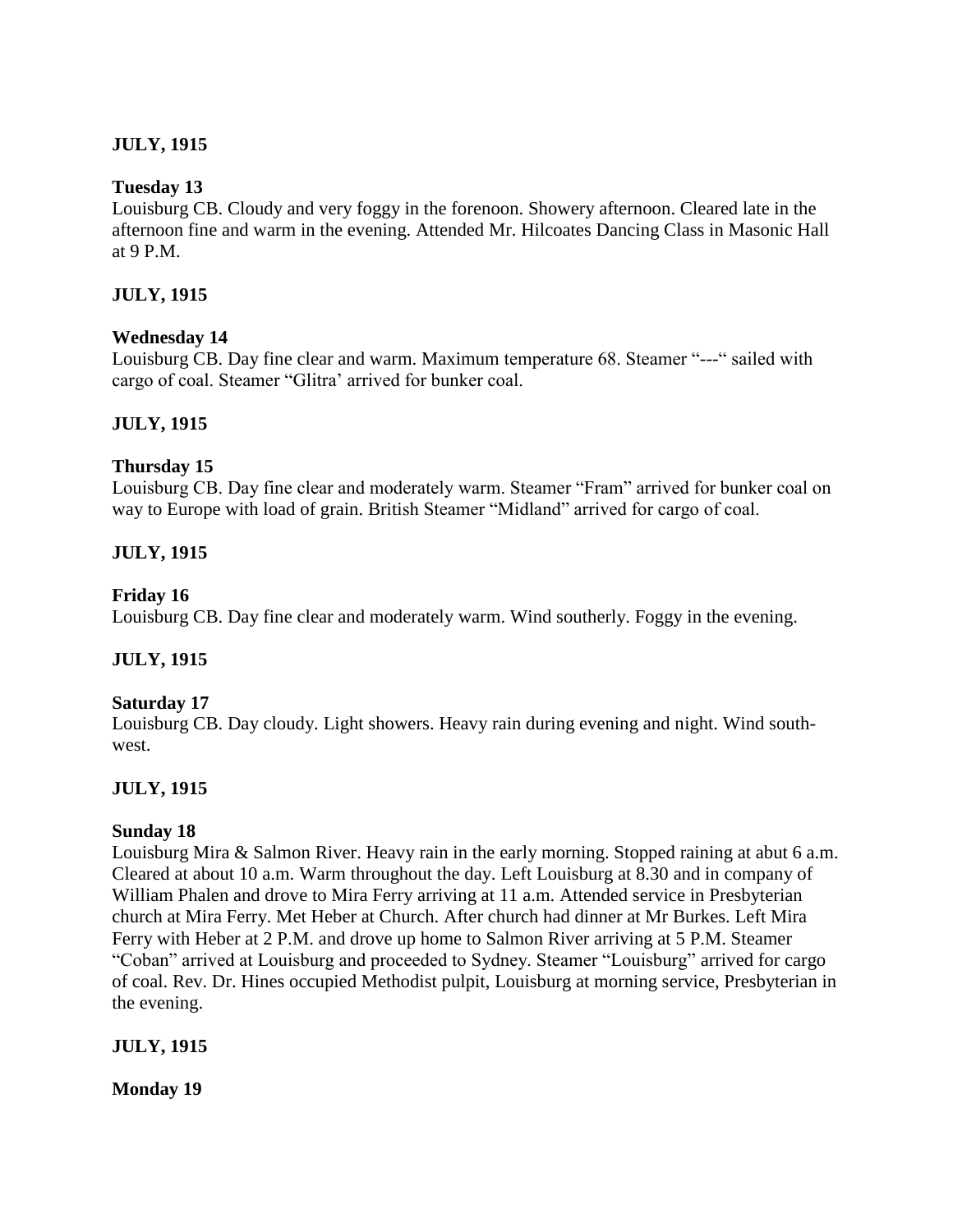Salmon River. Sydney. Day fine clear and warm. Wind west changing to south west. Spent first part of day around home. Went to Uncle John"s in the afternoon. Was to see Uncle John found him very sick and confined to his bed. Not likely to recover. Returned home at 5 P.M. Left home at about 6 P.M. with Heber and drove to Sydney arriving at 10P.M. Put up for the night at Victoria Hotel.

# **JULY, 1915**

# **Tuesday 20**

Sydney, Louisburg. Day cloudy. Showers in the morning and occasionally throughout the day. Wind south west. Left Sydney on 8 a.m. train and came to Louisburg arriving at 10 a.m.

## **JULY, 1915**

## **Wednesday 21**

Louisburg CB. Day cloudy and cool. Showery. Rained during the night.

# **JULY, 1915**

## **Thursday 22**

Louisburg CB. Day cloudy and cool. Wind north east. Steamer "Wattham" arrived bunkered and sailed.

## **JULY 1915,**

## **Friday 23**

Louisburg CB. Day fine. Cloudy and cool in the forenoon. Cleared in the afternoon fine and warm in the evening. Wind easterly changing to northerly. Steamer "Corona" "Shodburg: and "Nordhavet" arrived for bunker coal. Attended party at Havenside in the evening.

## **JULY, 1915**

## **Saturday 24**

Louisburg CB. Day fine cloudy and moderately warm. Wind Easterly. Steamer "Lika" arrived for bunker coal. Steamer "Eastland" with about 2500 excursionists on board capsized and sank at Dock in Chicago U.S.A. About 1200 persons drowned.

## **JULY, 1915**

## **Sunday 25**

Louisburg CB. Day fine and cloudy. Cool. Foggy in the evening. Wind south west. Attended service in the Methodist Church at 11 a.m. and 7 P.M. Preacher Rev C.M. Tyler. Danish Steamer "Johan Seim" arrived for bunker coal.

# **JULY, 1915**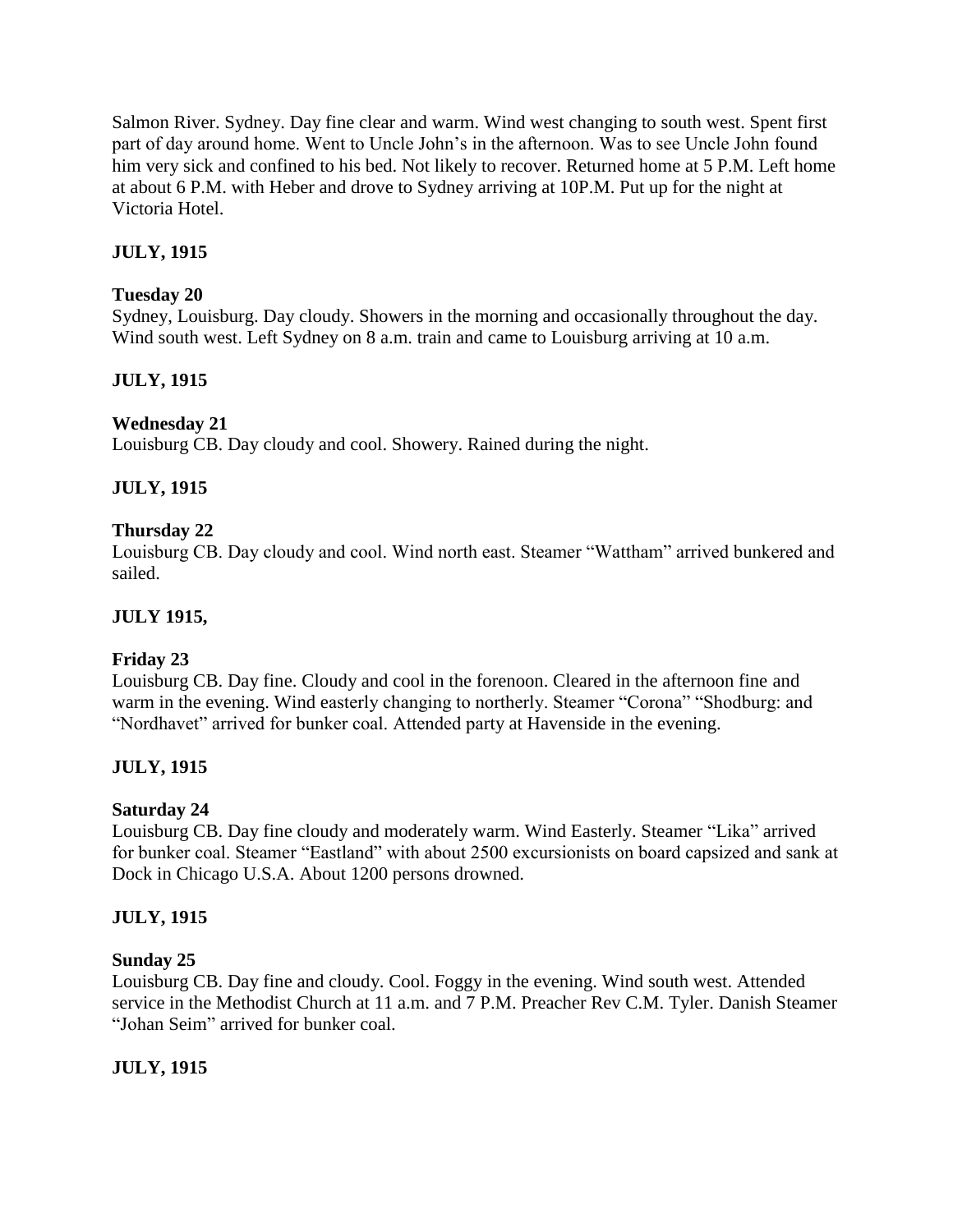### **Monday 26**

Louisburg CB. Day fine and cloudy. Loyal True Blue association held excursion on harbour in the evening on steamer "Olive".

# **JULY, 1915**

# **Tuesday 27**

Louisburg CB. Day cloudy. Rained during afternoon. Wind variable.

## **JULY, 1915**

### **Wednesday 28**

Louisburg CB. Day fine clear and moderately warm. Foggy at night. Wind south west. Norwegian Steamer "Lispes" arrived and took bunker coal. Captain of "Lispes" assaulted by four of the crew. Two of the crew arrested and lodged in jail. British Steamer "Millicent Knight" arrived and landed one of the crew who had been badly injured by falling into the hold. Government Steamer "Alert" arrived in evening.

## **JULY, 1915**

### **Thursday 29**

Louisburg CB. Day cloudy cool and foggy. Wind southerly. Steamer "Corunna" arrived for cargo of coal. Free masons excursion to Gabarus. Left here at 1.30 and returned at about 7 P.M.

## **JULY, 1915**

### **Friday 30**

Louisburg CB. Day cloudy. Foggy and warm. Showers during the night. Wind southerly. British Steamer "Wister" arrived and took bunker coal. British Steamer "Hochalega" arrived for cargo of coal. Norwegian Steamer "Starwecker" arrived for orders. Steamer "Corunna" sailed with cargo of coal. Charles Becker electrocuted at Sing Sing prison for murder of Hermann Rosenthal in New York City on July  $16<sup>th</sup> 1912$ .

## **JULY, 1915**

### **Saturday 31**

Louisburg CB. Day cloudy foggy and warm. Wind southerly.

### **AUGUST, 1915**

### **Sunday 1**

Louisburg CB. Day cloudy and cool. Heavy rain from 4 to 6 P.M. Wind south-west. Danish Steamer "Sarmatia" deal laden, arrived at 6 P.M. for bunker coal. Attended service in the Methodist Church at 11 a.m. and 7 P.M. Preacher Rev. C.M. Tyler. Steamer "Hochelaga" sailed for Boston with cargo of coal.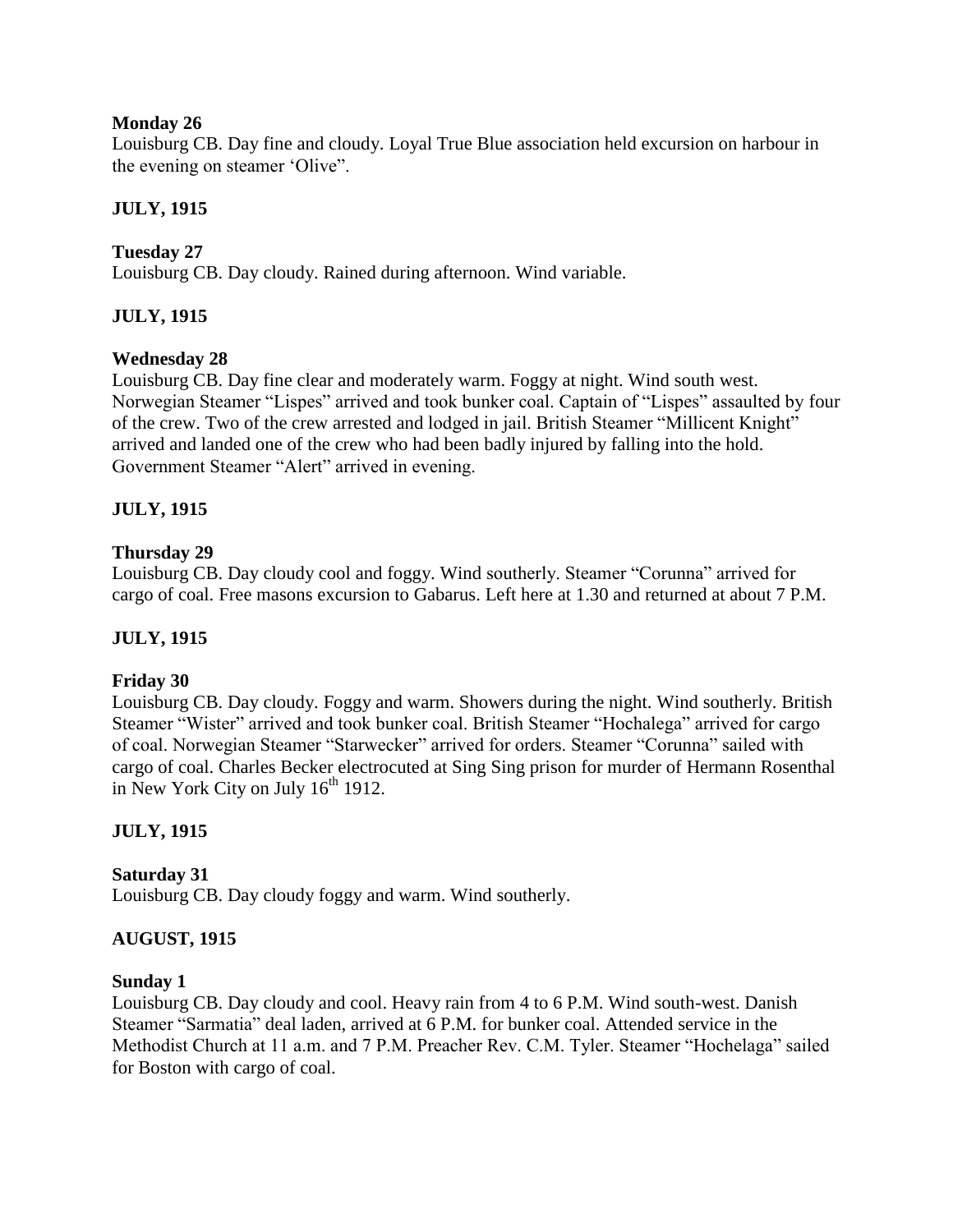### **AUGUST, 1915**

### **Monday 2**

Louisburg CB. Day cloudy foggy and moderately warm. Thunder lightning and very heavy rain during the night. Wind south east changing to north-east. Attended Tea and Fancy Sale in Parish Hall in the evening given by Ladies of English Church Congregation. Government Steamer "Stanley" arrived in the evening and anchored in the upper harbour. Uncle John A. Huntington died at Salmon River. Aged 66 years.

### **AUGUST, 1915**

### **Tuesday 3**

Louisburg CB. Sydney, Salmon River. Day cloudy in the morning. Cleared at about 9 a.m. Very heavy north-north-east wind all day. Heavy frost in Louisburg district during night. Left Louisburg on 4 P.M. train to attend Uncle John Huntingtons funeral which takes place at Salmon River tomorrow afternoon. Arrived at Sydney at 5.50 P.M. Had tea in Victoria Hotel. Hired team from McLean Bros. and drove to Salmon River. Left Sydney at 7 P.M. Arrived at Salmon River at 10.20 P.M.

### **AUGUST, 1915**

#### **Wednesday 4**

Salmon River. Sydney. Day fine clear and moderately warm. Wind north-west. Attended funeral of Uncle John Huntington at 2.30 P.M. Funeral service conducted by Rev. Mr Reid of Sydney. Burial at the "Birches". Left Salmon River at 5.35 P.M. for Sydney in company with Rev. Mr Reid. Arrived at Sydney at 8.30 P.M. After arriving at Sydney attended "Anniversary of the War" and recruiting demonstration in front of Sydney Hotel. Stopped at Victoria Hotel. Big Recruiting and anniversary demonstration at Louisburg. Nineteen men of detachment of 94<sup>th</sup> rgt. volunteered for foreign service. John Williams died aged 87 years.

### **AUGUST, 1915**

### **Thursday 5**

Sydney and Louisburg C.B. Day fine clear and cool. Wind north-east. Left Sydney on 8 a.m. train for Louisburg arriving at 10 a.m. Government Steamer "Lady Laurier" arrived from Sable Island for bunker coal.

### **AUGUST, 1915**

### **Friday 6**

Louisburg. Day fine clear and cool. Wind north-east. Steamer "Coban" arrived and loaded cargo of coal. Funeral of Late John Williams in the forenoon.

### **AUGUST, 1915**

**Saturday 7**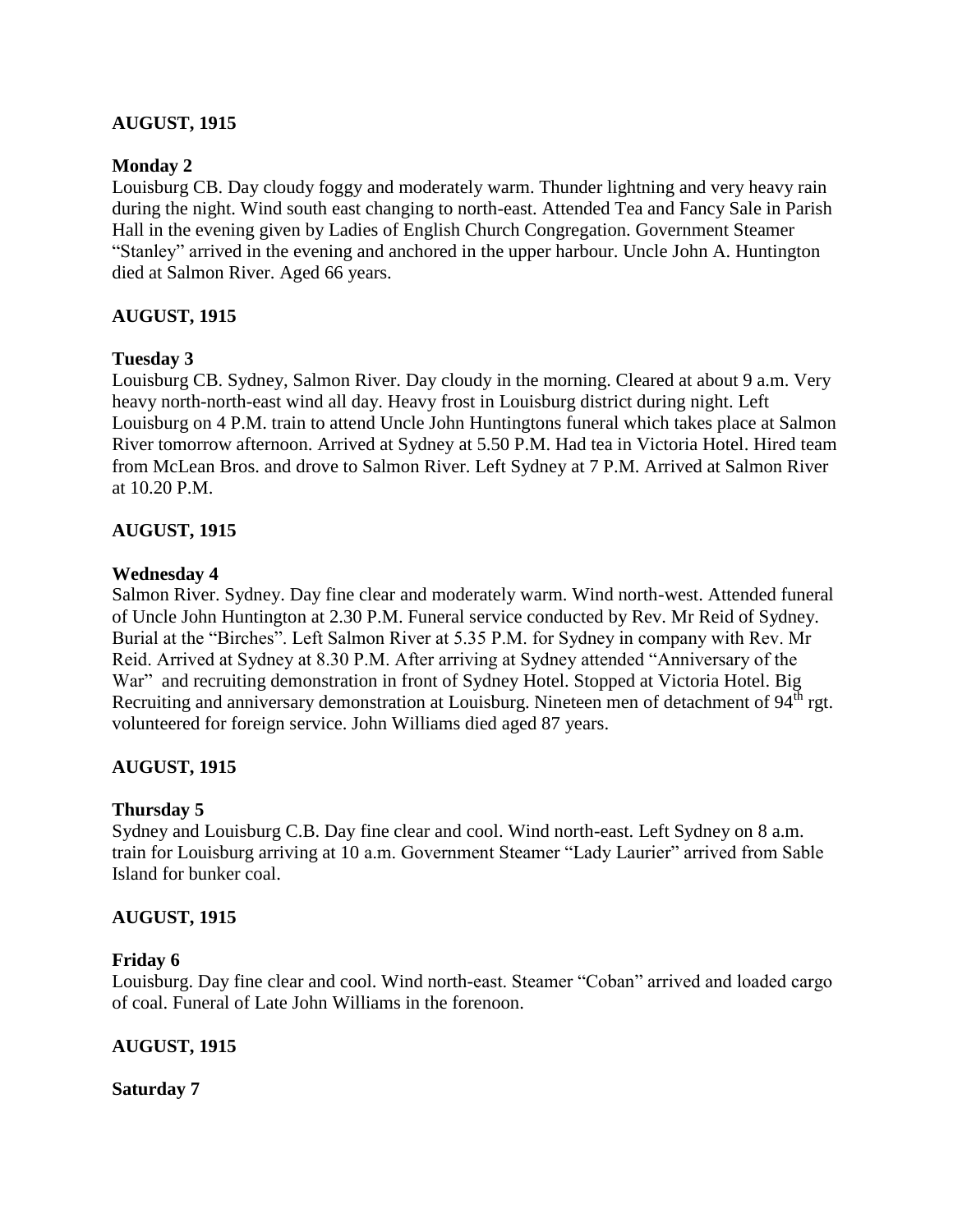Louisburg CB. Day fine clear and cool. Wind north-east. Steamer "Coban" sailed with cargo of coal. Steamer "Corunna" arrived. Loaded cargo of coal and sailed. United States Steamer "Melrose" arrived in the evening for cargo of coal.

# **AUGUST, 1915**

### **Sunday 8**

Louisburg CB. Day cloudy and cool. Rained in the morning. Wind Easterly. Steamer "City of Ghent" arrived from Charlottetown enroute to St John"s Nfld. with cargo of cattle. United States Steamer "Melrose" sailed for Boston with cargo of coal. Two Gasoline boats arrived at about noon on way to Sydney to go on charter to the Canadian government. Attended the following church services at 11 a.m. Preacher Rev. C.W. Tyler English Church at 7 p.m. Preacher Rev. T.F. Draper. Government Steamer "Stanley" arrived in the evening.

### **AUGUST, 1915**

### **Monday 9**

Louisburg CB. Day cloudy and foggy. Light-Easterly wind. Light showers during the evening. Attended Band rehearsal in Town hall in the evening.

## **AUGUST, 1915**

### **Tuesday 10**

Louisburg. Day cloudy. Rained in the afternoon.

## **AUGUST, 1915**

### **Wednesday 11**

Louisburg CB. Day clould and misty and showery. Wind north-east. Danish Steamer "Alexander Shukoff" arrived during the night for bunker coal. Barges "Langen" and "Kaleva" in tow of tug "Cruizer" arrived during the night for cargoes of coal. John C. Johnson Sr. died at General Hospital, Glace Bay.

### **AUGUST, 1915**

### **Thursday 12**

Louisburg CB. Day fine cloudy and moderately warm. Wind south-west. Went to railway station at 7 P.M. to meet remains of the Late John C. Johnson which arrived on 7 P.M. train.

### **AUGUST, 1915**

### **Friday 13**

Louisburg CB. Day fine. Cloudy and moderately warm. Partly clear in the afternoon. Wind south-west. British Steamer "Competitor" and Danish Steamer "Johan Seim" arrived for bunker coal. Attended Band rehearsal in the evening. Funeral of the Late John C. Johnson Sr. Burial at Catalone.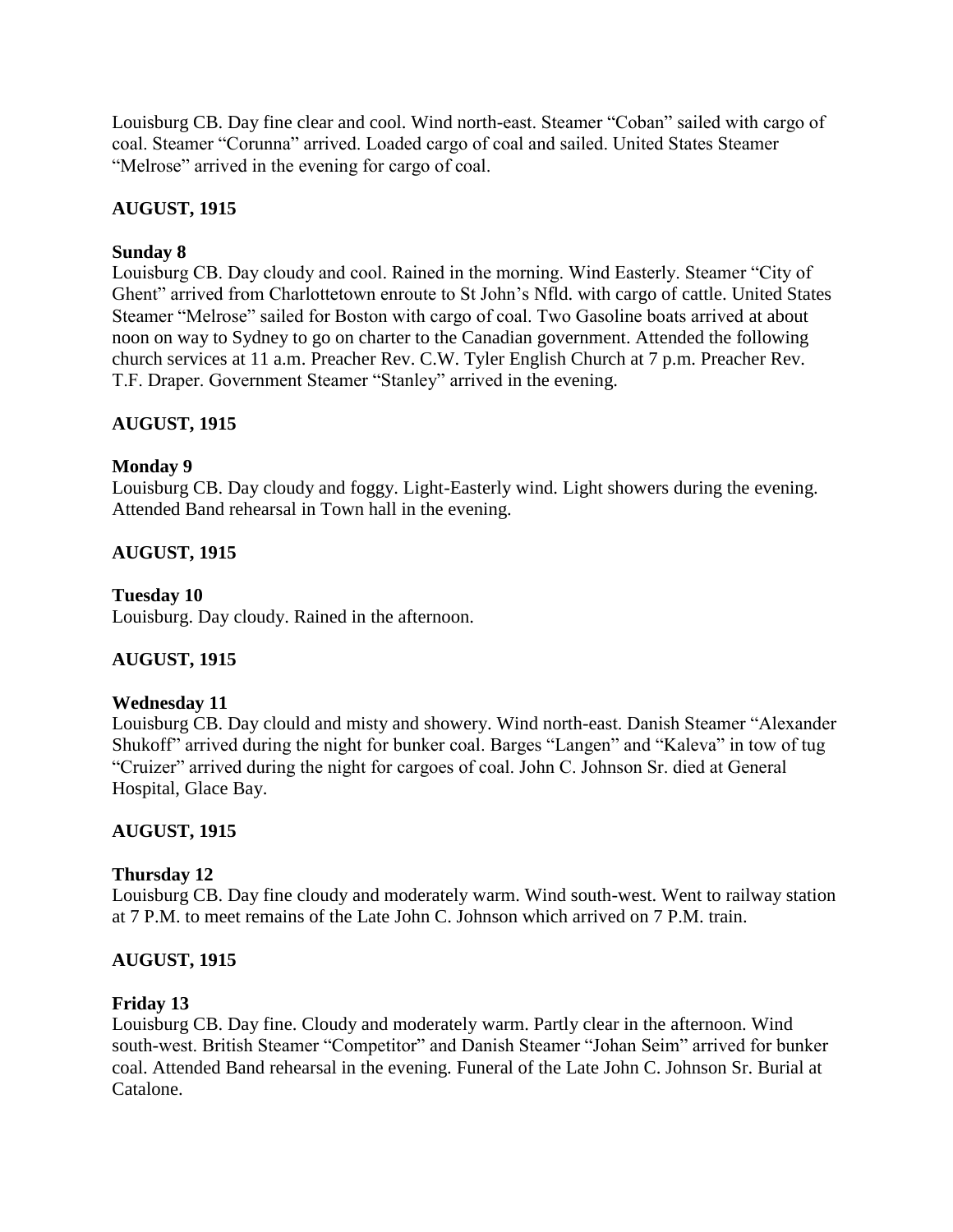### **AUGUST, 1915**

#### **Saturday 14**

Louisburg CB. Rained heavily in the early morning. Fine and partly clear in the forenoon. Clear and warm in the afternoon. Wind north-west changing to north-east at 6 P.M. Warmest day this summer so far. Highest temperature 78 degrees. Annual picnic of P.W.A. Large crowd of people in town. About 1000 people came in on the several trains. Steamer "Coban" arrived for cargo of coal. Swedish Steamer "Bifrost" arrived bunkered and sailed. Government Steamer "Stanley" arrived. British Transport "Royal Edward" sunk in Agean Sea. Of about 1700 soldiers and crew on board about 1000 lost.

### **AUGUST, 1915**

### **Sunday 15**

Louisburg. Day fine. Clear and moderately warm. Wind Easterly. Clouded up at about 5 P.M. Foggy at night. Attended service in the Methodist Church at 11 a.m. and 7 P.M. Preacher Rev C.M. Tyler. Went for a walk to Havenside in the afternoon.

### **AUGUST, 1915**

### **Monday 16**

Louisburg CB. Day cloudy foggy and moderately warm. Heavy rain in the afternoon with thunder and lightening. Wind southerly.

### **AUGUST, 1915**

### **Tuesday 17**

Louisburg CB. Day cloudy foggy and warm. Wind south-west. Showery during the evening. Steamer "Coban" sailed with cargo of coal.

### **AUGUST, 1915**

### **Wednesday 18**

Louisburg CB. Day fine clear and cool. Strong south-west wind. Cloudy in the evening. With Louisburg Band attended Recruiting meeting addressed by Capt. Watering – Florence, in Masonic Hall at 8 P.M. Norwegian Steamer "Skogland" arrived in the afternoon for bunker coal. Steam dredge "General Diaz" arrived during the night for bunker coal on voyage from Halifax N.S. to London Eng.

### **AUGUST, 1915**

### **Thursday 19**

Louisburg CB. Day fine and cool. Partly clear. Fresh westerly wind. Yacht "Marion III" in command of John A. McDonald sailed for Sydney and Baddeck to take part in annual races. Mrs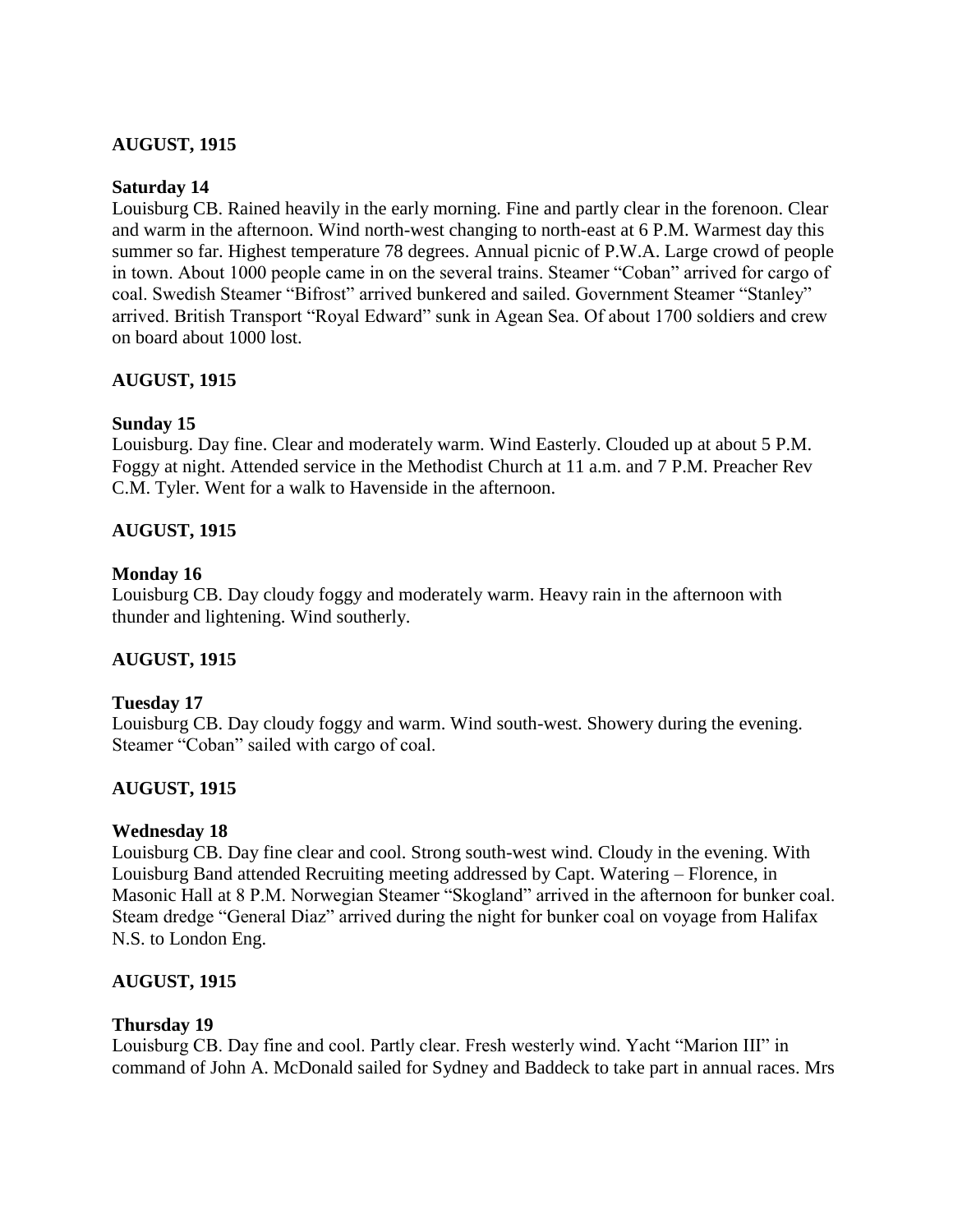Jessie Snow died. White Star Liner "Arabie" torpedoed in the Irish Sea by German submarine. Of about 423 persons on board about 20 lost.

### **AUGUST, 1915**

### **Friday 20**

Louisburg CB. Day fine clear and warm. Maximum temperature 70. Wind south-west and west. Steamer "City of Ghent" arrived for cargo of coal.

### **AUGUST 1915**

### **Saturday 21**

Louisburg CB. Day cloudy, foggy, and warm. Maximum temperature 73. Wind south west. Barges "Langen" and "Kaleva" in tow of tug "Cruizer" arrived and loaded cargoes of coal. Funeral of the late Mrs. Jessie Snow. Burial at Catalone. Attended Red Cross tea in Parish Hall at 7 P.M.

### **AUGUST, 1915**

### **Sunday 22**

Louisburg CB. Day fine clear and warm. Highest temperature 73. Light west to south-west wind. Attended service in the Methodist church at 11 a.m. and 7 P.Mo Preacher Rev C.M. Tyler. Danish Steamer "Rota" and Norwegian Steamer "Storacher" arrived for bunker coal. Went to Old Town in the afternoon in James McLeans motor boat in company with W. Phalen, Archie Hare, A.A. Martell, James McLean, Robert McLean, Alfred Lilly, Alex McDonald and Dan Morrison. Returned at about 5 P.M. Barges "Langen" and "Kaleva" in tow of tug "Cruizer" sailed coal laden.

### **AUGUST, 1915**

### **Monday 23**

Louisburg CB. Day fine and warm. Partly cloudy. Maximum temperature 74. Wind south-west. Closed store at 9 P.M. and attended Band rehearsal.

### **AUGUST, 1915**

### **Tuesday 24**

Louisburg CB. Day cloudy foggy and sultry. Maximum temperature 78 wind south to southwest. Steamer "Coban" arrived from Rockland for cargo of coal. Loaded and sailed during the night.

### **AUGUST, 1915**

### **Wednesday 25**

Louisburg CB. Day Cloudy foggy and warm. Maximum temperature 72. Wind south-west.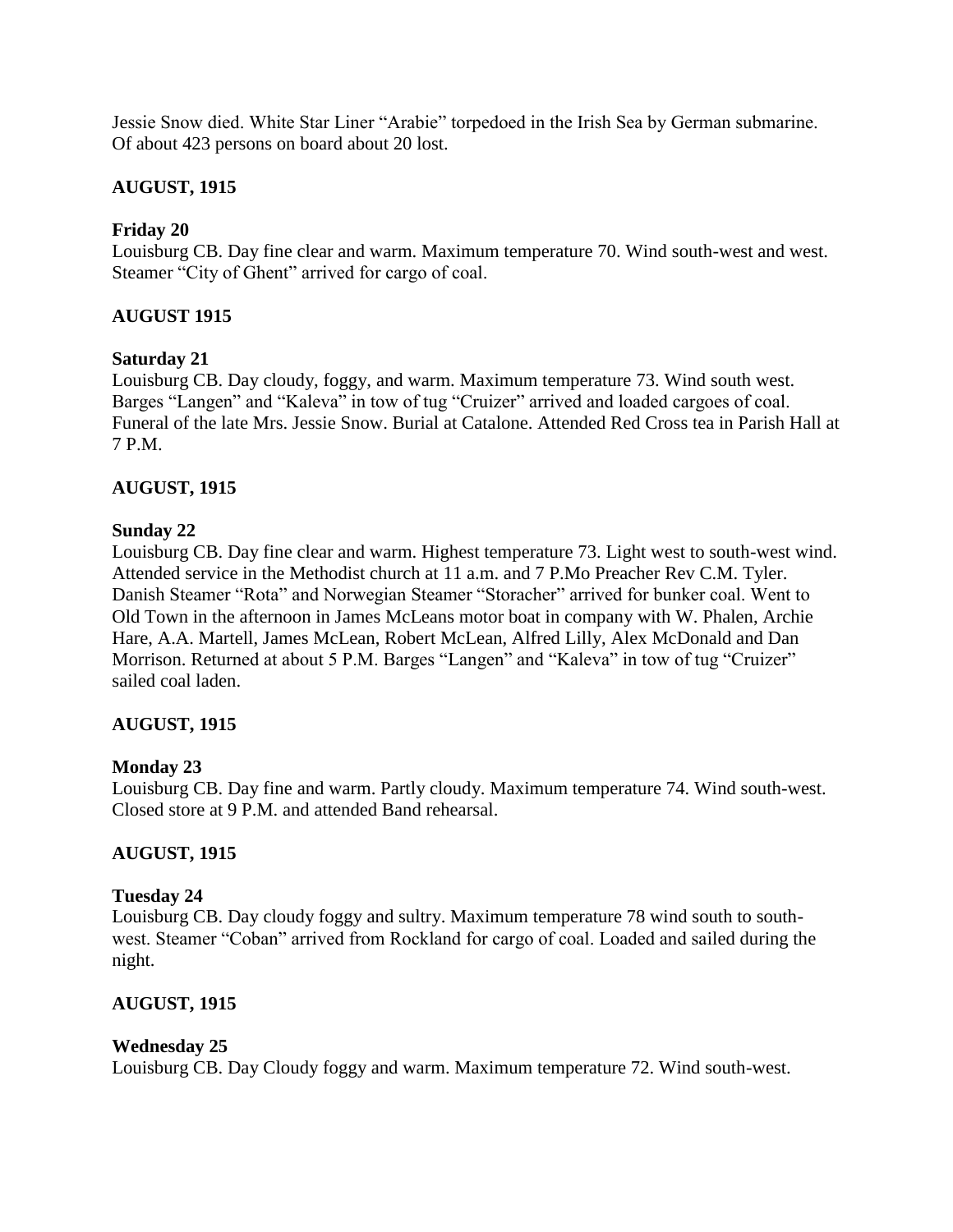### **AUGUST, 1915**

### **Thursday 26**

Louisburg CB. Day cloudy foggy and warm. Partly clear for a short time in the afternoon. Maximum temperature 75. Wind south-west. Steamer "Bridgewater" arrived from Halifax on wrecking trip. Large number of sword fishermen in port.

### **AUGUST, 1915**

### **Friday 27**

Louisburg CB. Day fine clear and moderately warm. Maximum temperature 66. Wind northerly. Barges "Langen" and "Kaleva" in tow of tug "Cruizer" arrived for cargoes of coal. Closed store at 6 P.M. Spent part of the evening at E.M. Dickson.

### **AUGUST, 1915**

#### **Saturday 28**

Louisburg CB. Day fine clear and cool. Maximum temperature 64. Wind southerly.

### **AUGUST, 1915**

#### **Sunday 29**

Louisburg CB. Day cloudy and cool. Begun to rain at about 3.30 P.M. Rained moderately during the evening. Wind Easterly. Blowing a gale during the night. Attended service in the Methodist Church at 11 a.m. and 7 P.M. Preacher Rev. C.M. Tyler. In company with William Phalen visited the water front. Afterwards went for a walk to Havenside, returning at about 4 P.M. Large number or American and Canadian sword fisherman in port.

### **AUGUST, 1915**

### **Monday 30**

Louisburg CB. Day cloudy and foggy. Wind southerly. Swedish Steamer "Nordjessan" arrived for bunker coal. Closed store at 9 P.M. and attended Band rehearsal. Rev. C.M. Tyler and wife left on 4 P.M. train for three weeks vacation.

### **AUGUST, 1915**

**Tuesday 31** Louisburg CB. Day stormy. Rained heavily nearly all day. Wind south-west.

#### **SEPTEMBER, 1915**

### **Wednesday 1**

Louisburg CB. Day fine and cool. Partly clear. Wind north-east. Steamer "Coban" arrived and loaded cargo of coal. Sailed during the night for St. John Nfld. Steamer "Hochelaga" arrived for cargo of coal.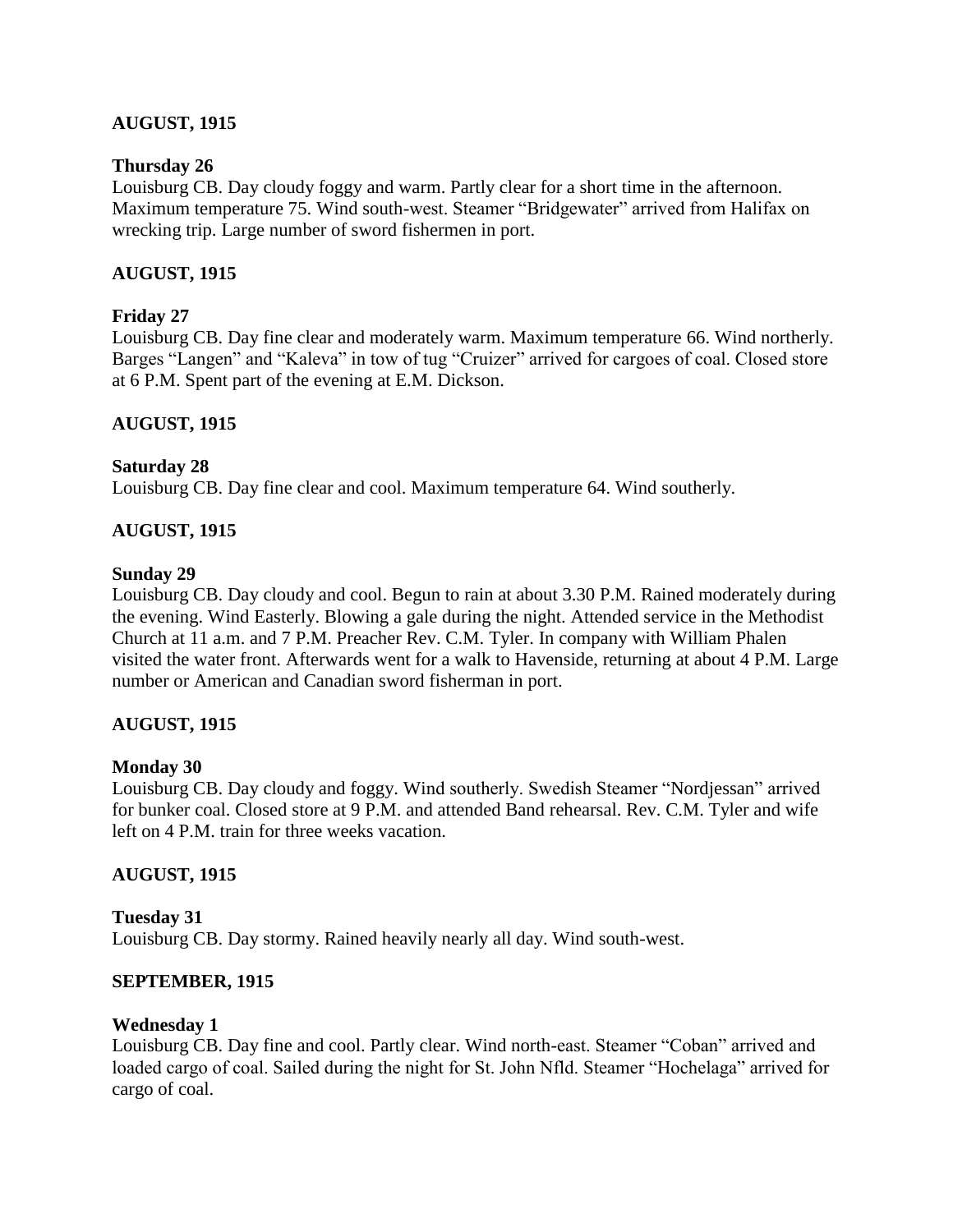#### **SEPTEMBER, 1915**

#### **Thursday 2**

Louisburg CB. Day fine clear and moderately warm. Maximum temperature 67. Wind southerly.

### **SEPTEMBER, 1915**

**Friday 3** Louisburg. Day fine.

### **SEPTEMBER, 1915**

### **Saturday 4**

Louisburg. Day fine. Warm in the forenoon. Cloudy and cool in the afternoon and evening. Wind west to north-north-east. Barge in tow of tug "Cruizer" arrived for cargo of coal in the afternoon.

### **SEPTEMBER, 1915**

### **Sunday 5**

Louisburg, CB Day fine cloudy and cool. Wind north-east. Attended service in the Methodist Church at 11 a.m. Preacher Rev. Dr. Copertuhaite. Attended English church at 7 P.M. Preacher Rev T.F. Draper. Went for a walk to Havenside in the afternoon in company with Jack Johnson.

### **SEPTEMBER, 1915**

### **Monday 6**

Labor Day - Louisburg CB. Day fine clear and moderately warm. Maximum temperature about 66. Strong south west wind. General holiday. Nearly all places of business closed. Opened store at 9 a.m. Closed at about 2 P.M. Red Cross Society held Garden Party on Major O"Neils grounds in the afternoon. Also dance in Masonic hall in the evening. Attended dance at 9 P.M. Government Steamer "Stanley" arrived in the afternoon and anchored in the upper harbour. The "Archer Concert *(?)*" held a show in Peters hall in the evening. The beginning of a three night engagement. Crowded house.

### **SEPTEMBER, 1915**

### **Tuesday 7**

Louisburg CB. Day fine clear and warm. Maximum temperature 70. Wind south-west. Public schools opened today. Teachers as follows: Vincent McNeil B.A. Principal, Annie F. Kerr, Helen McDougall, Annie Verner, Mary McDonald.

### **SEPTEMBER, 1915**

### **Wednesday 8**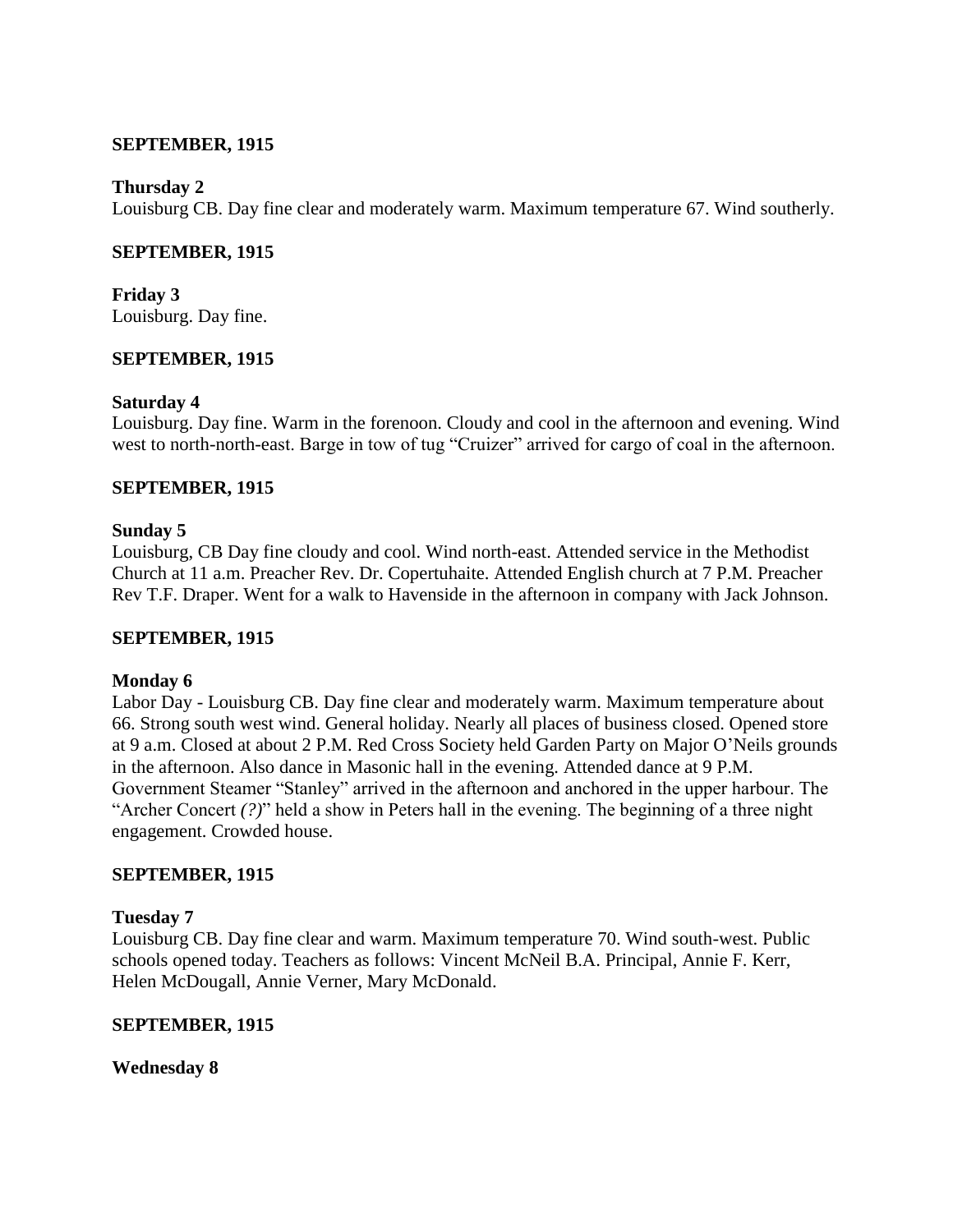Louisburg C.B. Day fine clear and warm. Maximum temperature 75. Light south west wind. An ideal summer day. Warm during night. Norwegian Steamer "Vasbergen" arrived and bunkered.

### **SEPTEMBER, 1915**

### **Thursday 9**

Louisburg C.B. Day fine and clear in the forenoon. Cloudy and foggy in the afternoon. Very warm during the day and night. Maximum temperature 76. Light southerly wind. Steamer "Coban" arrived for cargo of coal. Loaded and sailed.

### **SEPTEMBER, 1915**

### **Friday 10**

Louisburg C.B. Day cloudy foggy and very warm. Partly clear for a short time in the afternoon. Maximum temperature 81. Warmest day so far this season. Closed store at 6P.M. Attended Band rehearsal at 8 P.M.

### **SEPTEMBER, 1915**

### **Saturday 11**

Louisburg C.B. Day fine clear and warm. Maximum temperature 77. Wind north-east to north west. An ideal September day. Barges "Kaleva" and "Langen" in tow of tug "Cruizer" arrived at about 10 P.M. for cargoes of coal. United States fishing Schooner "Stranger" arrived during the night with body of Albert Murphy who was accidentally killed while sword fishing.

### **SEPTEMBER, 1915**

### **Sunday 12**

Louisburg C.B. Day fine clear and cool. Strong north west wind. Attended service in the Methodist Church at 11 a.m. Preacher Rev. Mr Nolan (Baptist) who occupied the pulpit in the absence of Mr. Tyler. Attended Presbyterian Church at 7 P.M. Preacher Rev Dr Jack of North Sydney. No service in the Methodist church in the evening. Service in the Baptist church at 3.30 P.M. conducted by Rev Mr Nolan. Steamer "Corunna" arrived in the early morning and proceeded to Sydney.

### **SEPTEMBER, 1915**

### **Monday 13**

Louisburg C.B. Day fine clear and cool. Wind northerly. Frost during the night. Attended Band rehearsal at 9 P.M.

### **SEPTEMBER, 1915**

### **Tuesday 14**

Louisburg C.B. Day fine cloudy and cool. Very light west and north-west wind.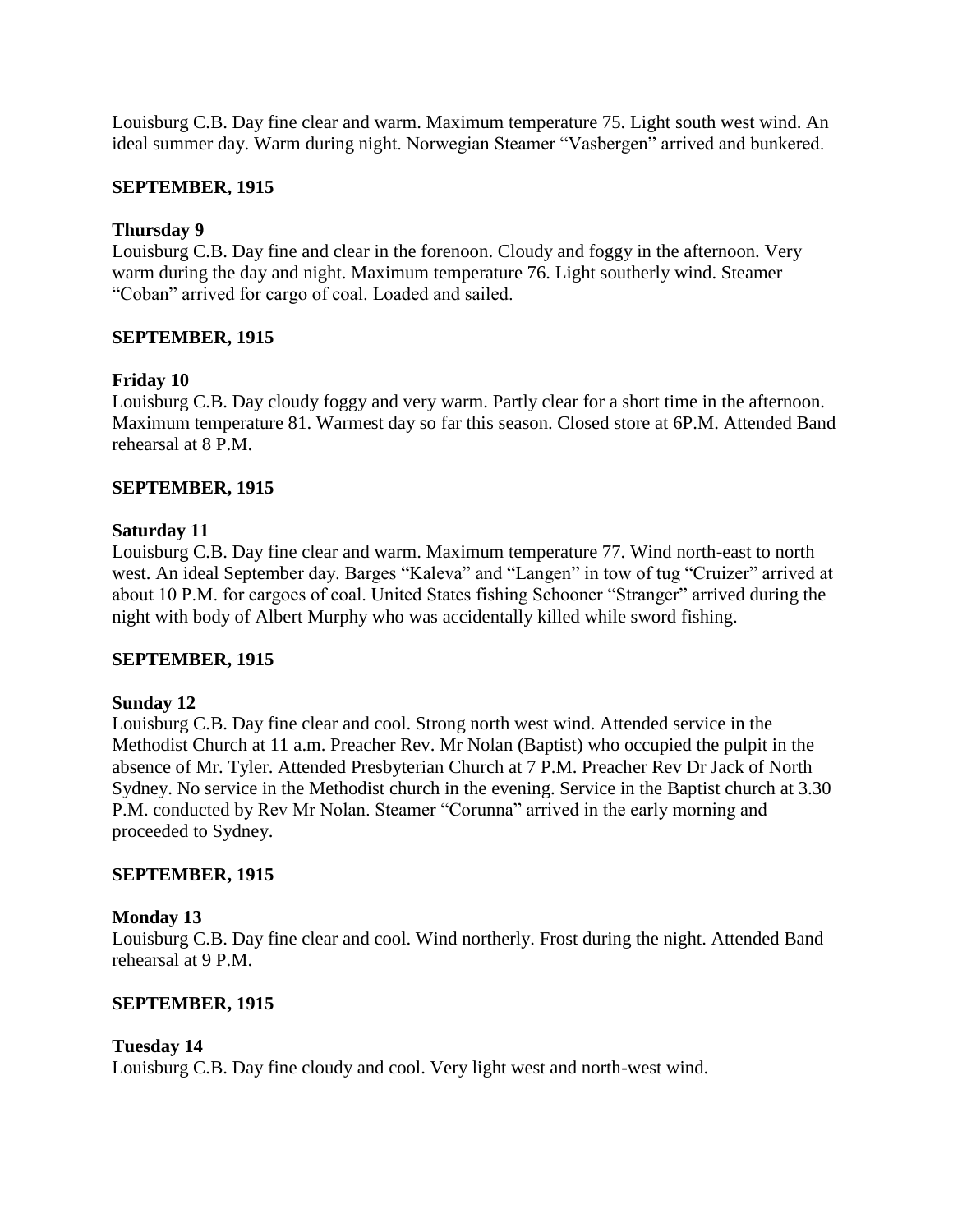### **SEPTEMBER, 1915**

### **Wednesday 15**

Louisburg C.B. Day fine cloudy and cool. Norwegian Steamer "Falkanger" arrived for bunker coal in the evening on voyage to Archangel Russia.

### **SEPTEMBER, 1915**

### **Thursday 16**

Louisburg. Day fine clear and warm. Maximum temperature 76. Wind north west to north east. Cool in the evening. British Steamer "Grainton" arrived for bunker coal. Body of Albert Murphy who died last Saturday while sword fishing was forwarded to Gloucester Mass. for burial on 4 P.M train. Ladies Aid Society of the Methodist church held Bean Supper and Fancy sale in Masonic hall in the evening. Had tea there at 7 P.M. Steamer "Coban" arrived at 11 P.M. for cargo of coal.

### **SEPTEMBER, 1915**

### **Friday 17**

Louisburg C.B. Day cloudy. Storm threatening. Wind southerly. British Steamer "Grainton" bunkered and sailed. Closed store at 6 P.M. Attended Band rehearsal at 8 P.M. Band turned out and played a short programme near scale house.

### **SEPTEMBER, 1915**

### **Saturday 18**

Louisburg C.B. Day fine clear and moderately warm. Highest temperature 67. Wind northerly. An ideal day.

### **SEPTEMBER, 1915**

### **Sunday 19**

Louisburg. Day fine clear and moderately warm. Wind southerly. Attended service in the Methodist church at 11 a.m. and 7 P.M. Preacher Mr Hodge. Norwegian Steamer "Segrum" arrived in the evening for bunker coal. Barges "Kaleva" and "Langen" in tow of tug "Cruizer" arrived during the night. British Steamer "Hochelaga" arrived for cargo of coal.

### **SEPTEMBER, 1915**

### **Monday 20**

Louisburg C.B. Day fine clear and moderately warm. British steamer "Palm Hall" arrived for bunker coal. Closed store at 9 P.M. and attended Band rehearsal.

### **SEPTEMBER, 1915**

**Tuesday 22**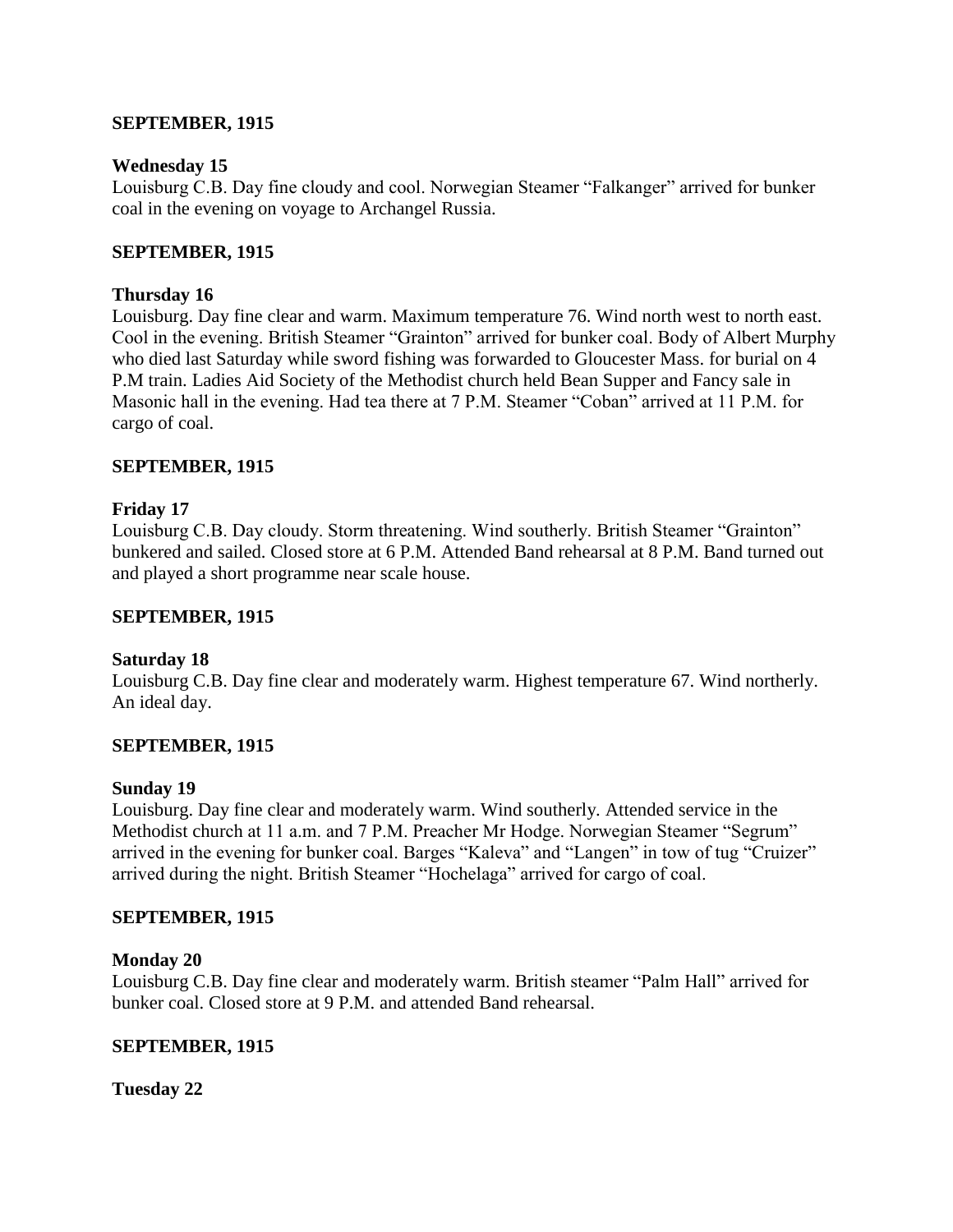Louisburg, CB. Day cloudy and moderately warm. Norwegian Steamer "Sno" arrived bunkered and sailed. Norwegian Steamer "Heim" arrived in the evening for bunker coal. Mrs. Noah Hunt died. Mr. Norman Ferguson died.

### **SEPTEMBER, 1915**

### **Wednesday 22**

Louisburg C.B. Heavy rain and wind. Storm in the early morning. Cleared at about 11 a.m. Wind changing from south to north-west. Partly cloudy and cool during the afternoon. Attended funeral for the late Mrs Noah Hunt at 1.30 P.M.

### **SEPTEMBER, 1915**

## **Thursday 23**

Louisburg C.B. Day fine and cool. Wind north west. Attended funeral of the late Norman Ferguson in the forenoon. Attended dance in Masonic hall in the evening given by Louisburg Brass Band.

### **SEPTEMBER, 1915**

### **Friday 24**

Louisburg C.B. Day fine cloudy and cool. Wind southerly.

### **SEPTEMBER, 1915**

### **Saturday 25**

Louisburg C.B. Day fine cool. Partly cloudy. Hail and rain squalls in the evening.

### **SEPTEMBER, 1915**

### **Sunday 26**

Louisburg C.B. Day cloudy and very chilly. Heavy gale during the evening and night accompanied by rain. Wind north-west changing to southerly in the evening. Government Steamer "Stanley" arrived in the afternoon from Newfoundland. Steamer "Coban" arrived for cargo of coal. Attended service in the Methodist church at 11 a.m. and 7 P.M. Preacher Rev. C.M. Tyler.

### **SEPTEMBER, 1915**

### **Monday 27**

Louisburg C.B. Day fine and cool. Closed store at 9 P.M. and attended Band rehearsal. Contract for the erection of new school building awarded to Angus McAskill of Glace Bay. Amount of contract \$9,000. Building to be completed by Feb. 1/1916.

### **SEPTEMBER, 1915**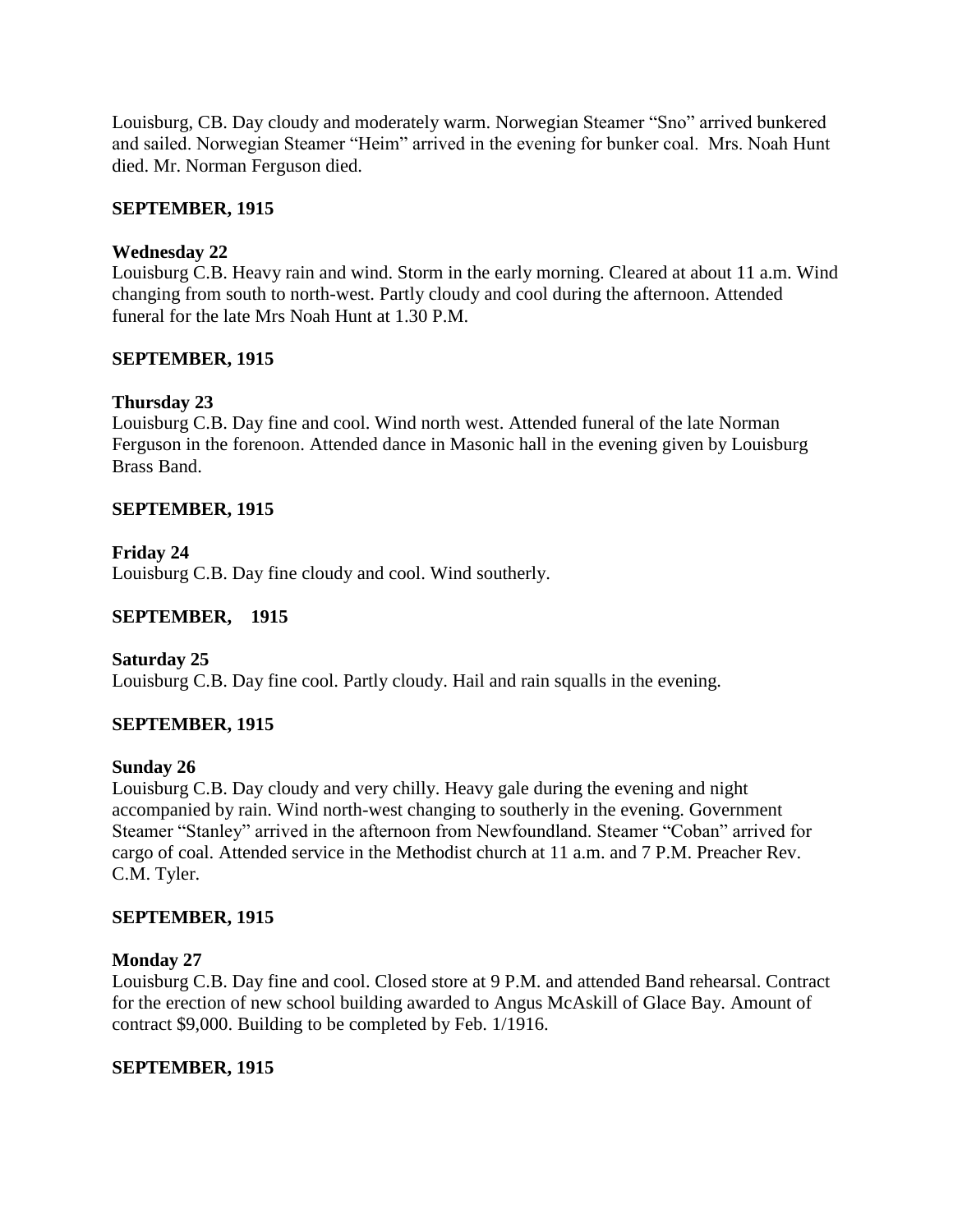**Tuesday 28** Louisburg C.B. Day fine and cool.

#### **SEPTEMBER, 1915**

**Wednesday 29** Louisburg C.B. Day fine and cool.

#### **SEPTEMBER, 1915**

#### **Thursday 30**

Louisburg C.B. Day fine clear and moderately warm. Wind northerly. Turned out with the Band in the evening and attended recruiting meeting in Masonic hall conducted by D.M. Burchell of Glace Bay.

### **OCTOBER, 1915**

#### **Friday 1**

Louisburg C.B. Day fine and cool. Partly cloudy. Wind northerly. Steamer "Skoglund" arrived for bunker. Attend Ball in Masonic hall in the evening given by Tennis Club.

### **OCTOBER, 1915**

#### **Saturday 2**

Louisburg C.B. Day fine clear and moderately warm. Cloudy in the evening. Steamer "Lortakken" arrived and bunkered. Work excavating for foundation of new school building begun today. Considerable anxiety felt for the safety of Steamer "Easington" which left Sydney on Friday Sept. 24<sup>th</sup> for St John NB and also for Steamer "Kron Prinz Olaf" which left Sydney for Montreal on Saturday Sept. 25<sup>th</sup>. Neither boat having reached her destination. It is feared that they may have been disabled or lost in the storm of Sunday night Sept.  $26<sup>th</sup>$ .

### **OCTOBER, 1915**

#### **Sunday 3**

Louisburg C.B. Day cloudy and cool. Storm threatening. Wind easterly. Norwegian Steamer "Gurth" arrived for bunker coal. Steamer "Wasis" arrived for shelter. Attended service in the Methodist church at 7 P.M. Preacher Rev C.M. Tyler. Was not out to church in the morning.

#### **OCTOBER, 1915**

#### **Monday 4**

Louisburg C.B. Day fine and clear. Moderately warm. Wind north east. Frost during the night. Mrs James Kelley died. Closed store at 9 P.M. and attended Band rehearsal.

### **OCTOBER, 1915**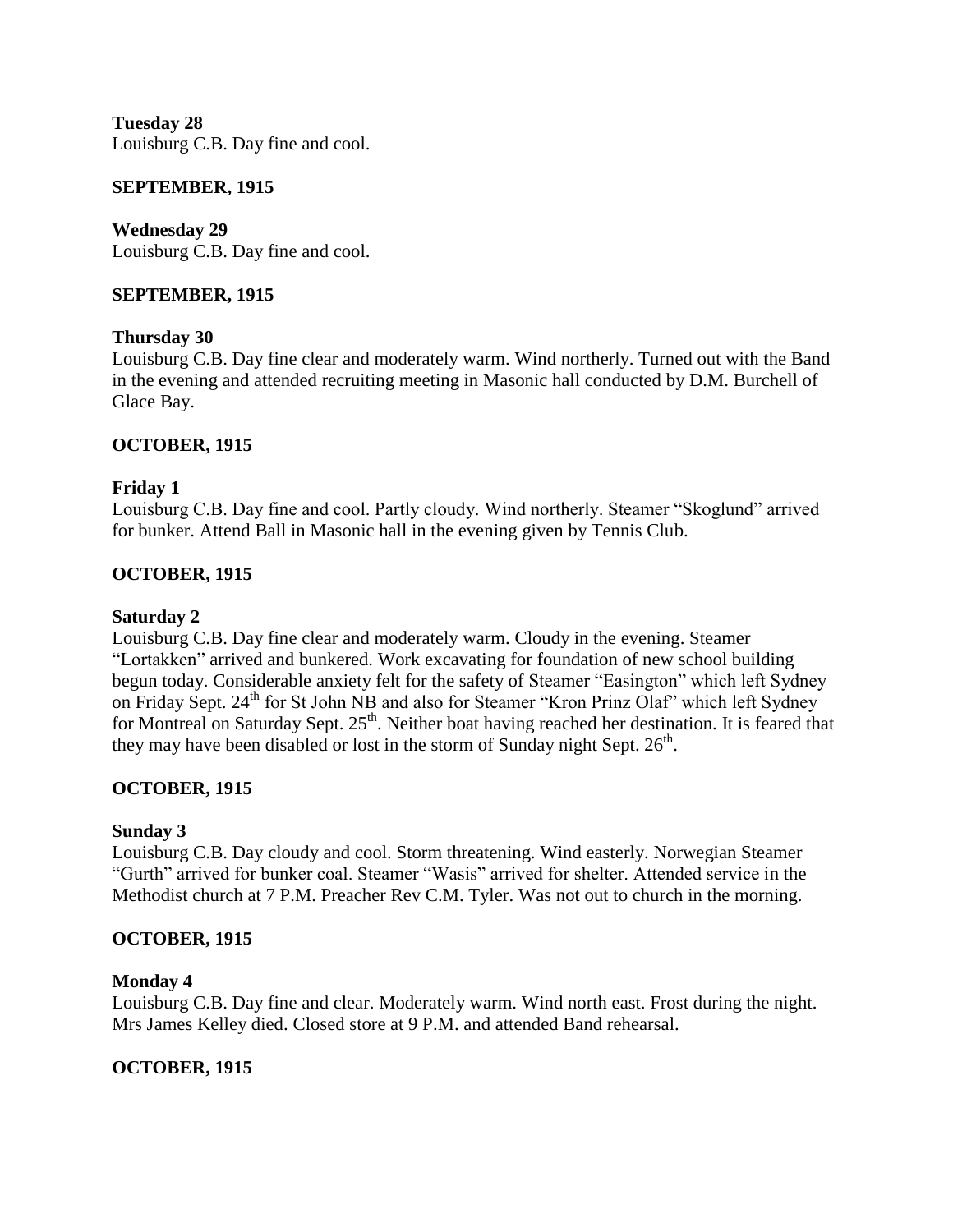### **Tuesday 5**

Louisburg C.B. Day fine clear and moderately warm. Wind south-west. Cloudy in the evening. British Steamer "Batiseau" arrived for cargo of coal. British Steamer "Wister" arrived and bunkered during the night.

### **OCTOBER, 1915**

### **Wednesday 6**

Louisburg C.B. Day showery drizzily and misty. Heavy rain during the night. Funeral of the late Mrs James Kelley at 8.30 a.m.

## **OCTOBER, 1915**

## **Thursday 7**

Louisburg C.B. Day fine clear and moderately warm. Wind north-east and north. Norwegian Steamer "Sicard" arrived for bunker coal on voyage to Archangel Russia with cargo of war munitions for Russian government. Closed store at 10 P.M. and attended Band rehearsal in Masonic hall.

## **OCTOBER, 1915**

### **Friday 8**

Louisburg C.B. Day cloudy, misty and foggy. Heavy showers in the evening. Barge "Kaleva" in tow of tug "Cruizer" sailed in the evening coal laden. Tug "Springhill" from Sydney for St John N.B. arrived in the morning. Closed store at 6 P.M. Went to John Skinners in the evening to practice a song for Band concert which is to take place on the  $11<sup>th</sup>$  *(?)*. Attended Band rehearsal in Town hall at 9 P.M. Norwegian Steamer "Locksley" arrived for orders.

## **OCTOBER, 1915**

## **Saturday 9**

Louisburg C.B. Day showery misty and drizzily. Heavy rain during the evening.

## **OCTOBER, 1915**

### **Sunday 10**

Louisburg C.B. Day cloudy drizzily and showery. British Steamer "Birdoswald" arrived for bunker coal. Attended service in the Methodist church at 7 P.M. Preacher Rev C.M. Tyler. Was not out to church in the morning. Spent part of the afternoon and had tea at Angus McIntoshes. Thomas Whalen died.

## **OCTOBER, 1915**

### **Monday 11**

Thanksgiving Day. Louisburg C.B. Heavy rain in the morning. Cleared at abut 9 a.m. Partly cloudy throughout the day. Wind northerly. General holiday. Places of business closed. Had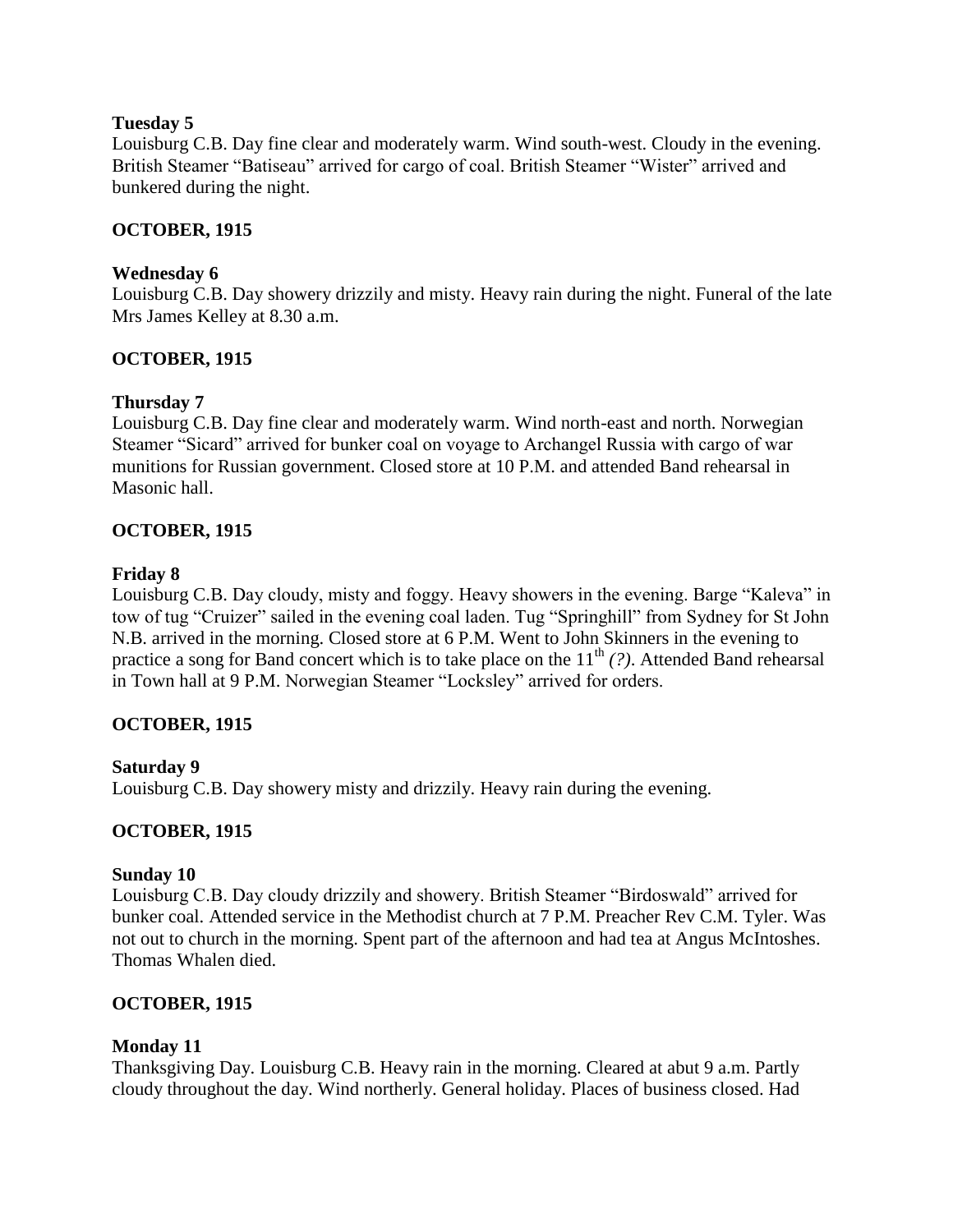store open for abut two hours in the forenoon. Turned out with the Band in the afternoon and paraded the streets. Afterwards attended rehearsal for concert in Masonic hall. Attended and took part in Band concert in Masonic hall at 8 P.M. Sang solo entitled "Mother Machree"

### **OCTOBER, 1915**

**Tuesday 12** Louisburg C.B. Day fine.

## **OCTOBER, 1915**

### **Wednesday 13**

Louisburg C.B. Day fine clear and warm. An ideal Autumn day. Wind south west. Cloudy and foggy during the evening and night. Barge in tow of tug "Cruizer" sailed for Halifax coal laden in the evening. Attended prayer meeting in the Methodist church at 7.30.

### **OCTOBER, 1915**

### **Thursday 14**

Louisburg C.B. Day fine clear and warm. Wind south west. Norwegian Steamer "Skard" arrived for bunker coal. Monthly pay day of Dominion Coal Company.

### **OCTOBER, 1915**

### **Friday 15**

Louisburg C.B. Day cloudy and cool. Showers in the morning. Wind northerly. Mother and Aunt MaryAnn arrived on evening train. Went to the station to meet them.

## **OCTOBER, 1915**

**Saturday 16** Louisburg C.B. Day fine and cloudy. Wind south-east.

### **OCTOBER, 1915**

### **Sunday 17**

Louisburg C.B. Day fine and cool. Partly cloudy. Wind northwest. Heavy frost during the night. Tug Douglas A Thomas arrived in the evening from Sydney with dredge and two scows in tow. Danish Steamer "Johan Seim" arrived in the evening for bunker coal. Attended service in the Methodist church at 11 a.m. and 7 p.m. Preacher Rev. C.M. Tyler.

### **OCTOBER, 1915**

**Monday 18**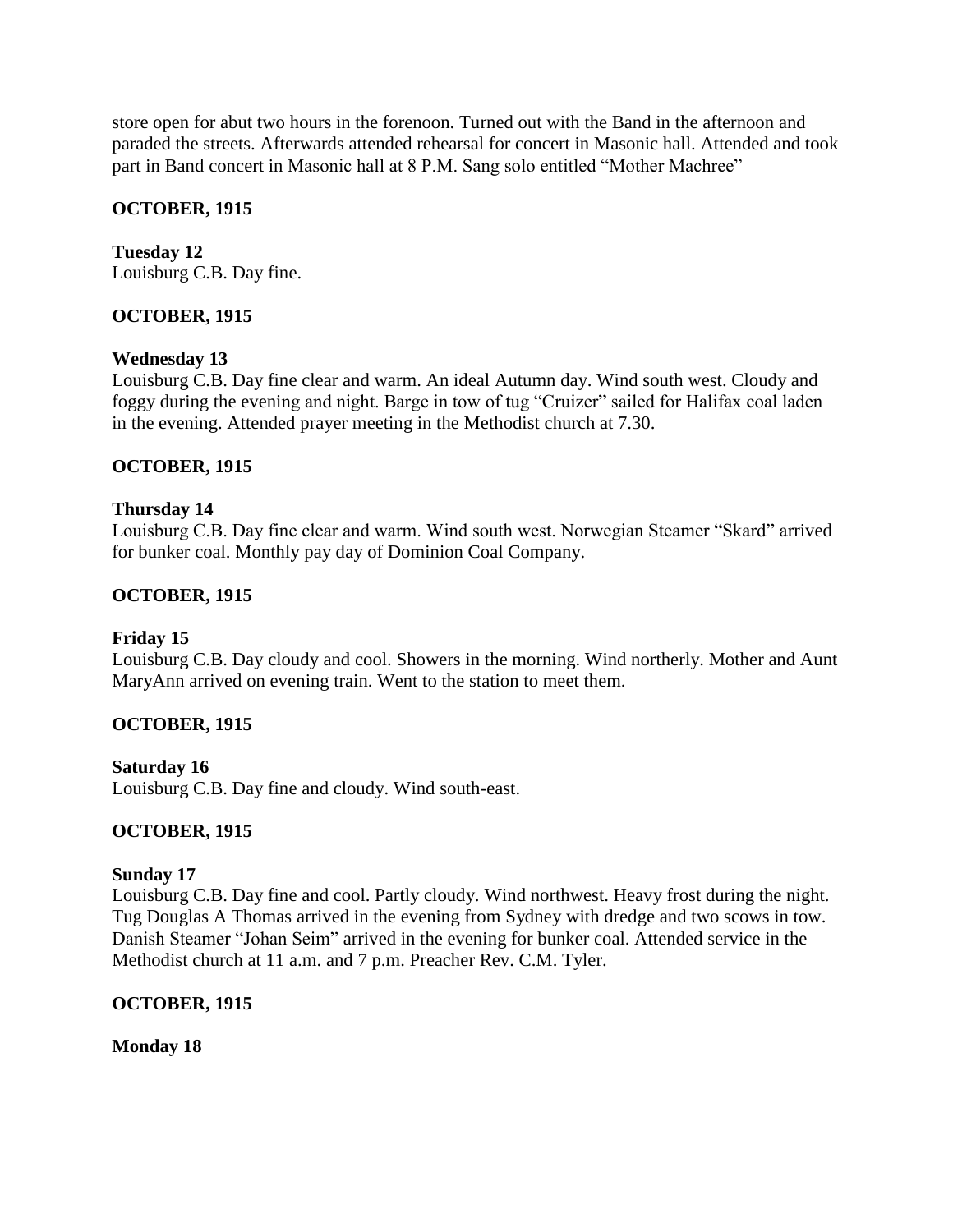Louisburg C.B. Day fine clear and moderately warm. An ideal autumn day. Heavy frost in the early morning. First ice of the season. Flowers killed in the garden. Closed store at about 9.15 P.M. and attended Band rehearsal.

## **OCTOBER, 1915**

### **Tuesday 19**

Louisburg C.B. Day fine and cloudy. Moderately warm. Wind south-west. Mother and Aunt MaryAnn left on 7 a.m. train for home. Went to the station to see them off.

### **OCTOBER, 1915**

### **Wednesday 20**

Louisburg C.B. Day cloudy. Moderately warm and showery. Wind south-west. Attended prayer meeting and choir practice in Methodist church in the evening. Special approval being made to raise funds for the British Red Cross Society. Ladies of the local Red Cross Auxilliary making house to house canvas soliciting subscriptions.

### **OCTOBER, 1915**

### **Thursday 21**

Louisburg C.B. Day cloudy and mild. Danish Steamer Alexander Shuhoff arrived for bunker coal. Big Red Cross rally in Parish Hall in the evening. Meeting addressed by W.E. McAlpine. H.C.V. Levatte Rev T.F. Draper. Mrs. E.M. Dickson secretary of the Red Cross Society reported a total of \$424.35 collected by the several collectors during the ten days special effort. Attended with the Louisburg Band.

### **OCTOBER, 1915**

### **Friday 22**

Louisburg C.B. Day fine clear and moderately cool. Wind north west. Showers during the night. Danish Steamer "Skogsborg" and Norwegian Steamer "Ann Hostunes" arrived for bunker coal.

### **OCTOBER, 1915**

### **Saturday 23**

Louisburg C.B. Day fine clear and cool. Wind north-west. Barge in tow of tug "Cruizer" arrived for cargo of coal. Loaded and sailed for Halifax in the afternoon. SS "Coban" arrived at 7 P.M. from Nfld. for cargo of coal. Government steamer "Stanley" arrived from Halifax in the afternoon. British Transport "Principello" Capt Inch arrived for bunker coal and anchored in the upper harbour.

### **OCTOBER, 1915**

**Sunday 24**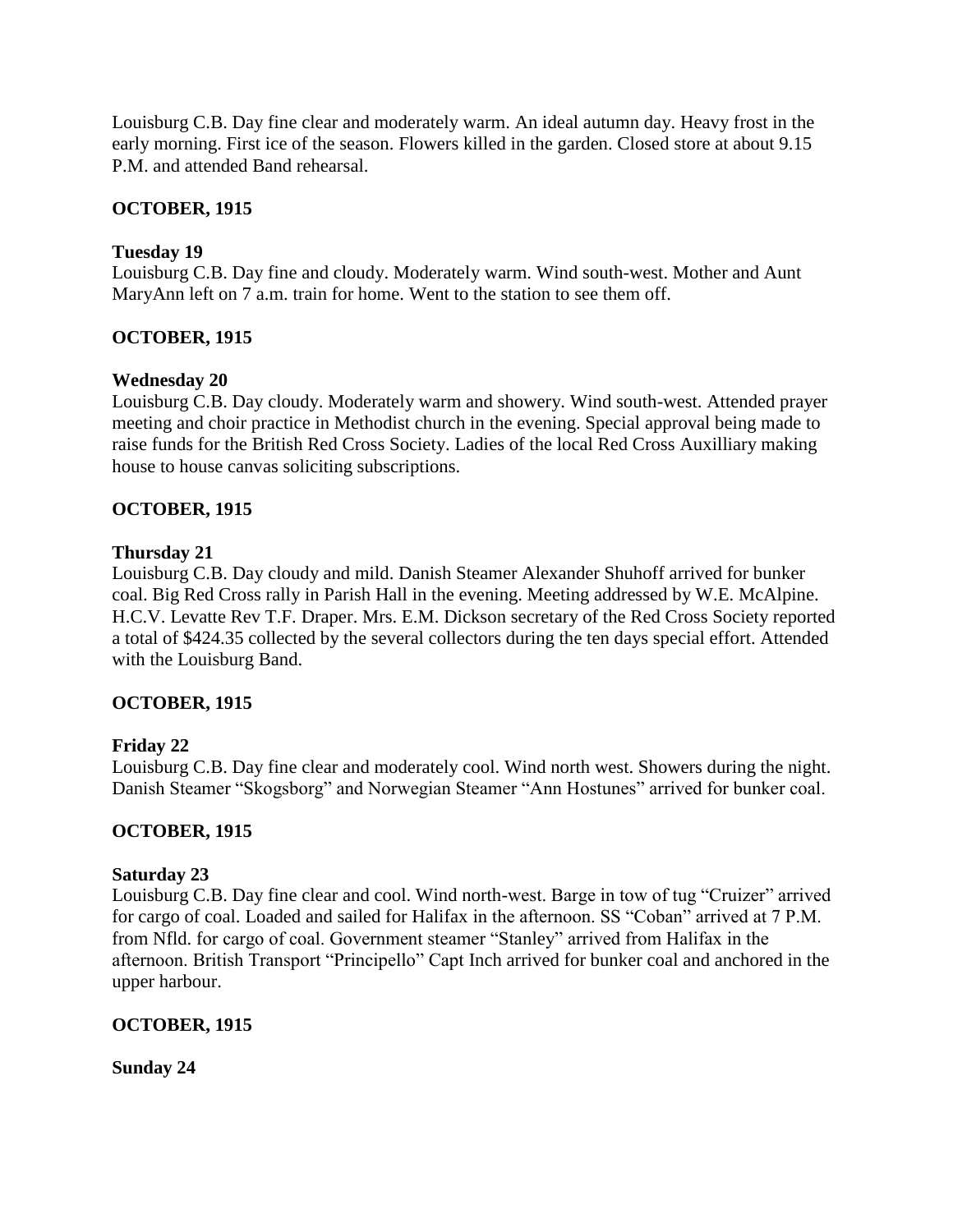Louisburg C.B. Day fine clear and cool. Strong north-west wind. H.M.C.S. "Sin-Mac" arrived in the afternoon and docked at Freight wharf. Visited water front in the afternoon and went on board British Transport "Principello" docked on western side of Pier. Attended service in the Methodist church at 11 a.m. and 7 P.M. Preacher Rev C.M. Tyler.

# **OCTOBER, 1915**

## **Monday 25**

Louisburg C.B. Day fine and clear. Moderately warm, an ideal day. Wind north-west. Norwegian Steamer "Locksley" arrived and took bunker coal. H.M.C.S. "Sin-Mac" and Government steamer "Stanley" sailed. Norwegian Steamer "Karfjord" arrived for orders in the evening.

## **OCTOBER, 1915**

### **Tuesday 26**

Louisburg C.B. Day fine and clear. Moderately warm. British Transport "Principello" finished bunkering and sailed at about 6 P.M. Barge in tow of tug "Cruizer" arrived in the evening for cargo of coal. Steamer "Hochelaga" arrived during the night for cargo of coal.

### **OCTOBER, 1915**

### **Wednesday 27**

Louisburg C.B. Day fine and cloudy. Storm threatening. Wind southerly. Heavy rain during latter part of night. Spent part of the evening at Capt. McPhails afterwards. Attended choir practice in Methodist church.

### **OCTOBER, 1915**

### **Thursday 28**

Louisburg C.B. Day fine clear and warm. An ideal October day. Steamer "Scotsburn" arrived. Closed store at about 9.00 p.m. and attended Band rehearsal in Town hall. Government Steamer "Stanley" arrived in the evening. Steamer "Hochelaga" sailed for Boston coal laden. 36<sup>th</sup> Battery C.F.A. under Command of Lieut. Col. Snow left Sydney for Fredericton N.B. to undergo training for overseas service.

### **OCTOBER, 1915**

### **Friday 29**

Louisburg C.B. Day fine cloudy and mild. Misty during the night. Government Steamer "Stanley" sailed for Charlottetown P.E.I. in the evening. Attended Ball in Masonic hall given by Tennis Club in the evening.

### **OCTOBER, 1915**

**Saturday 30**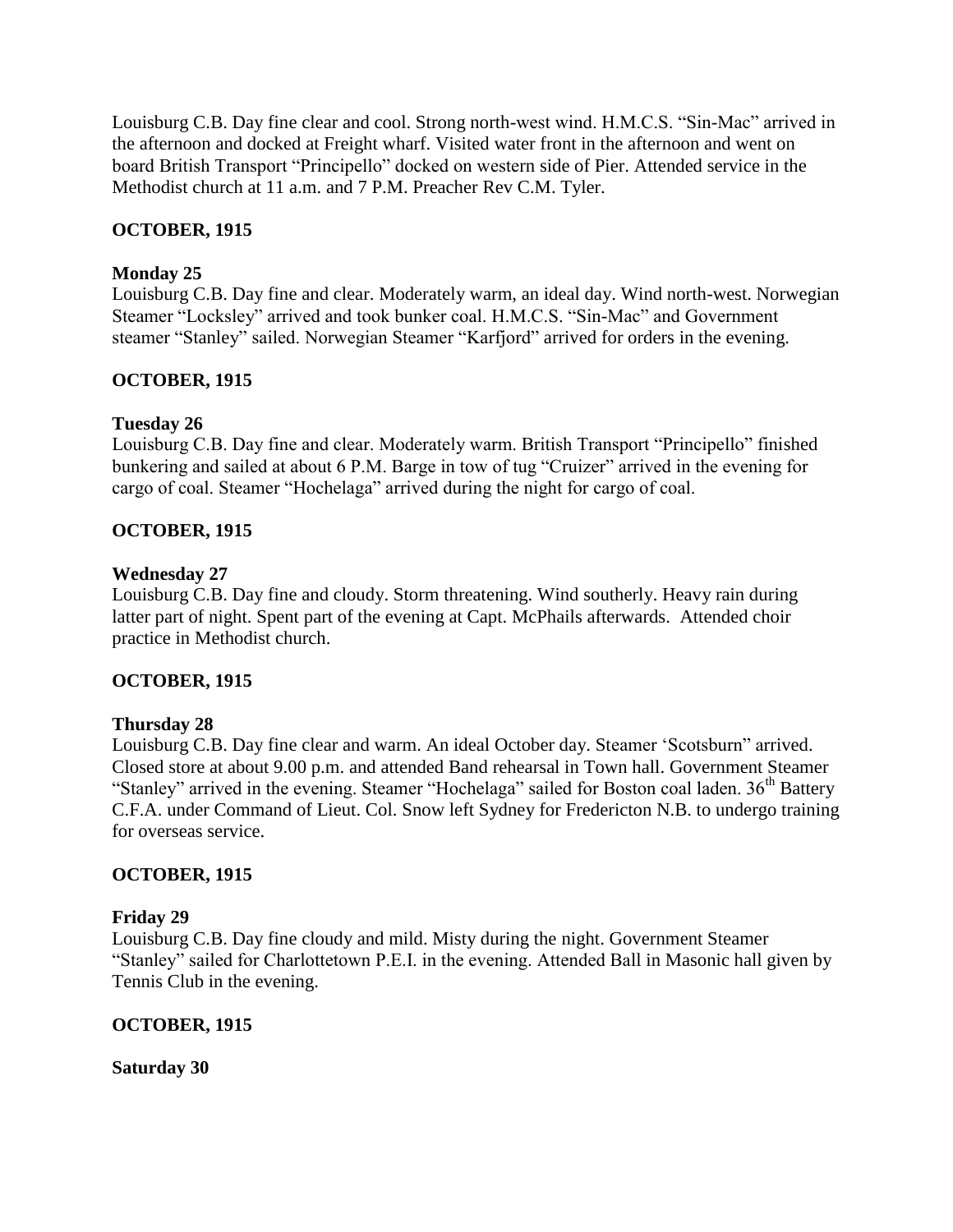Louisburg C.B. Day cloudy and mild. Foggy in the afternoon. Showers in the evening. Lightening. Cleared at about 9 P.M. becoming colder. Wind South-east changing to south west. Steamer "Coban" arrived at about 11 P.M. for cargo of coal.

### **OCTOBER, 1915**

### **Sunday 31**

Louisburg C.B. Heavy rain during the early morning. Cleared at about 8 a.m. Fine and cool throughout the day. Partly cloudy. Wind north-west. H.M.C.S. "Canada" arrived in the evening. Attended service in the Methodist Church at 11 a.m. and 7 P.M. Preacher Rev. C.M. Tyler.

### **NOVEMBER, 1915**

Monday 1

Louisburg C.B. Day fine. Partly cloudy. Wind south west. Barge in tow of tug "Cruizer" arrived for cargo of coal. H.M.C.S. "Canada" sailed. Norwegian Steamer "Glitra" arrived and bunkered. Norwegian Steamer "Vastland" arrived for bunker coal.

### **NOVEMBER, 1915**

### **Tuesday 2**

Louisburg C.B. Day fine and warm. Cloudy in the forenoon and evening. Clear in the afternoon. Thunder and lightening during the evening. Showery at night. Danish Barquentine "Ludvig Bramsen" arrived in the afternoon for part cargo of fish.

### **NOVEMBER, 1915**

### **Wednesday 3**

Louisburg C.B. Day fine and cool. Partly clear. Light rain squalls in the afternoon. Light northwest wind. Foundation of new school house about completed. Work on laying sills and erection of building started.

### **NOVEMBER, 1915**

### **Thursday 4**

Louisburg C.B. Day fine and cool. Partly clear. Wind north west. Showery in the afternoon. Danish Steamer "Waldamir Saroin" arrived in the evening for bunker coal. Attended practice in Parish hall for Red Cross Concert in the evening.

### **NOVEMBER, 1915**

### **Friday 5**

Louisburg C.B. Day fine cloudy and chilly. Wind south-east. Storm threatening. Closed store 6 P.M. Attended Band rehearsal in Town hall in the evening.

### **NOVEMBER, 1915**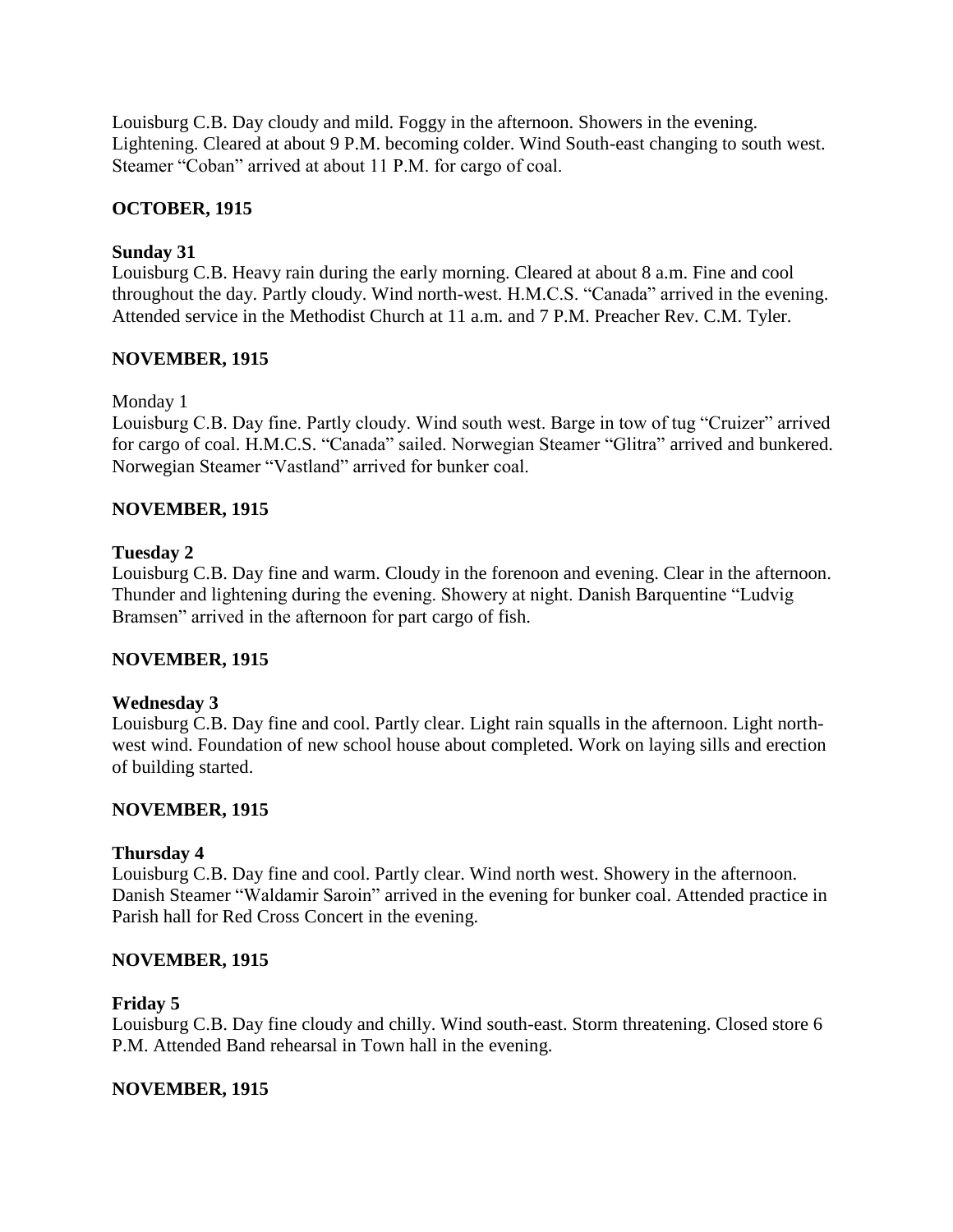#### **Saturday 6**

Louisburg C.B. Heavy rain in the early morning. Stopped raining at about 8 a.m. Cloudy and chilly throughout the day. Heavy rain during the evening and night. Wind Easterly.

### **NOVEMBER, 1915**

### **Sunday 7**

Louisburg C.B. Heavy rain in the early morning. Misty, drizzily, showery and chilly throughout the day. Wind Easterly. Attended service in the Methodist church at 11 a.m. and 7 P.M. Preacher Rev. C.M. Tyler.

### **NOVEMBER, 1915**

### **Monday 8**

Louisburg C.B. Heavy rain in the morning, drizzily misty and showery throughout the day. Wind north-east. Attended practice in Parish hall for Red Cross Concert at 8.30 P.M. Attended Band rehearsal in Town hall at 9 P.M.

### **NOVEMBER, 1915**

### **Tuesday 9**

Louisburg C.B. Day cloudy and misty. Wind north-north-east. Steamer "St Kilda" arrived for cargo of coal. Barge in tow of tug "Cruizer" arrived for cargo of coal.

### **NOVEMBER, 1915**

### **Wednesday 10**

Louisburg. Day fine. Moderately warm. Norwegian Steamer "Quernstad" arrived and bunkered. Steamer "St. Kilda" sailed with cargo of coal.

### **NOVEMBER, 1915**

### **Thursday 11**

Louisburg C.B. Day fine and cool. Partly clear. Wind north-north east. Heavy wind during the night. Steamers "Gesto" and Russ arrived for bunker coal. Closed store at 9.15 P.M. and attended Band rehearsal in Town hall.

### **NOVEMBER, 1915**

### **Friday 12**

Louisburg C.B. Day fine and mild. Partly clear. Wind north-north-east. Closed store at 6 P.M. Attended Band rehearsal at 9 P.M.

### **NOVEMBER, 1915**

### **Saturday 13**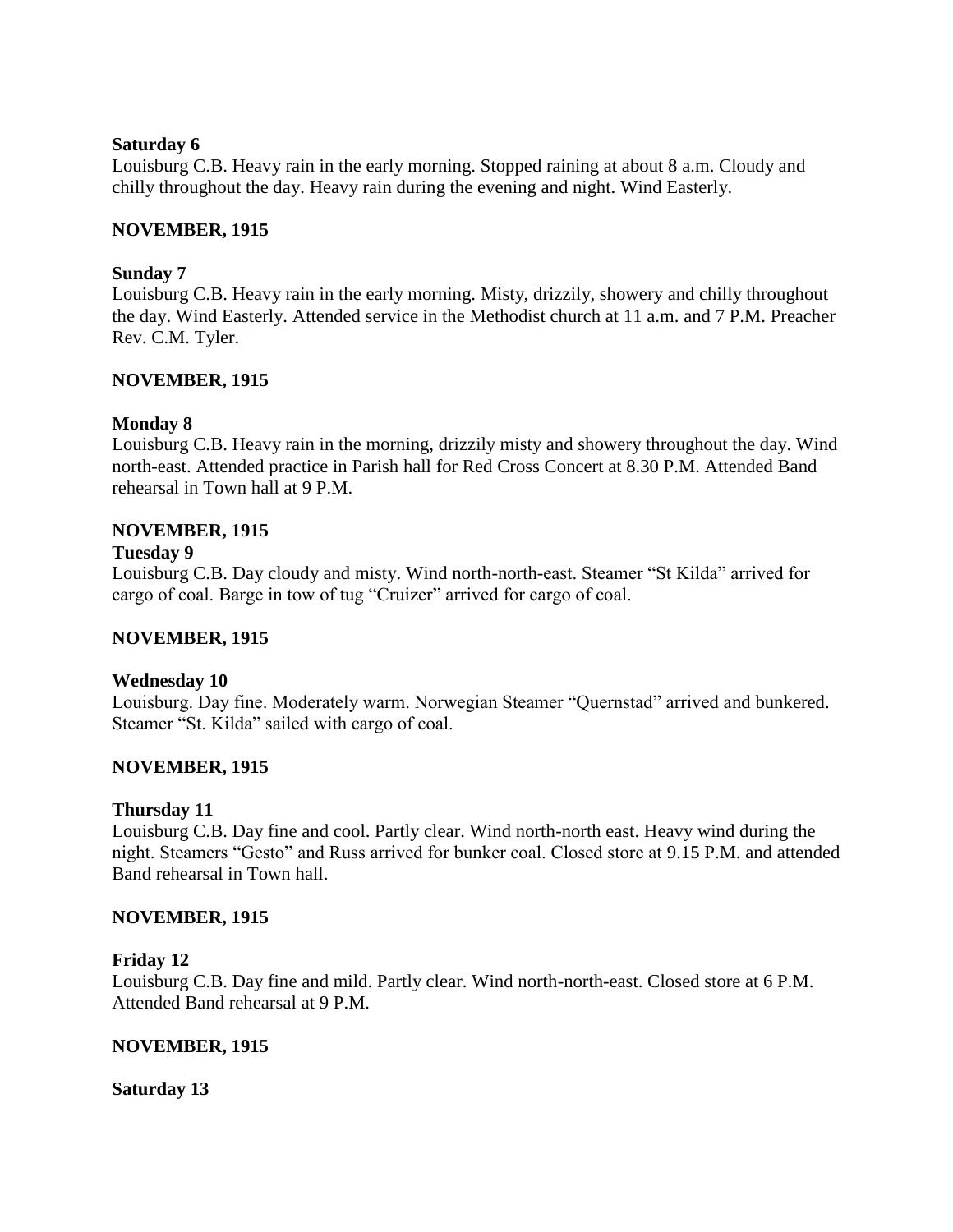Louisburg C.B. Rained moderately during part of the forenoon. Cloudy in the afternoon. Cleared during the evening. Wind west changing to north-west.

### **NOVEMBER, 1915**

### **Sunday 14**

Louisburg C.B. Day fine and cool in the forenoon. Partly clear. Snow squalls in the afternoon. First snow of the season. Not enough snow to whiten the ground. Freezing in the evening. Wind north-west. Barge in tow of tug "Cruizer" arrived for cargo of coal. Attended service in the Methodist Church at 11 a.m. and 7 P.M. Preacher Rev. C.M. Tyler.

### **NOVEMBER, 1915**

## **Monday 15**

Louisburg C.B. Cloudy in the forenoon. Begun to rain at about 1 P.M. Heavy rain during the afternoon. Sleet in the evening and very heavy rain during the night accompanied by heavy wind. Wind north-west in the morning changing to south-east and south. Norwegian Steamer "Skulda" and Danish Steamer "Michailangelokoff" arrived for bunker coal. Steamer Weymouth arrived in the evening. Red Cross Concert in Parish in the evening. Band in attendance. Attended and took part. Sang solo entitled "Since Casey runs the flat" Sum of about \$60.00 realized for Red Cross fund.

### **NOVEMBER, 1915**

### **Tuesday 16**

Louisburg C.B. Heavy gale of wind in the morning and early part of the day. Moderated before noon. Partly clear. Chilly. Snow squalls in the afternoon. Wind south-west changing to west and north-west. British Steamer "Henden Hall" arrived for bunker coal.

### **NOVEMBER, 1915**

### **Wednesday 17**

Louisburg C.B. Day fine. Chilly. Partly clear Wind northerly. Snow squalls in the evening. Steamer "Helmermoch" arrived and bunkered. Steamer "Coban" arrived at 10 P.M. from St Johns Nfld.

### **NOVEMBER, 1915**

### **Thursday 18**

Louisburg C.B. Day cloudy and chilly. Light showers in the afternoon. Wind northerly. Attended Methodist Tea meeting and fancy sale in Masonic hall in the evening.

### **NOVEMBER, 1915**

**Friday 19**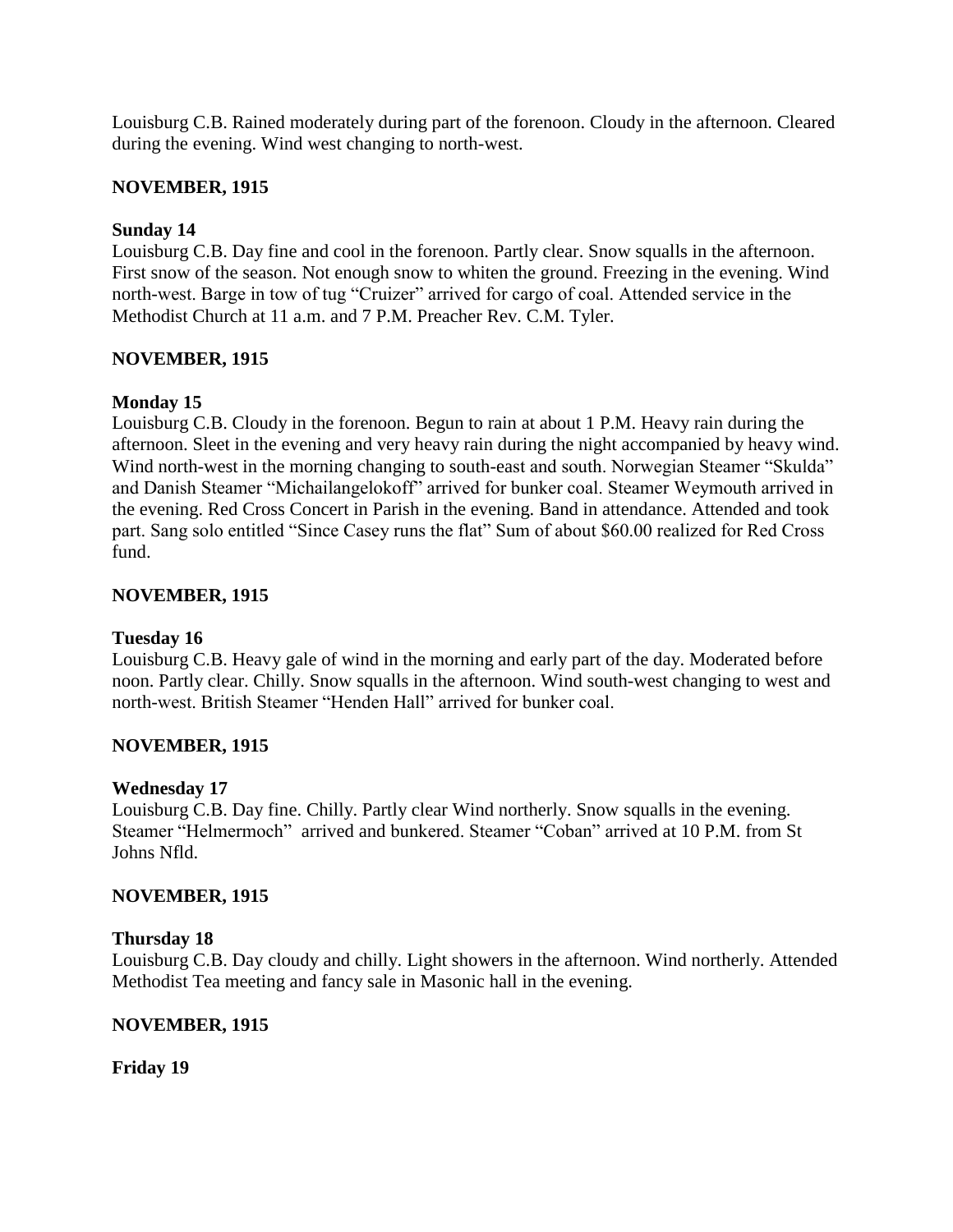Louisburg C.B. Day fine clear and very chilly. Cloudy in the evening. Storm threatening. Closed store at 6 P.M. Attended Tea meeting and Fancy sale in Masonic hall which was continued from last night. Attended Band rehearsal in Town hall at 9 P.M. British Steamer "Rose Castle" arrived for cargo of coal.

### **NOVEMBER, 1915**

### **Saturday 20**

Louisburg. Day stormy. Begun to rain at about 10 a.m. Heavy rain and gale of wind until late in the afternoon. A very disagreeable day. Cleared during first part of the night. Wind south-east changing to south-west and west. Quite a number of American fishing schooners in for shelter.

### **NOVEMBER, 1915**

### **Sunday 21**

Louisburg. Day fine and moderately warm. Partly cloudy. Begun to rain at about 10 P.M. Heavy rain during the night. Wind south-west changing to south. Steamer "Syrna" and "Falk" arrived for bunker coal. Attended the following church services Methodist at 11 a.m. English Church at 7 P.M. Preachers Rev C.M Tyler and Rev T.F. Draper respectively.

## **NOVEMBER, 1915**

### **Monday 22**

Louisburg. Day fine clear and cool. Attended dance in Masonic hall in the evening given by Louisburg Brass Band. Quite a large crowd present and a very pleasant evening spent. Band played during the evening. Canada"s first domestic War loan announced and subscriptions solicited. Amount of loan \$50,000,000 Payable in ten years at 5 per cent.

### **NOVEMBER, 1915**

## **Tuesday 23**

Louisburg C.B. Day fine and cool. Mostly clear. Wind north-west.

### **NOVEMBER, 1915**

### **Wednesday 24**

Louisburg. Day cloudy and chilly. Rained during the night. Closed store at 6 P.M. Attended prayer meeting and Choir practice in Methodist church in the evening. Norwegian sealing steam barque "Njord" arrived.

### **NOVEMBER, 1915**

### **Thursday 25**

Louisburg C.B. Day stormy. Rained heavily in the early morning. Rainy drizzily throughout the day. Very chilly. Strong Easterly wind. Very heavy sea running. Steamer "Newfoundland" arrived in the evening for cargo of coal.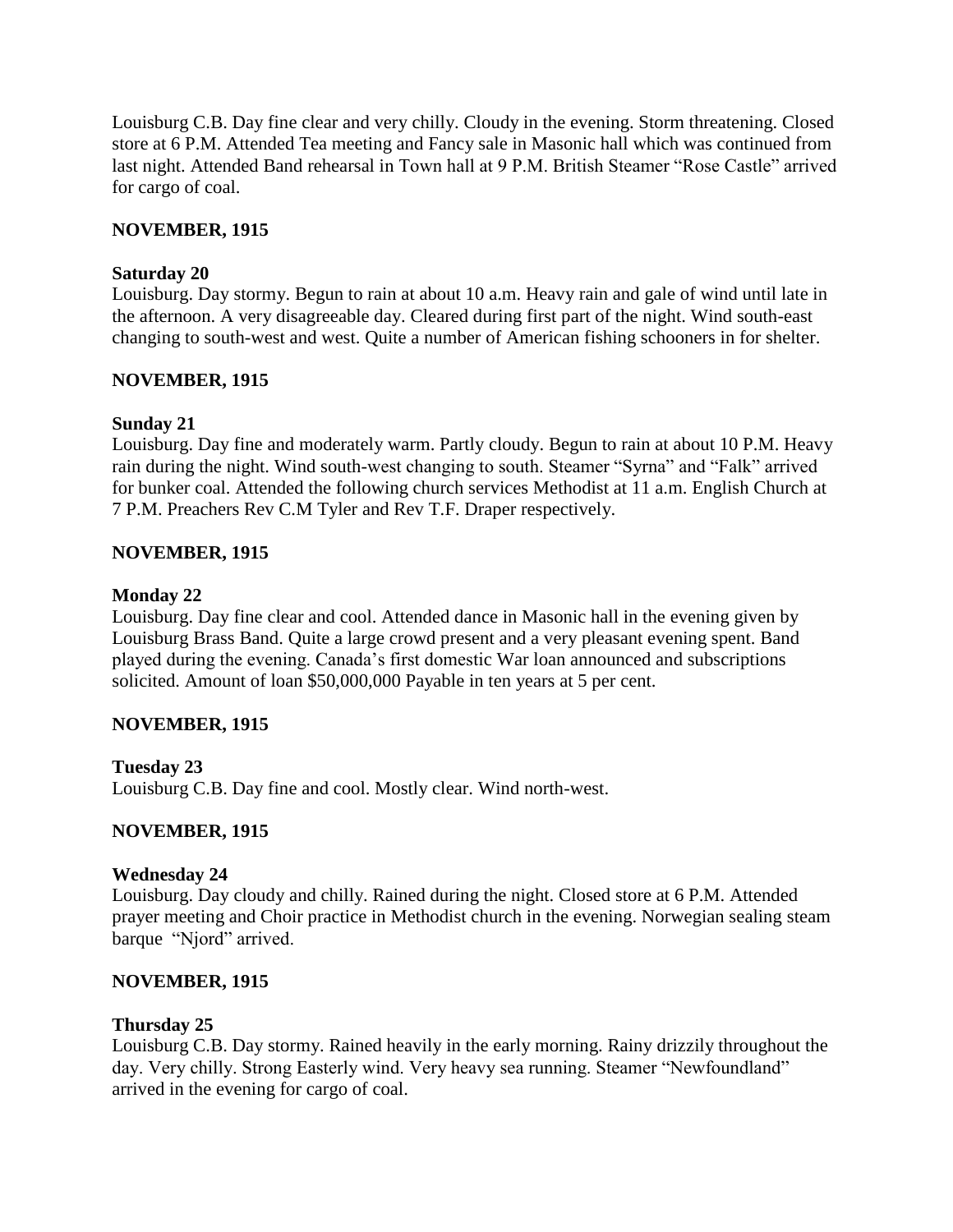### **NOVEMBER, 1915**

#### **Friday 26**

Louisburg. Day stormy. Rainy drizzily and chilly. Very heavy sea. Heavy Easterly wind. Steamer "Coban" arrived in the afternoon from Placentia Nfld. for cargo of coal. Closed store at 6 P.M. Last early closing night for this season.

#### **NOVEMBER, 1915**

#### **Saturday 27**

Louisburg, CB. Day misty drizzily foggy and mild. Light east-north-east wind. Norwegian Steamer "Stigstad" arrived in the afternoon and loaded cargo of coal for Boston. Steamer "Senlac" arrived in the evening.

#### **NOVEMBER, 1915**

#### **Sunday 28**

Louisburg C.B. Day stormy. Rainy and misty in the morning. Stopped raining for a while in the forenoon. Very heavy rain all the afternoon. Drizzily and misty during the evening. Wind northnorth-east. Attended service in the Methodist church at 11 a.m. and 7 p.m. Services conducted by A.W. Stacey. Rev Mr Tyler unable to take charge of services on account of being confined to his house with a cold.

#### **NOVEMBER, 1915**

#### **Monday 29**

Louisburg C.B. Day rainy drizzily misty and foggy. Wind Easterly. Norwegian Steamer "Otto" and "Hallingdal" arrived for bunker coal. Government steamer "Arranmere" arrived at about noon. Barge in tow of tug "Cruizer" arrived in the evening for cargo of coal. Closed store at about 10 P.M. and attended Band rehearsal in Town hall.

#### **NOVEMBER, 1915**

#### **Tuesday 30**

Louisburg. Day rainy, misty, and drizzily. Wind East and south east. Norwegian Steamers "Angsveld" and "Vasbergen" arrived for bunker coal.

#### **DECEMBER, 1915**

#### **Wednesday 1**

Louisburg. Day rainy, misty. Drizzily and foggy. Strong Easterly wind an alround disagreeable day. Closed store at 9 P.M. and attended choir Practice in Methodist church. Everett Skinner and Annie McDonald married at Glace Bay. Arrived here on 7 P.M. train.

#### **DECEMBER, 1915**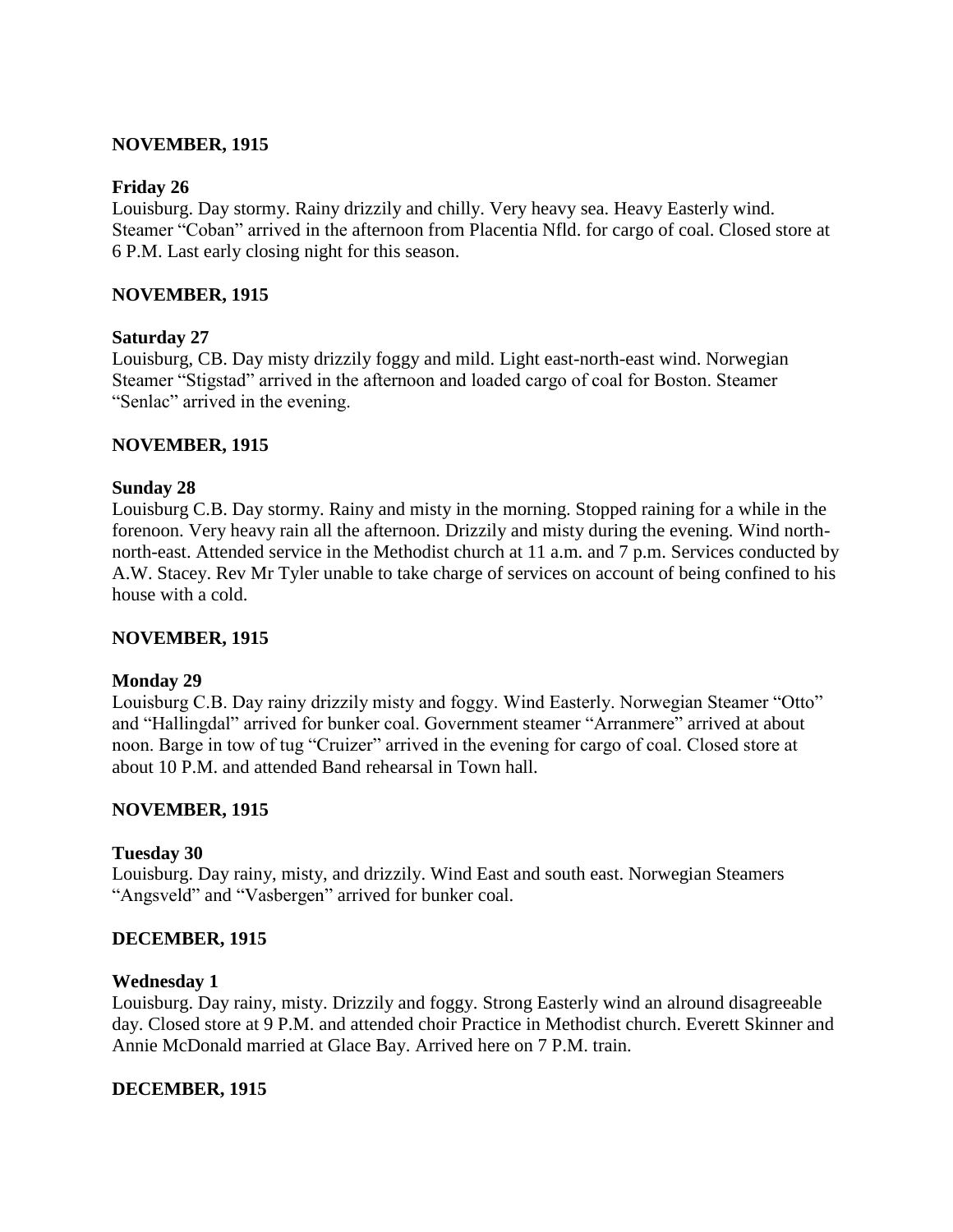### **Thursday 2**

Louisburg. Day fine clear and mild. Light south-west wind.

### **DECEMBER, 1915**

### **Friday 3**

Louisburg. Day fine and cloudy. Storm threatening. Wind south west. Steamer Hochelaga arrived and loaded cargo of coal for Boston.

### **DECEMBER, 1915**

### **Saturday 4**

Louisburg. Day cloudy misty, Drizzily, and showery. Wind south east. Chilly.

### **DECEMBER, 1915**

### **Sunday 5**

Louisburg C.B. Day cloudy, misty drizzily and very chilly. Wind north-east. Attended service in the Methodist church at 11 a.m. and 7 P.M. Preacher Rev C.M. Tyler.

### **DECEMBER, 1915**

### **Monday 6**

Louisburg. Day cloudy, misty and showery part of the day. Wind north-east. Chilly. Closed store at 9 P.M. and attended Band practice in Town hall. Capt. E. Watering Florence arrived in town on 7 P.M. train accompanied by a Pipe band from Halifax N.S. and held a recruiting meeting in Masonic hall.

### **DECEMBER, 1915**

### **Tuesday 7**

Louisburg. Day cloudy and very chilly. Wind north-east. British Steamer "Rollesby" arrived, bunkered and sailed.

### **DECEMBER, 1915**

### **Wednesday 8**

Louisburg. Day fine cloudy and chilly. Wind northerly. Closed store at 9 P.M. and attended choir practice in the Methodist church.

### **DECEMBER, 1915**

**Thursday 9**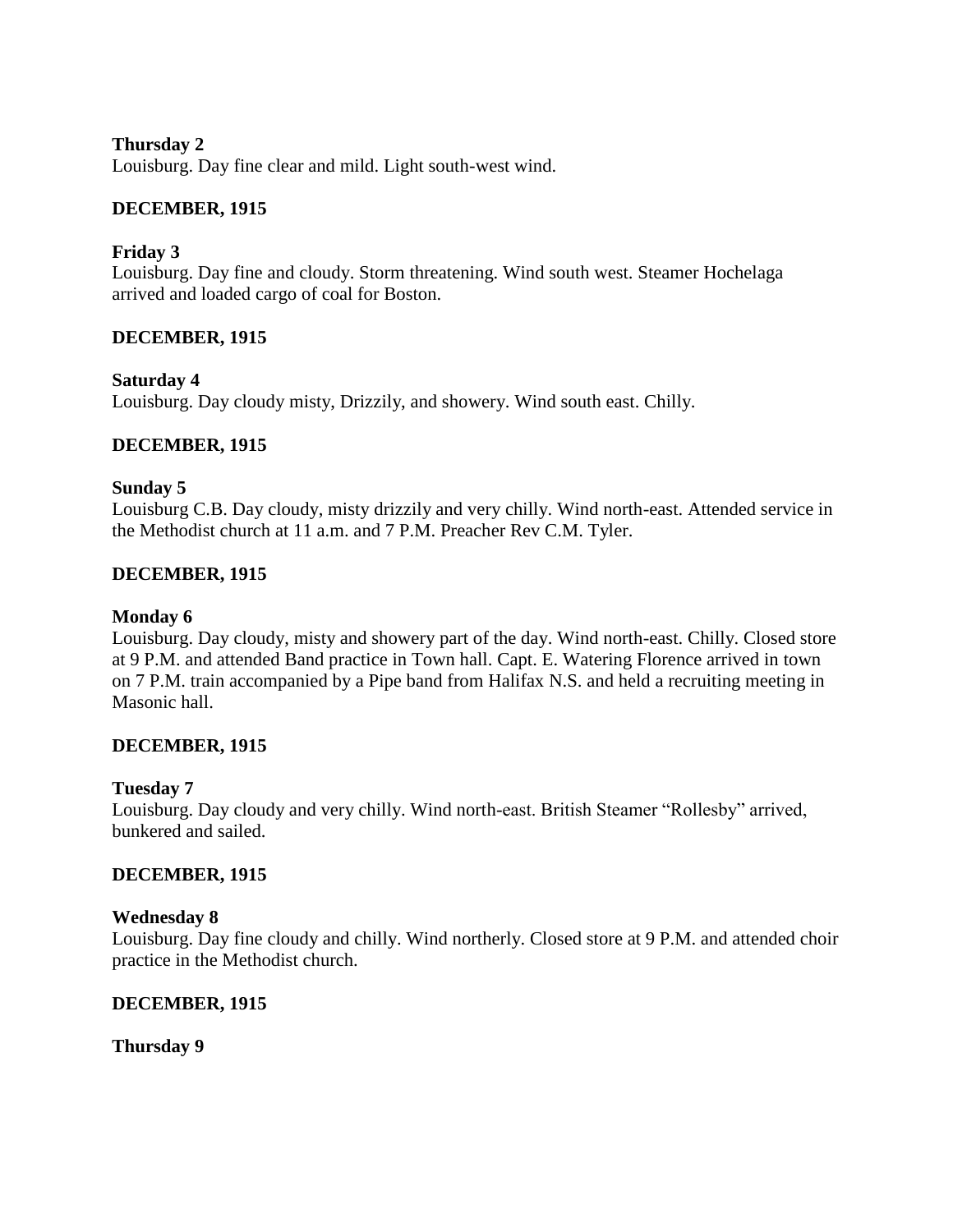Louisburg C.B. Day cloudy and rainy. Cleared up in the evening. Steamer "Rose Castle" arrived for cargo of coal. Steamer "Nevada" arrived for cargo of coal. Loaded during the night. Was sick in the afternoon. Went home and went to bed.

### **DECEMBER, 1915**

### **Friday 10**

Louisburg. Day fine and clear in the morning. Cloudy and cool throughout the day. Closed store at 9 P.M. and attended Band rehearsal. British Steamer *"*Frauhier" arrived during the night leaking badly have struck near Canso.

### **DECEMBER, 1915**

### **Saturday 11**

Louisburg. Day fine cloudy and moderately cold. Ground frozen. Snow squalls in the evening. Wind northerly. Government Steamer "Lady Laurier" arrived in the afternoon.

### **DECEMBER, 1915**

### **Sunday 12**

Louisburg. Day fine cloudy and chilly. Attended service in the Methodist church at 7 P.M. Preacher Rev C.M. Tyler. Was not out to church in the forenoon. Attended Choir practice in Methodist church at close of evening service. Steamer "Nevada" arrived for cargo of coal. Tug "Scotsman" arrived in the afternoon from Grand Narrows with two scows in tow, enroute to Halifax.

### **DECEMBER, 1915**

### **Monday 13**

Louisburg. Day fine and moderately cold. Closed store at about 9 P.M. and attended Band rehearsal in Town hall. Steamer "Lovestakken" arrived during the night for bunker coal.

### **DECEMBER, 1915**

### **Tuesday 14**

Louisburg. Day stormy. Heavy rain and gale of wind. Cleared in the evening. Wind south-east.

### **DECEMBER, 1915**

### **Wednesday 15**

Louisburg. Day cloudy. Rain and sleet from about 10 a.m. until 1 P.M. Cleared in the afternoon. Fine during the night. Steamer "Coban" arrived from Halifax for cargo of coal.

### **DECEMBER, 1915**

### **Thursday 16**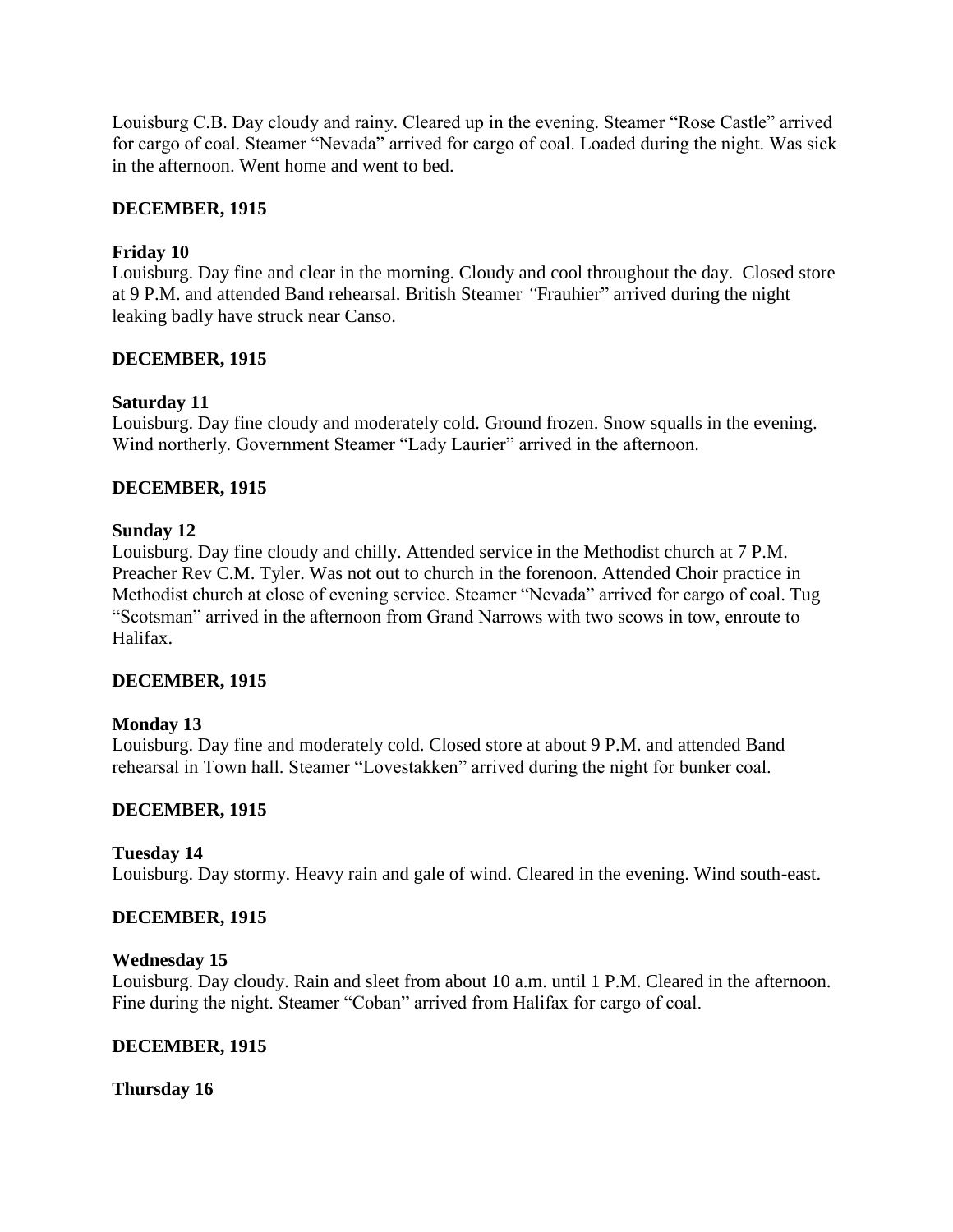Louisburg. Day moderately cold. Light snow flurries. Ground frozen and partly covered with snow. Light north west wind. Steamer Alber W. Selmer arrived and bunkered. British Steamer "Franfur" which arrived here last Friday in a leaky condition sailed for Halifax at about noon to complete repair accompanied by steamer "Coban" which sailed for Maine with cargo of coal. Recruiting meeting held in Masonic hall by Capt. E.W. Florence in the evening. Band in attendance. Was not present.

### **DECEMBER, 1915**

### **Friday 17**

Louisburg. Day fine. Partly clear. Mild. Wind north-west. Steamer "Nevada" arrived for cargo of coal. Closed store at about 9 P.M. and attended Band practice in Town hall. Tug "Scotsman" arrived from Grand Narrows with two scows in tow enroute to Halifax.

### **DECEMBER, 1915**

### **Saturday 18**

Louisburg. Day stormy. Snowed moderately in the morning. Turned to rain before noon thawing off all the snow. Heavy rain during afternoon and night. Snow fall about 1 inch. Wind westerly in the morning changing to southerly.

### **DECEMBER, 1915**

### **Sunday 19**

Louisburg C.B. Day fine. Partly clear. Chilly. Wind north west. Attended service in the Methodist church at 7 P.M. Preacher Rev C.M. Tyler. Was not out to church in the morning but attended church practice in the Methodist church at noon and in the evening at close of evening service. Went for a walk to the Waterfront in the afternoon with W. Whalen, Archie Hare and A.A. Martel.

### **DECEMBER, 1915**

### **Monday 20**

Louisburg C.B. Day fine. Wind south west and north west. Barge in tow of tug "Cruizer" arrived for cargo of coal. Closed store at 9.30 P.M. and attended Band practice.

### **DECEMBER, 1915**

### **Tuesday 21**

Louisburg C.B. Day cloudy and very calm in the forenoon. Wind breezing in from south-east in the evening. Begun to snow at about 6 P.M. Heavy snow storm during the night. Wind changing to north-west. Snow fall about 5 inches. First snow storm of the season. Tug "Scotsman" with two scows in tow sailed for Halifax at about 10 a.m.

### **DECEMBER, 1915**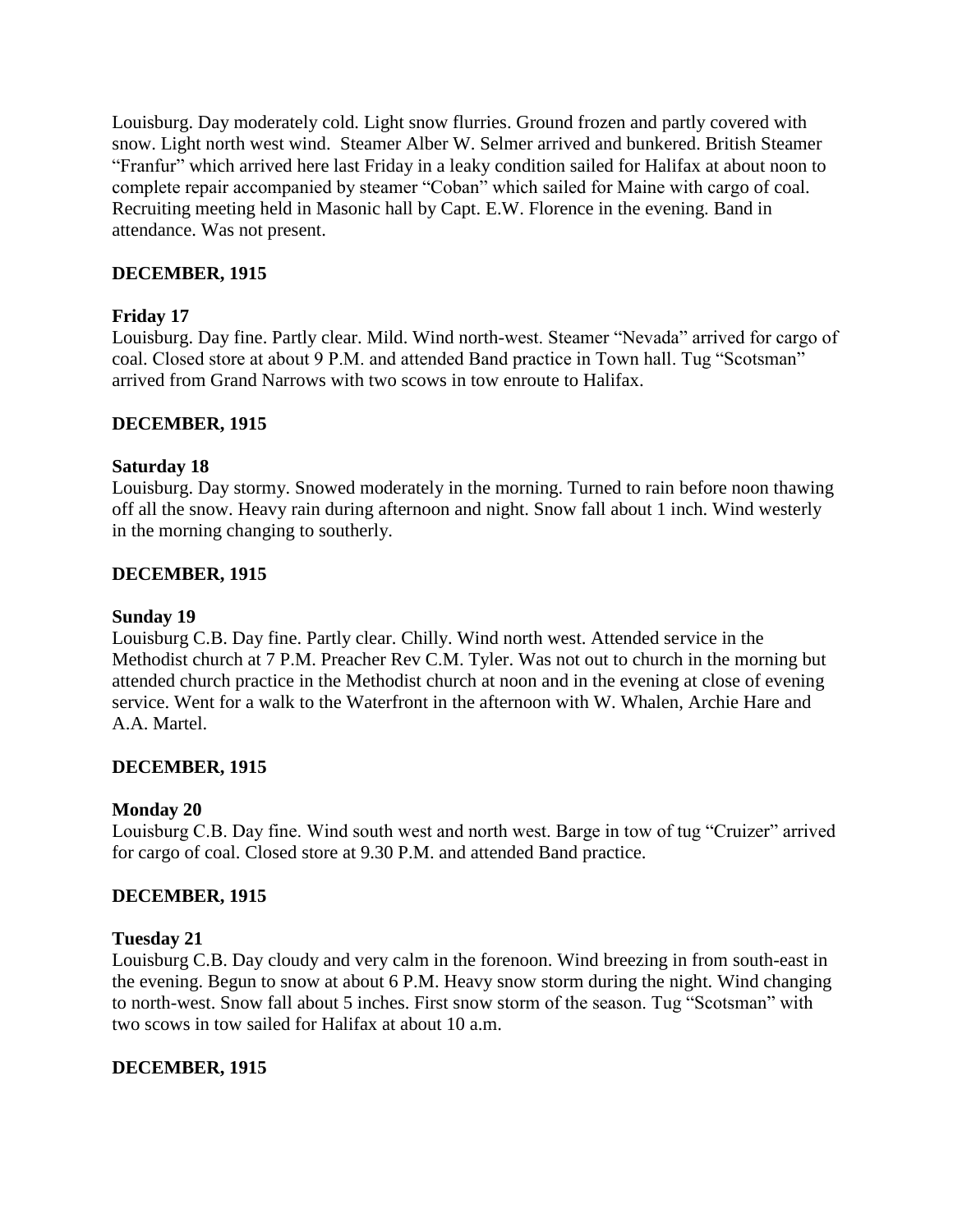#### **Wednesday 22**

Louisburg. Day fine and clear. Mid. Very little frost. Plenty snow for good sleighing. Closed store at about 9.30 P.M. and attended Choir rehearsal for Christmas music at G. W. Townsends.

### **DECEMBER, 1915**

### **Thursday 23**

Louisburg C.B. Day fine clear and mild. An ideal winter day. Frost during the night. Minimum temperature 15 degrees. Recruiting meeting held in Masonic Hall in the evening by Capt. E.W. Florence. Band in attendance. Was not present.

### **DECEMBER, 1915**

### **Friday 24**

Louisburg C.B. Day fine and mild. Cloudy, no frost. Presbyterian Sunday school held Christmas Tree in Masonic hall in the evening. Was sick in the evening. Closed store at 7 P.M. Went home and to bed.

### **DECEMBER, 1915**

### **Saturday 24**

Louisburg C.B. Day fine and mild. Cloudy. Light showers in the afternoon. Thawing during the night. Wind south-west. Attended service in the Methodist church at 11 a.m. Preacher Rev. C.M. Tyler. Attended service in the English church at 7 P.M. in company with John A McDonald. Preacher Rev. T.F. Draper. Had dinner and tea at Angus McIntosh"s. Also spent the afternoon at MacIntoshs. Steamer "Coban" sailed with cargo of coal for Placentia Nfld.

### **DECEMBER, 1915**

### **Sunday 26**

Louisburg. Day cloudy and mild. Thawing all day. Streets very slushy. Heavy rain and gale of wind during the evening and night. Wind southerly. Nearly all the snow gone. Sleighing spoiled*.* Attended service in the Methodist church at 11 a.m. Preacher Rev C.M. Tyler. No service in the Methodist church in the evening on account of severe storm. Norwegian Steamer "Sygna" arrived for cargo of coal.

### **DECEMBER, 1915**

### **Monday 27**

Louisburg C.B. Day fine and clear. Heavy gale from north-west. Moderated in the evening. Streets bare except for a few scattered patches of snow. Norwegian Steamer "Diana" arrived for bunker coal. British Transport "Elargentino" arrived in the afternoon for bunker coal. First armed merchant ship to visit this port since the war began. "Elargentino" carried

### **DECEMBER, 1915**